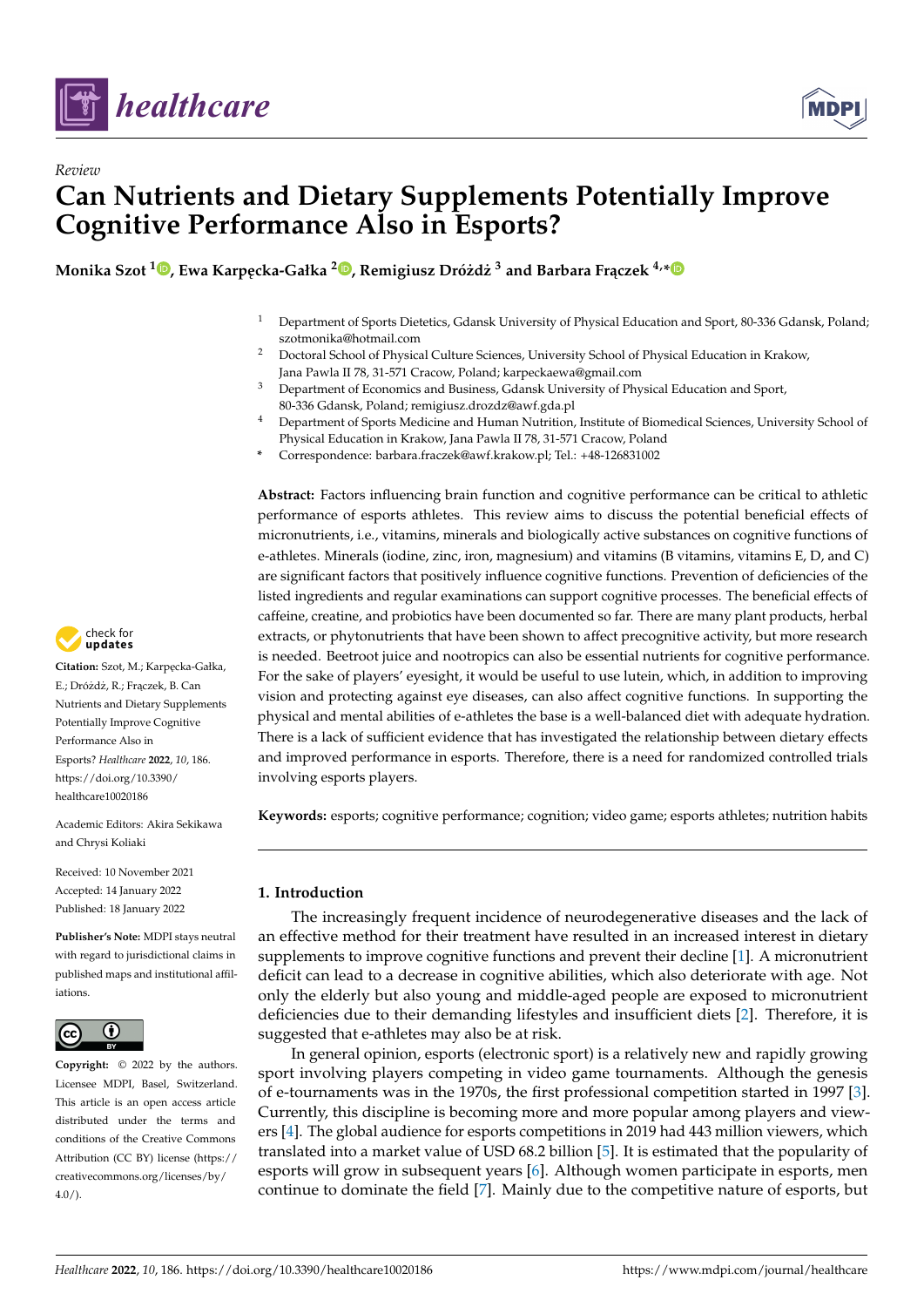also due to the "physicality" and "skill" necessary to play at a high level, it was found that esports have characteristics similar to traditional sports. Additionally, the current organizational structure of esports and social interest in this discipline contributed to its acceptance by the sports community [\[8\]](#page-32-7). Esports has been considered a sport since 2003 in China, but in the USA, players also have official status as athletes [\[6\]](#page-32-5).

# *1.1. Division and Characteristics of Games and Organization of Esports*

All esports are video games, but not all games are esports. Esports refers to a classification of video games shaped around competition [\[9\]](#page-32-8) involving amateur players, semiprofessionals, and professionals, with substantial interest, income, and profit offered to support the best players [\[10\]](#page-32-9).

Video games (especially action video games) can influence the cognitive domains of esports players [\[11\]](#page-32-10). Competitive video games also require the ability to engage in physical actions (e.g., clicking, typing, and button-mashing) within the virtual environment; these actions are called "mechanics" [\[12\]](#page-32-11). Many video games also contain theatrical and fictional elements, which are a part of the attraction. The game-playing experience of esports involves a unique combination of motor, cognitive, strategic, and mimetic skills [\[13\]](#page-32-12). The model of game competence is relevant for professional esports players because of certain features that are unique to the esports domain [\[6\]](#page-32-5). Currently, however, there is no scientific evidence available to create a model in this discipline. Esports can be divided into specific genres, each of which demand exceptional skills used in competitive games [\[14\]](#page-32-13) that include multiplayer online battlefield arenas (MOBA), first-person shooters (FPS), real-time strategy games [\[6,](#page-32-5)[15\]](#page-32-14), and sports simulations [\[6\]](#page-32-5). Each genre involves different game characteristics, mechanics, competition policies [\[6\]](#page-32-5), and relevant cognitive functions [\[16\]](#page-32-15). Examples of popular esports games include League of Legends, Counter Strike: Global Offensive, and Player Unknown's Battlegrounds (PUBG). Competitive esports tournaments are organized for many people, mostly between professional players, and can take place in front of a live audience, via television broadcasting, or online [\[17\]](#page-32-16). During gameplay, the gamers must connect their perceptual–cognitive skills (e.g., anticipation, visual behavior, pattern recall, and action) and domain-specific skills (e.g., mouse and mouse movements) [\[15\]](#page-32-14).

#### *1.2. Health Risk and Dangers of Esports*

Potentially adverse effects of esports games can arise from stressful, long-lasting training, as well as from the fierce competition that affects high-level players. According to Johnson and Woodcock (2021), world-class professionals are an integral part of the esports environment, but in the context of work, they are unstable, as they cannot maintain their highest skill levels after their thirties [\[10\]](#page-32-9). Interest in professional esports is especially prevalent among young people [\[18\]](#page-33-0), as it is known that people over twenty years of age are not able to compete at the highest level because their reaction speed is slowed down [\[8\]](#page-32-7). Professional esports requires the playing of video games for several hours in order to improve skills such as gamepad and keyboard operation, game knowledge, strategy, and tactics [\[16\]](#page-32-15). Prolonged sitting may increase the risk of obesity and promote inappropriate eating behaviors [\[9\]](#page-32-8). Other esports requirements can also lead to serious health complications such as injury; eye strain; and neck, back, and wrist pain. Mental condition (depression and burnout symptoms) and elements of the psychosocial sphere (social anxiety, sleep disorders, and problems with personal hygiene) may also significantly deteriorate [\[16\]](#page-32-15). There are other games (e.g., exergaming) that, in their rules, require one to expend energy or physical activity, thereby improving the gamer's physical condition and fitness. However, the level of energy expenditure is unknown among those participating in such games at a high level [\[18\]](#page-33-0).

#### *1.3. Potential Factors Affecting Success in Esports*

Despite the ongoing development of the esports industry, there is a lack of scientific understanding regarding the determinants of high-level performance. Experts say there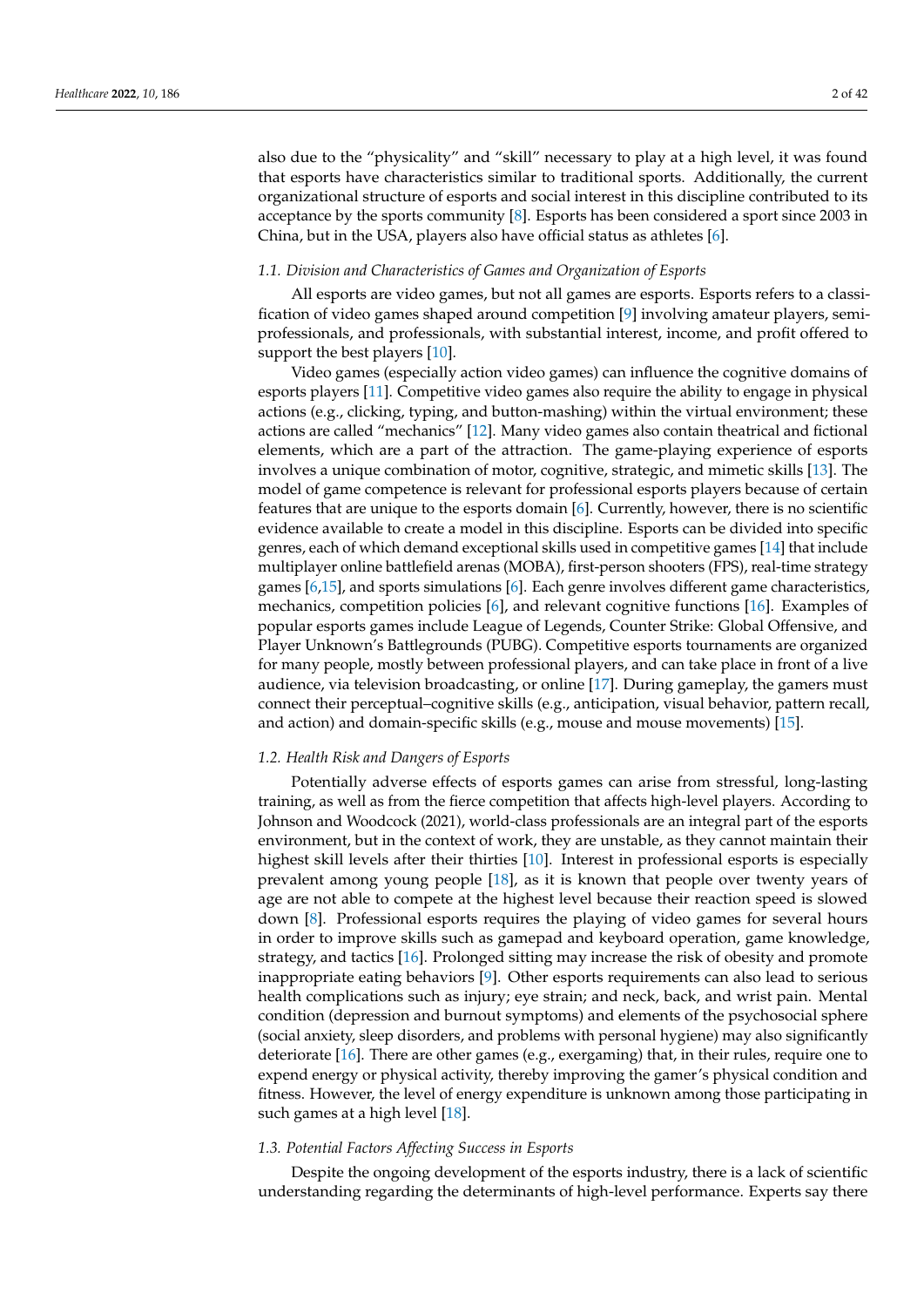is a need for large-scale research to clearly determine the personal characteristics and factors that are important precursors to achieving satisfactory results in competition [\[3\]](#page-32-2). Recent studies in the field of esports psychology have identified the characteristics of successful players, including knowledge of the game, decision-making ability, motivation, the ability to separate private life from sports activity, concentration, emotional control, positive attitude, commitments to mental and physical warm-ups before training sessions, and flexibility in the relevant procedures and playing conditions. Moreover, to meet the requirements of esports, players improve their skills by training in various areas related to overcoming obstacles, teamwork, and/or individual physical effort, including the cognitive, psychological, physical, technical, and tactical domains [\[19\]](#page-33-1). Currently, the scientific literature indicates several cognitive domains such as attention (division and switching of attention), perception and processing of information (fast reaction time), and visual–spatial skills (navigation in a virtual environment) [\[16\]](#page-32-15). The selected physical characteristics (physical abilities) and health can also be considered important factors for success in sports [\[20\]](#page-33-2).

Cognition is a key factor in athletic performance, and there is mounting evidence that select dietary ingredients, hydration levels, and supplements can affect brain function [\[21\]](#page-33-3). In the case of esports, the dominant role is played by cognitive processes, particularly executive functions, which help maintain long-term performance [\[22\]](#page-33-4) and affect the achievement of satisfactory results [\[23\]](#page-33-5). To date, cognitive functions have been extensively studied for the prevention and support of treatments in neurodegenerative diseases [\[24–](#page-33-6)[31\]](#page-33-7), as well as to support healthy people [\[32–](#page-33-8)[37\]](#page-33-9). Despite the high popularity of esports, there are still no publications in the field of physical culture sciences that explicitly and directly indicate the mechanism underlying the influence of nutrients and dietary supplements on the cognitive abilities and concentration of players. This review aims to characterize the relevant micronutrients and dietary supplements based on the available literature data to indicate what potential impact these micronutrients and dietary supplements may have on the cognitive functions of e-athletes. The first part of the article, published in 2020, describes the role of macronutrients and water in the context of cognitive functions in sport [\[38\]](#page-33-10). This review is a continuation of work in the field of micronutrients, i.e., vitamins, minerals, and biologically active substances.

# **2. Materials and Methods**

A search was carried out using the following databases: PubMed and Medline, SPORT-Discus, Academic Search Ultimate, Scopus, and ScienceDirect for studies published in English from January 2011 to August 2021. The search terms contained keywords related to: "brain", "nutrition", "micronutrients", "minerals", "vitamins", "supplements", "e-sport", "ESports", "esports", "esports science", "cognition", "cognitive functions", "cognitive control", "cognitive skills", "video games", "computer games", and "physical activity". The search resulted in 1727 articles that included randomized, double-blind, placebo-controlled trials, narrative review articles, systematic reviews, and meta-analyses. Then, the studies were selected based on the following criteria: studies published within 5 years (metaanalyses, systematic reviews, randomized control studies) and works examining cognitive functions. Based on the titles and abstracts, studies evaluating the use of dietary components in the prophylaxis of neurodegenerative or other neurological diseases, especially in the elderly, were excluded. Then, the databases were searched, taking into account dietary components such as: iodine, iron, zinc, magnesium, B vitamins, and vitamins C, D, and E, in addition to caffeine, L-theanine, polyphenols, beetroot juice, creatine, probiotics, lutein, and nootropic substances.

# **3. Results**

#### *3.1. The Influence of Dietary Micronutrients on Cognitive Functions*

The diet provides trace elements, including iodine, iron, zinc, magnesium, B vitamins, and vitamins E and C, which play the role of cofactors in key enzymatic processes. They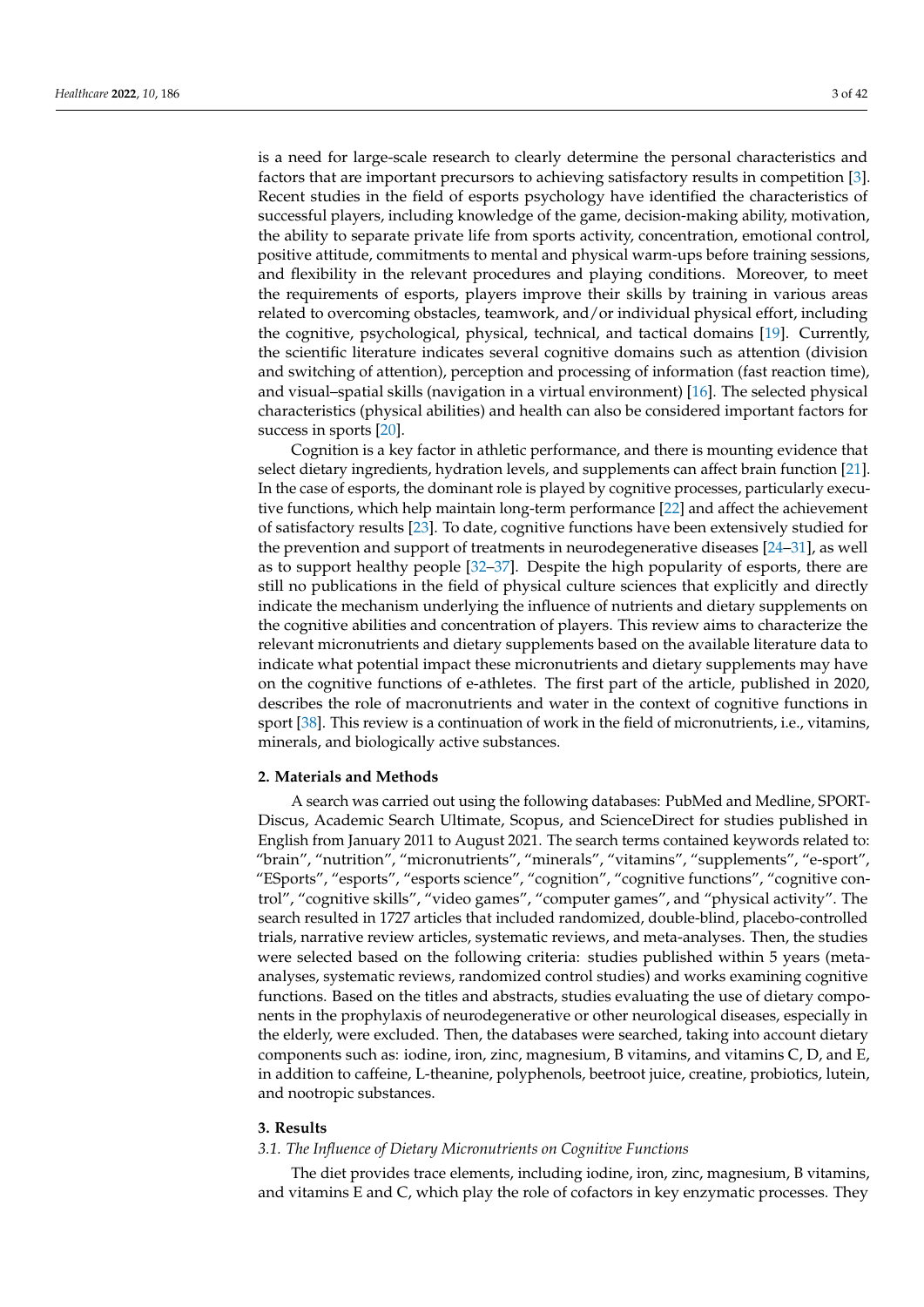play an essential role in the metabolism of neurotransmitters, structural and functional brain lipids and proteins, DNA and RNA, and energy metabolism. Some micronutrients are necessary already at the stage of prenatal development for the proper development of the nervous system (iodine, iron, folic acid), which is related to the need to supplement the diet of pregnant women. Inadequate intake of micronutrients in adulthood leads to deficiencies, and in case of long-term insufficient supply of a given ingredient, it may lead to the development of many diseases or deterioration of well-being. Given that certain deficiencies, such as iron and iodine, are fairly common even in developed countries [\[39](#page-33-11)[,40\]](#page-33-12), ensuring adequate micronutrient intake is an essential step in promoting optimal cognitive functioning.

#### 3.1.1. Minerals

#### Iodine

Iodine is critical to the developing brain as a component of the thyroid hormones thyroxine (T4) and triiodothyronine (T3) [\[41](#page-33-13)[,42\]](#page-33-14). The importance of adequate consumption of this micronutrient is especially important during neurological development [\[43](#page-33-15)[–46\]](#page-34-0). Iodine deficiency can cause a decrease in brain mass and a greater cell mass in the cortex, and a lower cell mass in the baby's cerebellum. Neurological cretinism mainly begins with maternal hypothyroidism due to iodine deficiency. Even moderate or mild hypothyroxinemia during pregnancy increases the risk of neurodevelopmental deficits in the offspring [\[47\]](#page-34-1). Sufficient iodine intake is needed for the synthesis of adequate amounts of thyroid hormones. There is evidence to suggest that low levels of T4 may adversely affect the development of the fetal brain and, subsequently, the cognitive functions of children and adults [\[48\]](#page-34-2).

Santiago-Fernandez et al. conducted a study to assess the intelligence quotient (IQ) of students aged 6 to 16 living in a province with mild to moderate iodine deficiency in Spain. The children were divided according to the concentration of iodine in the urine. The obtained results showed that children with urine iodine concentration  $\langle 100 \mu g/L$  had a lower IQ compared with children with urine iodine concentration above 100  $\mu$ g/L [\[49\]](#page-34-3) (Table [1\)](#page-6-0).

Two randomized, double-blind, placebo-controlled studies have shown an association between iodine deficiency and cognition in school-age children. Zimmermann et al. conducted a study among children from 10 to 12 years of age from Southeast Albania with moderate iodine deficiency. Initially, the iodine concentration in the urine of the children was evaluated and seven cognitive tests were performed. Children were provided with iodized poppy seed oil (containing 400 mg of potassium iodate) or a placebo (sunflower oil). After six months, it was observed that iodine nutritional status in the iodine supplementation group improved from moderate deficiency to adequate concentration, while the control group was moderately deficient in iodine throughout the study period. The experimental group experienced significant improvement in four out of seven cognitive tests compared with the placebo group [\[50\]](#page-34-4) (Table [1\)](#page-6-0).

A similar study was conducted by Gordon et al. in children aged 10 to 13 with mild iodine deficiency living in New Zealand. The children were randomly split into two groups: supplementing them daily for 28 weeks, iodine in the form of tablets containing 150  $\mu$ g/L of iodine, and the control group receiving a placebo. Initially, cognitive function was evaluated using the four subtests of the Wechsler Intelligence Scale for Children. After the end of the intervention, members of the iodine supplementation group had an increase in iodine concentration to a sufficient amount, while participants in the control group were still moderately deficient in iodine. A significant therapeutic effect was found in two out of four cognitive tests in the iodine supplement group compared with the placebo group, which suggests that iodine deficiency affects the development of cognitive functions until at least 13 years of age [\[51\]](#page-34-5) (Table [1\)](#page-6-0).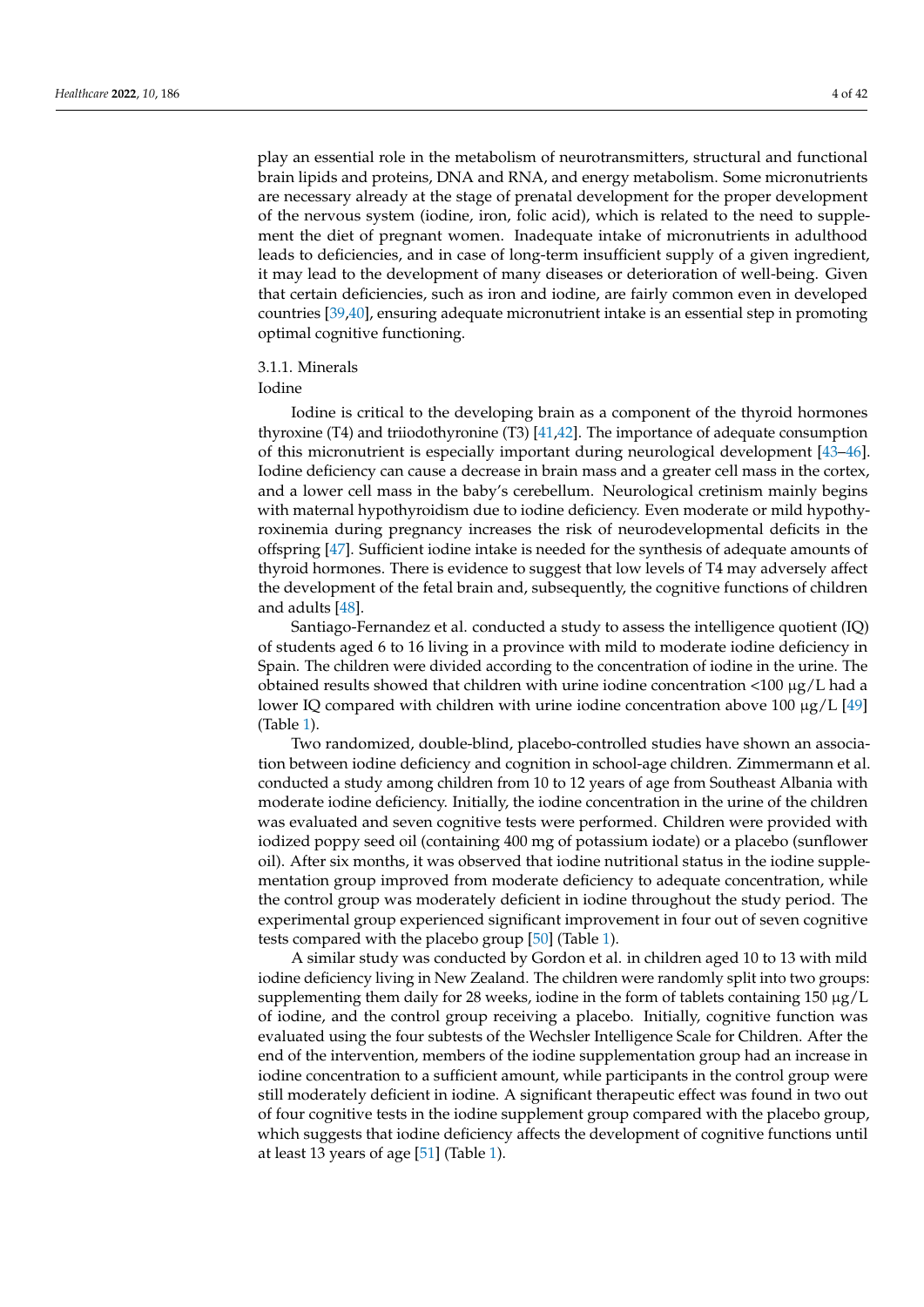| Factor | <b>Subjects and Methods</b>                                                                                            | <b>Results</b>                                                                                                                                                                                                                                                                                                    | Conclusion                                                                                                                                                                                                                                         | References |
|--------|------------------------------------------------------------------------------------------------------------------------|-------------------------------------------------------------------------------------------------------------------------------------------------------------------------------------------------------------------------------------------------------------------------------------------------------------------|----------------------------------------------------------------------------------------------------------------------------------------------------------------------------------------------------------------------------------------------------|------------|
|        | Cross-sectional study; 1221 children<br>$(6-16 \text{ years})$                                                         | IQ was higher in children with urine iodine > 100 $\mu$ g/L.<br>The intake of non-iodized salt and drinking milk less than<br>once a day was related to the risk of having an IQ below<br>the 25th percentile. The risk of having an IQ below 70 was<br>greater in children with urinary iodine levels <100 µg/L. | Intake of iodine in children in the developed world may<br>affect IQ.<br>The IQ of children with mild iodine deficiency can be<br>improved by adequate iodine intake through the diet until<br>the urinary iodine concentration is above 100 µg/L. | $[49]$     |
| Iodine | Randomized, placebo-controlled,<br>double-blind trial; 184 children<br>$(10-13 \text{ years})$                         | Iodine supplementation improved scores for 2 of the 4<br>cognitive subtests (picture concepts and matrix reasoning<br>but not for letter-number sequencing or symbol search).                                                                                                                                     | Mild iodine deficiency could prevent children from<br>attaining their full intellectual potential.<br>Iodine supplementation in children with deficiency<br>improves perceptual reasoning.                                                         | [51]       |
|        | Randomized, placebo-controlled,<br>double-blind intervention trial;<br>310 children (10-12 years)                      | Iodine treatment improved performance on 4 of 7 tests:<br>rapid target marking, symbol search, rapid object naming,<br>and Raven's Coloured Progressive Matrices compared<br>with placebo.                                                                                                                        | Iodine supplementation in schoolchildren with moderate<br>deficiency improves information processing, motor skills,<br>and visual problem solving.                                                                                                 | $[50]$     |
|        | Review                                                                                                                 | Children and young adults who had iron deficiency<br>anemia in infancy showed poorer inhibitory control and<br>executive functioning as assessed by neurocognitive tasks.                                                                                                                                         | There is a need to prevent iron deficiency in infancy due to<br>persistent poorer cognitive, motor, affective, and sensory<br>system functioning.                                                                                                  | $[52]$     |
|        | Systematic review and<br>meta-analysis;<br>32 studies including 7089 children<br>$(5-12 \text{ years})$                | Iron supplementation improved global cognitive scores,<br>intelligence quotient among anemic children and<br>measures of attention and concentration.                                                                                                                                                             | In young players with anemia, it is worth using iron<br>supplementation to improve cognitive functions.                                                                                                                                            | $[55]$     |
| Iron   | Systematic review;<br>10 randomized controlled trials and<br>1 non-randomized controlled trial;<br>women (12-55 years) | Improvement in aspects of mood and cognition after iron<br>supplementation (in 7 studies). Iron supplementation<br>appeared to improve memory and intellectual ability in<br>participants, regardless of whether the participant was<br>initially iron insufficient or iron-deficient with anemia.                | Adequate iron levels are a key factor in intellectual<br>performance.                                                                                                                                                                              | $[57]$     |
|        | Review; 89 studies                                                                                                     | Iron deficiency had a negative impact on cognition,<br>behavior, and motor skills.                                                                                                                                                                                                                                | There is some evidence that iron supplementation<br>improves cognition.                                                                                                                                                                            | $[54]$     |
|        | Observational study,<br>39 children (7-11 years)                                                                       | Positive relationship between spatial IQ and mean iron<br>content in the basal ganglia and in the caudate specifically.                                                                                                                                                                                           | Iron content in specific regions of the iron-rich deep nuclei<br>of the basal ganglia influences spatial intelligence.                                                                                                                             | $[53]$     |

# **Table 1.** Impact of minerals on cognitive function [\[32,](#page-33-16)[49](#page-34-6)[–61\]](#page-34-7).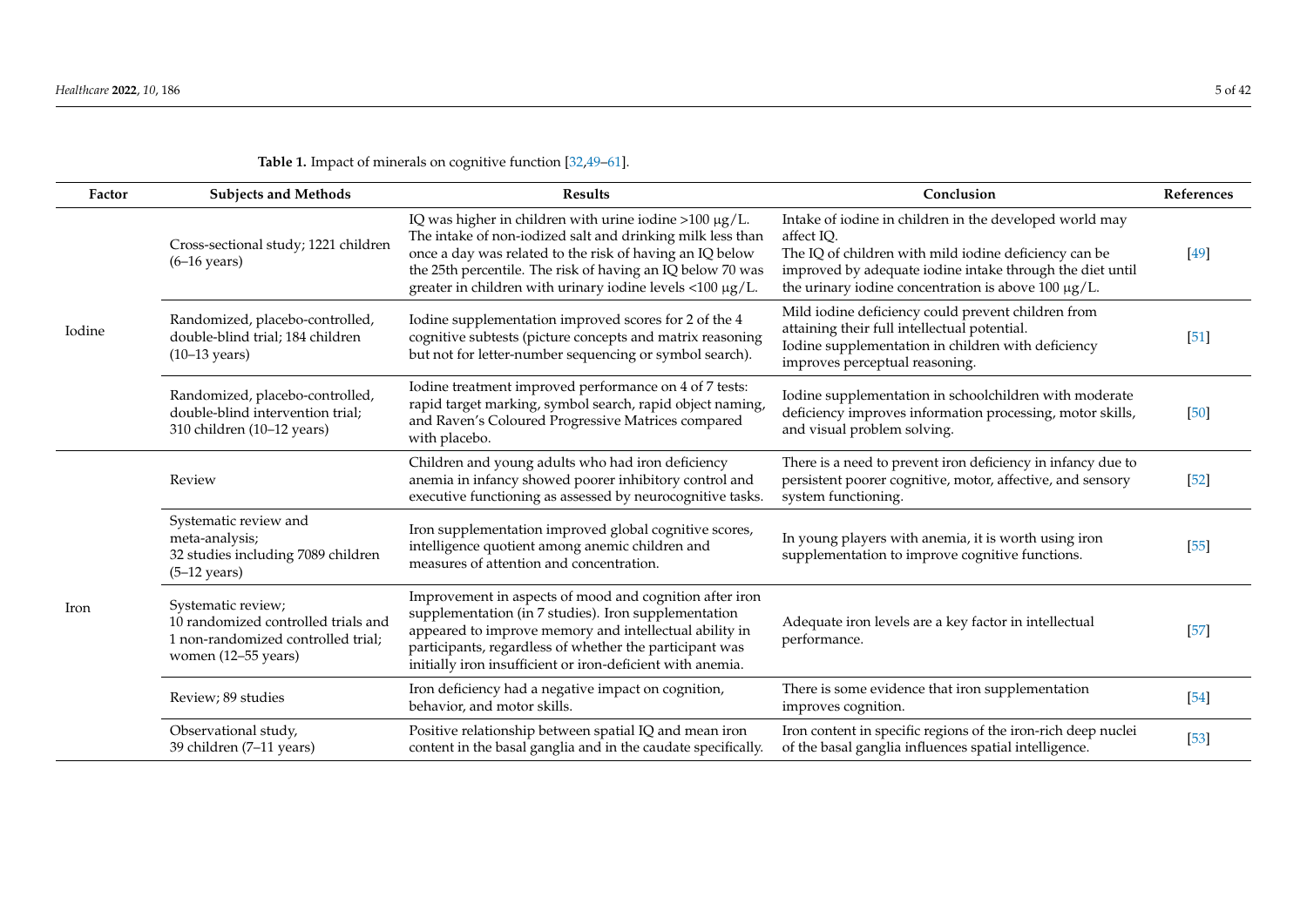| Factor | <b>Subjects and Methods</b>                                                                                                                                                                  | <b>Results</b>                                                                                                                                                                                                                                                                                                                                                        | Conclusion                                                                                                                                                       | References |
|--------|----------------------------------------------------------------------------------------------------------------------------------------------------------------------------------------------|-----------------------------------------------------------------------------------------------------------------------------------------------------------------------------------------------------------------------------------------------------------------------------------------------------------------------------------------------------------------------|------------------------------------------------------------------------------------------------------------------------------------------------------------------|------------|
|        | Double-blind, randomized,<br>intervention study; 140 Indian boys<br>$(12-16 \text{ years})$                                                                                                  | Daily iron intake from pearl millet was higher in those consuming<br>biofortified (19.6 mg/d) compared with conventional pearl millet<br>$(4.8 \text{ mg}/\text{d})$ . Compared with conventional pearl millet, the<br>consumption of biofortified pearl millet resulted in greater<br>improvement in attention and memory.                                           | Consuming iron-biofortified pearl millet improves<br>iron status and some measures of cognitive<br>performance in Indian adolescents.                            | [56]       |
|        | Cohort trial:<br>428 adolescents (12.0 $\pm$ 0.4 years)<br>from China                                                                                                                        | Iron deficiency was associated with slower performance of tasks<br>that measured abstraction, mental flexibility, and spatial<br>processing capacity. High serum iron levels were associated with<br>lower accuracy in the spatial processing ability task and longer<br>reaction time in the abstraction and mental flexibility task<br>compared with normal levels. | Both iron deficiency and high iron levels lead to<br>decreased neurocognitive performance in a<br>domain-specific manner in early teens.                         | $[58]$     |
|        | Review; 41 human studies                                                                                                                                                                     | Increased iron levels in caudate nuclei correlated with worse<br>memory and general cognitive performance in adulthood. The<br>increase in iron levels in the hippocampus and thalamus was<br>associated with poorer memory performance.<br>The increased iron level in the putamen and globus pallidus<br>affects general cognition.                                 | Brain iron is detrimental to cognitive health.                                                                                                                   | $[59]$     |
|        | Randomized double-blind<br>placebo-controlled trial; 387 healthy<br>adults aged 55-87 years                                                                                                  | 3-month zinc supplementation at a dose of 15 or 30 mg/day had a<br>positive effect on spatial working memory, while a dose of<br>15 mg/day had a negative effect on the measurement of attention.<br>Younger adults (<70 years old) performed significantly better on<br>all tests than older adults (>70 years old).                                                 | Zinc supplementation can have a positive effect on<br>spatial working memory.                                                                                    | $[32]$     |
| Zinc   | Systematic review and<br>meta-analysis; 18 studies;<br>12 randomized controlled trials<br>(11 in children and 1 in adults) and<br>6 observational studies (2 in<br>children and 4 in adults) | A correlation between zinc intake or status with one or more<br>measure of cognitive function was shown (9 of analyzed<br>18 studies). Meta-analysis of data from the adult studies was not<br>possible because of the limited number of studies.                                                                                                                     | There is no significant effect of zinc<br>supplementation on cognition in children.<br>Supplementation may improve executive functions<br>and motor development. | [60]       |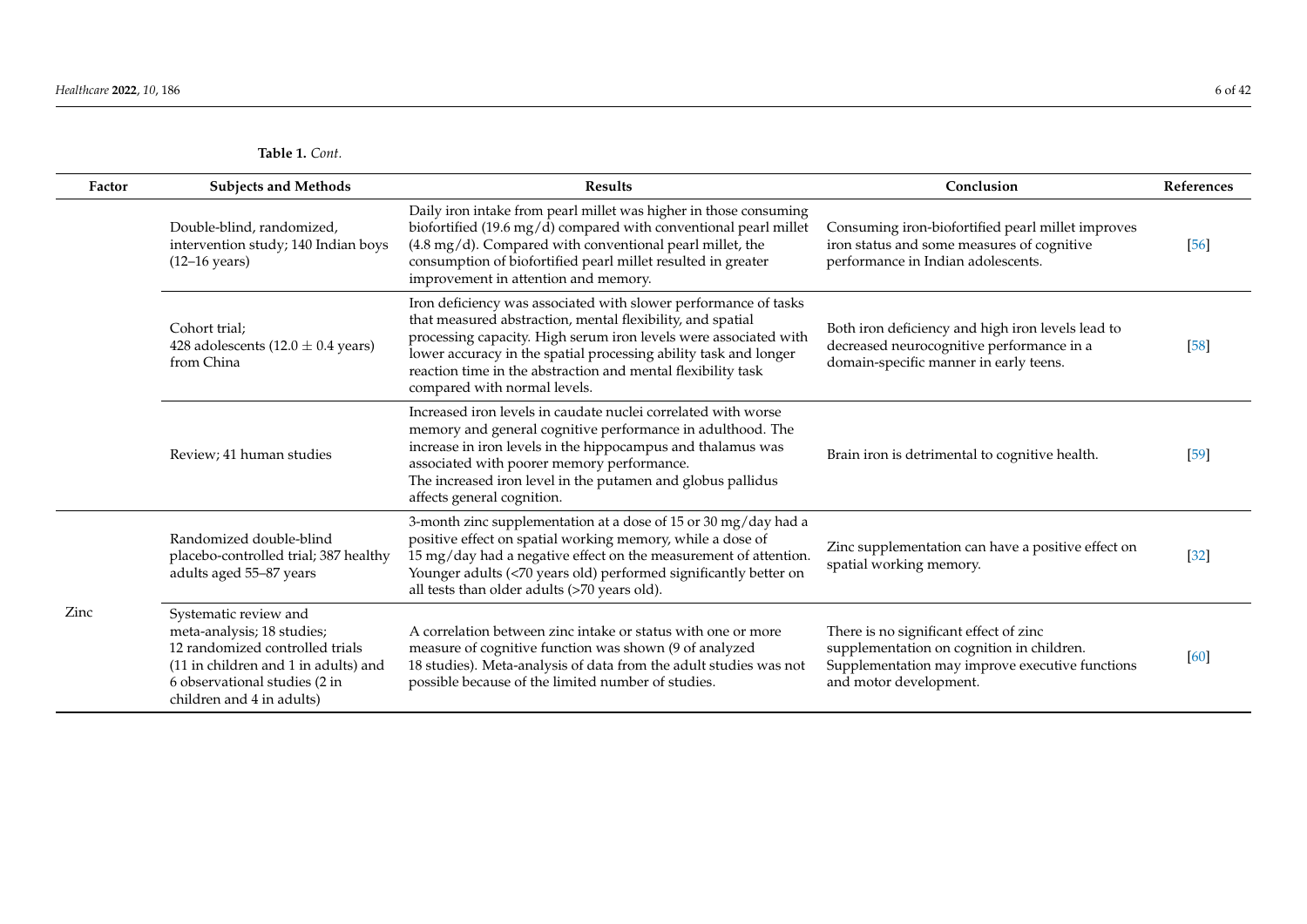| Table 1. Cont. |
|----------------|
|----------------|

<span id="page-6-0"></span>

| Factor    | <b>Subjects and Methods</b>    | <b>Results</b>                                                                                                                                                                                                                                                                                                                                                                                                                                                                                                                                                                                                                                                                                                                                                                                                                                                                                                                                                                                                                                                               | Conclusion                                                                 | References         |
|-----------|--------------------------------|------------------------------------------------------------------------------------------------------------------------------------------------------------------------------------------------------------------------------------------------------------------------------------------------------------------------------------------------------------------------------------------------------------------------------------------------------------------------------------------------------------------------------------------------------------------------------------------------------------------------------------------------------------------------------------------------------------------------------------------------------------------------------------------------------------------------------------------------------------------------------------------------------------------------------------------------------------------------------------------------------------------------------------------------------------------------------|----------------------------------------------------------------------------|--------------------|
| Magnesium | Systematic review; 32 articles | Magnesium supplementation showed positive results in<br>depressive symptoms (12 studies). The decreased level of<br>magnesium in the plasma correlated with the occurrence of<br>depression, assessed using psychometric scales (7 studies).<br>Consumption of magnesium improved the symptoms of<br>depression (2 studies). The consumption of magnesium in<br>combination with antidepressants improved the symptoms of<br>depression (2 studies). Concentration of magnesium in the raw<br>material had no significant influence on the occurrence of panic or<br>anxiety disorders (2 studies). Higher serum magnesium levels in<br>depressed and stressed patients correlated with a lower Hamilton<br>anxiety score (2 studies). Low levels of magnesium correlated<br>with attention deficit hyperactivity disorder (ADHD) (2 studies).<br>Lower levels of magnesium were observed in autism spectrum<br>disorder (1 out of 3 studies). Eating disorders and schizophrenia<br>were associated with differences in magnesium levels in some<br>aspects of the disease. | Supplementation with magnesium could be<br>beneficial in mental disorders. | $\lceil 61 \rceil$ |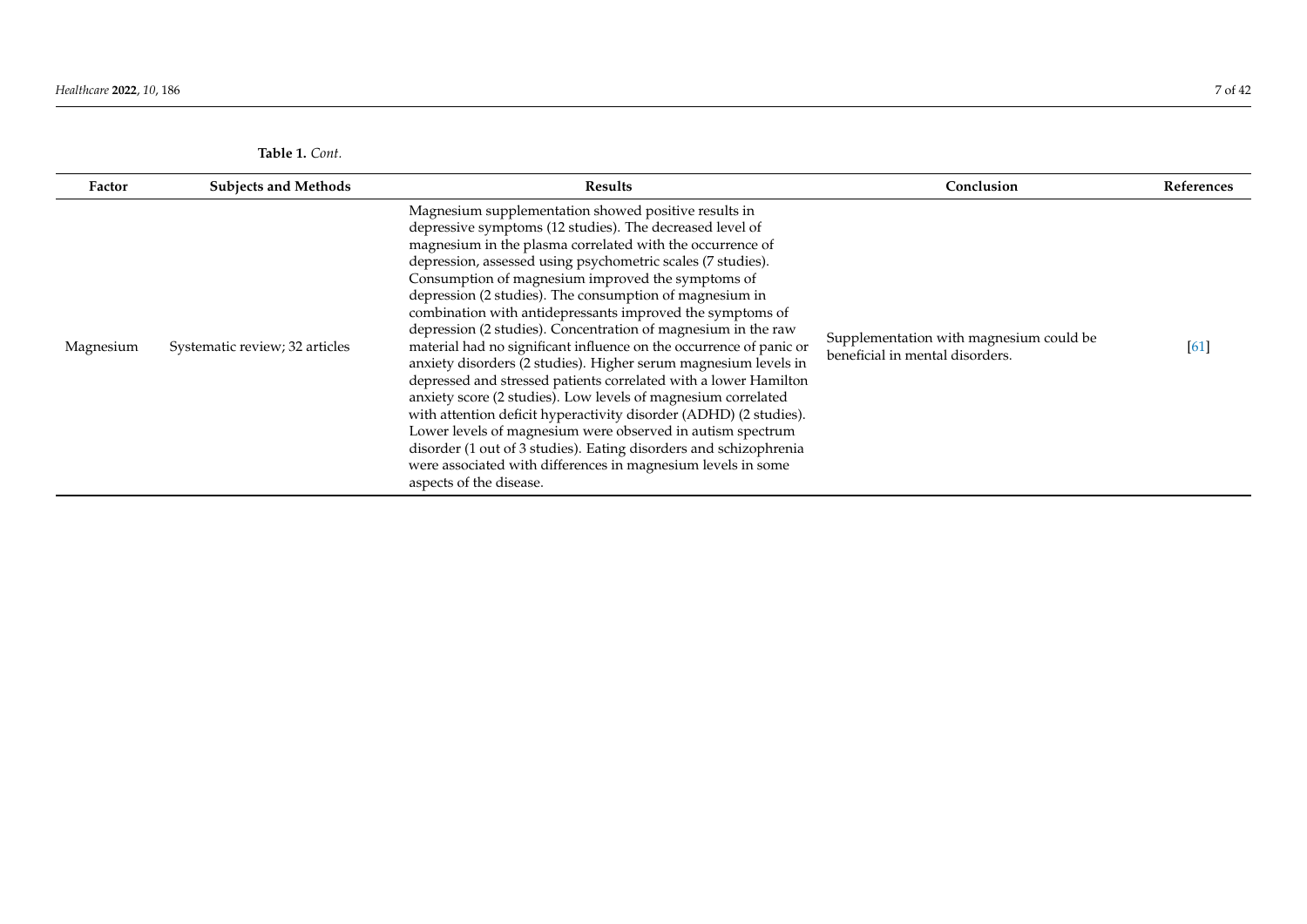Apart from studies on pregnant women and the effects of iodine nutrition on fetal development and cognitive function of the newborn, there have been few studies involving adults. In adults, thyroid hormones affect mood, may induce affective disorders and dementia, and could potentially be associated with cognitive functions including memory and attention [\[62\]](#page-34-19). Both in healthier, older adults with regular thyroid function and in older adults with hypothyroidism, a positive relationship has been found between the level of thyroid hormones and the results of cognitive functions [\[63](#page-34-20)[,64\]](#page-34-21).

The best sources of iodine in your diet are sea fish and seafood, algae, and dairy products, including milk, cheese, yogurt, and eggs. In connection with people's personal food choices, iodization of table salt is a useful method for preventing deficiencies in this nutrient [\[65–](#page-34-22)[67\]](#page-34-23).

#### Iron

Iron is a trace mineral that participates in many physiological processes, such as oxygen transport, oxidative metabolism, energy production, cell growth and differentiation, DNA synthesis, cellular immune response, and many others [\[68\]](#page-34-24). It is also a key mineral that is essential for the differentiation and proliferation of neurons. Iron deficiency affects neuronal processes such as myelination, dendritic branching/branching, and neuronal plasticity. Moreover, iron deficiency influences iron allocation in the brain, thus altering the prefrontal–subcortical dopaminergic and frontal striatal networks that mediate cognitive functions [\[69\]](#page-34-25). Disturbances in dopaminergic systems, therein the nigrostriatal and mesocortical pathways, may contribute to the formation of cognitive deficits, in particular difficulties in visual–spatial processing related to iron deficiency [\[52\]](#page-34-26) (Table [1\)](#page-6-0). This was confirmed in a study by the Carpenter team. Researchers found a positive relationship between spatial IQ and the average amount of iron in the basal ganglia, and in particular in the caudate, suggesting that the presence of iron in certain regions of iron-rich deep basal ganglion nuclei influences spatial intelligence [\[53\]](#page-34-27) (Table [1\)](#page-6-0).

Iron deficiency in the neonatal period and infancy is considered a factor predisposing to the development of cognitive development disorders. According to the results of experimental studies, iron deficiency may cause cognitive deterioration in animals and humans [\[70,](#page-34-28)[71\]](#page-34-29), with damage to the brain's mitochondria as the basis for these changes [\[72\]](#page-35-0). In addition, there are presumed changes in dopamine metabolism in the brain, as well as altered serotonergic neurotransmission and changes in dopamine receptors. In fact, iron deficiency or anemia causes severe changes in dopamine synthesis in key areas of the brain [\[73\]](#page-35-1). The cognitive disorders caused by iron deficiency include mainly those related to concentration of attention, intelligence, and sensory perception function, as well as those related to emotions associated with iron deficiency anemia. Moreover, iron deficiency beyond anemia could possibly cause cognitive impairment [\[54\]](#page-34-30) (Table [1\)](#page-6-0).

A meta-analysis of 32 studies involving 7089 children aged 5–12 years by Low et al. showed that iron supplementation improved general cognitive functions and IQ in addition to attention and concentration measures in children with anemia [\[55\]](#page-34-31) (Table [1\)](#page-6-0). In another study in 140 Indian teens, intake of iron-biofortified pearl millet resulted in greater improvements in attention and memory compared with the group consuming regular pearl millet. Reaction time on attention-assessment tasks was doubled in adolescents consuming biofortified millet for 6 months compared with conventional millet [\[56\]](#page-34-32) (Table [1\)](#page-6-0). In their systematic review, Lomango and co-authors analyzed 10 randomized controlled trials and 1 non-randomized control trial in premenopausal women between 12 and 55 years of age. Among the analyzed studies, as many as seven showed an improvement in mood and cognitive functions after iron supplementation [\[57\]](#page-34-33) (Table [1\)](#page-6-0). Conversely, a study of 428 Chinese 12-year-olds showed that both iron deficiency and high iron levels contributed to the reduction in neurocognitive performance in a discipline-specific way in early adolescents. Iron deficiency com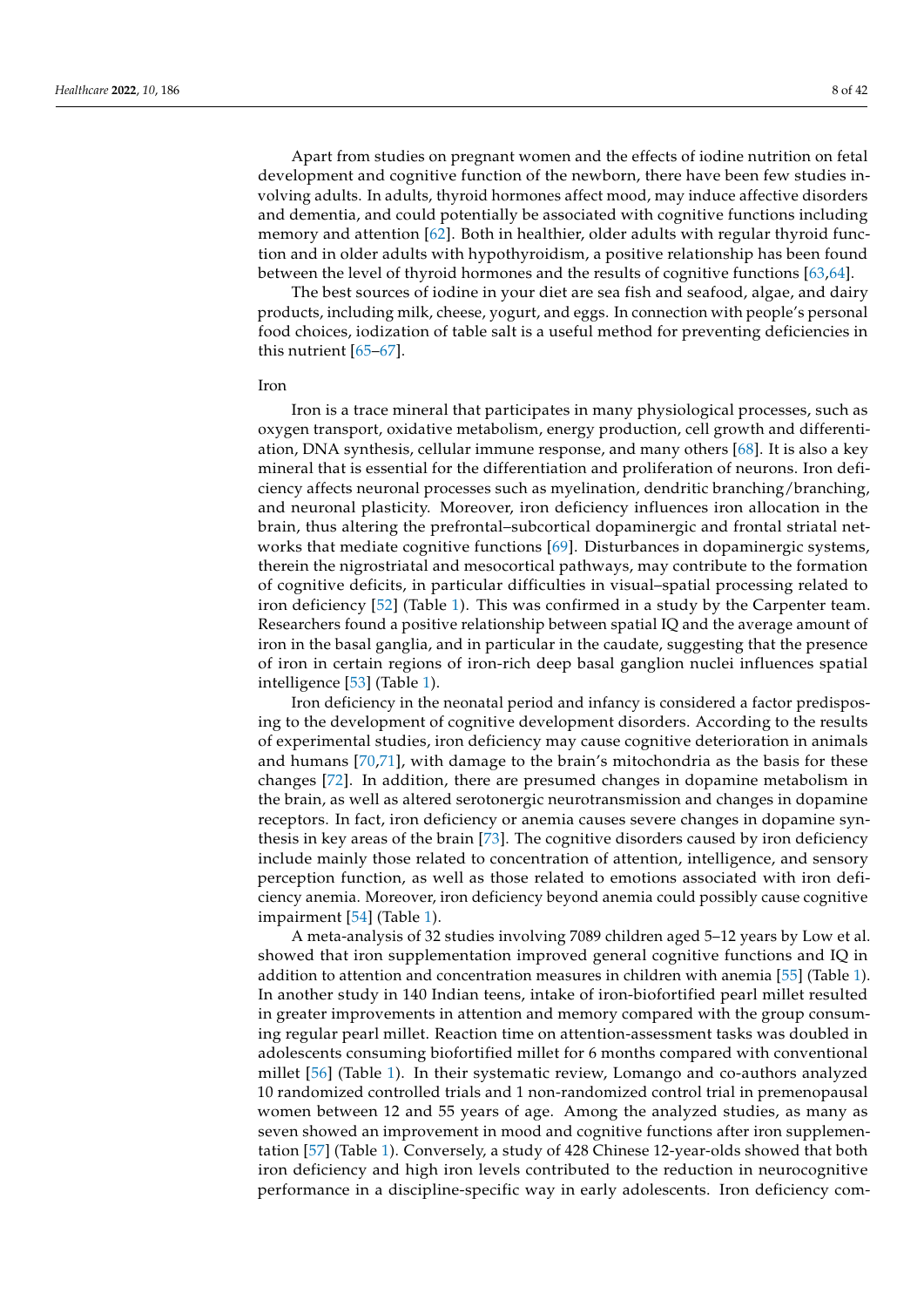pared with the normal group was associated with slower performance of tasks that measured abstraction, mental flexibility, and spatial processing capacity. High serum iron concentration was associated with lower accuracy in the task of measuring spatial processing abilities and a longer reaction time in the task evaluating abstraction and mental flexibility compared with normal serum levels [\[58\]](#page-34-34) (Table [1\)](#page-6-0). These results show that it is important to maintain an adequate level of iron in the serum for the proper functioning of the brain. Disruption of the iron homeostasis may result in its accumulation in the brain and interaction that enhances oxidative damage [\[59\]](#page-34-35) (Table [1\)](#page-6-0). Cognitive dysfunction associated with high iron levels is likely due to iron cytotoxicity to brain function [\[74\]](#page-35-2). The source of heme iron is red meat, poultry, liver, offal, fish, and egg yolk. Non-heme iron comes from plant products—vegetables, legumes, and whole grains, especially millet and amaranth, pumpkin seeds, and cocoa and cocoa products [\[67\]](#page-34-23).

# Zinc

Zinc is an essential trace element that plays a vital role in brain function. Free zinc ion  $(Zn^{2+})$  neurons are found in various areas of the brain, including the cerebral cortex, amygdala, olfactory bulb, and hippocampal neurons. Zinc plays a key role in enzymatic activity, cell signaling, and modulation of neurotransmitter activity [\[75\]](#page-35-3). It is considered essential for the formation and migration of neurons and for the formation of neuronal synapses [\[76\]](#page-35-4). Adult brain neurogenesis is dependent on the presence of zinc, which has wide-ranging implications for hippocampal function, including learning and memory, as well as emotional and mood control [\[75\]](#page-35-3). One of the few studies available on the relationship of zinc and cognitive performance in adults examined zinc supplementation (15 or 30 mg/day) in 387 healthy adults aged 55–87 years and found that each dose of zinc used for 3 months had a beneficial effect on spatial working memory. However, the benefits of supplementation were not observed in the case of other examined indicators [\[32\]](#page-33-8) (Table [1\)](#page-6-0). Warthon-Medina et al. conducted a meta-analysis of 18 studies that showed no significant effect of zinc supplementation on cognition in children, although there were some modest signs of improvement in aspects of executive function and motor development after the supplementation began [\[60\]](#page-34-36) (Table [1\)](#page-6-0).

The products rich in zinc include oysters, beef, legumes (e.g., beans, chickpeas), yoghurts, ripening cheeses, and cereals [\[67\]](#page-34-23).

#### Magnesium

Magnesium is a mineral vital to the proper functioning of all human cells, including neurons. It takes part, among others, in many enzymatic reactions [\[77\]](#page-35-5), intracellular transmission [\[78\]](#page-35-6), myelination [\[79\]](#page-35-7), and synaptic formation and maintenance [\[80\]](#page-35-8) and in the regulation of serotonergic, dopaminergic, and cholinergic transmission [\[81\]](#page-35-9). In the nervous system, magnesium is therefore essential for neuromuscular coordination and optimal nerve transmission. It plays a role in protecting against overstimulation that leads to cellular death: It interacts with the aspartate receptor to block the calcium channel at that receptor and must be cleared for glutamatergic excitatory signaling to occur. Low levels of magnesium may theoretically increase glutamatergic neurotransmission, which may lead to oxidative stress and nerve cell death [\[82\]](#page-35-10). The vast majority of studies conducted so far have focused on depression, due to the recognized role of magnesium in several basic mechanisms of the pathophysiology of depression, including inflammation and oxidative stress [\[61\]](#page-34-37) (Table [1\)](#page-6-0). The majority of preliminary symptoms of a magnesium deficiency include neurological or neuromuscular symptoms. Neuromuscular hyperactivity, including muscle cramps, is a prevalent characteristic of magnesium deficiency, but latent tetany, generalized seizures, dizziness, and muscle weakness may also occur [\[83\]](#page-35-11). Other symptoms of magnesium deficiency can manifest as tiredness, lethargy, lightheadedness, and appetite deficit [\[84\]](#page-35-12).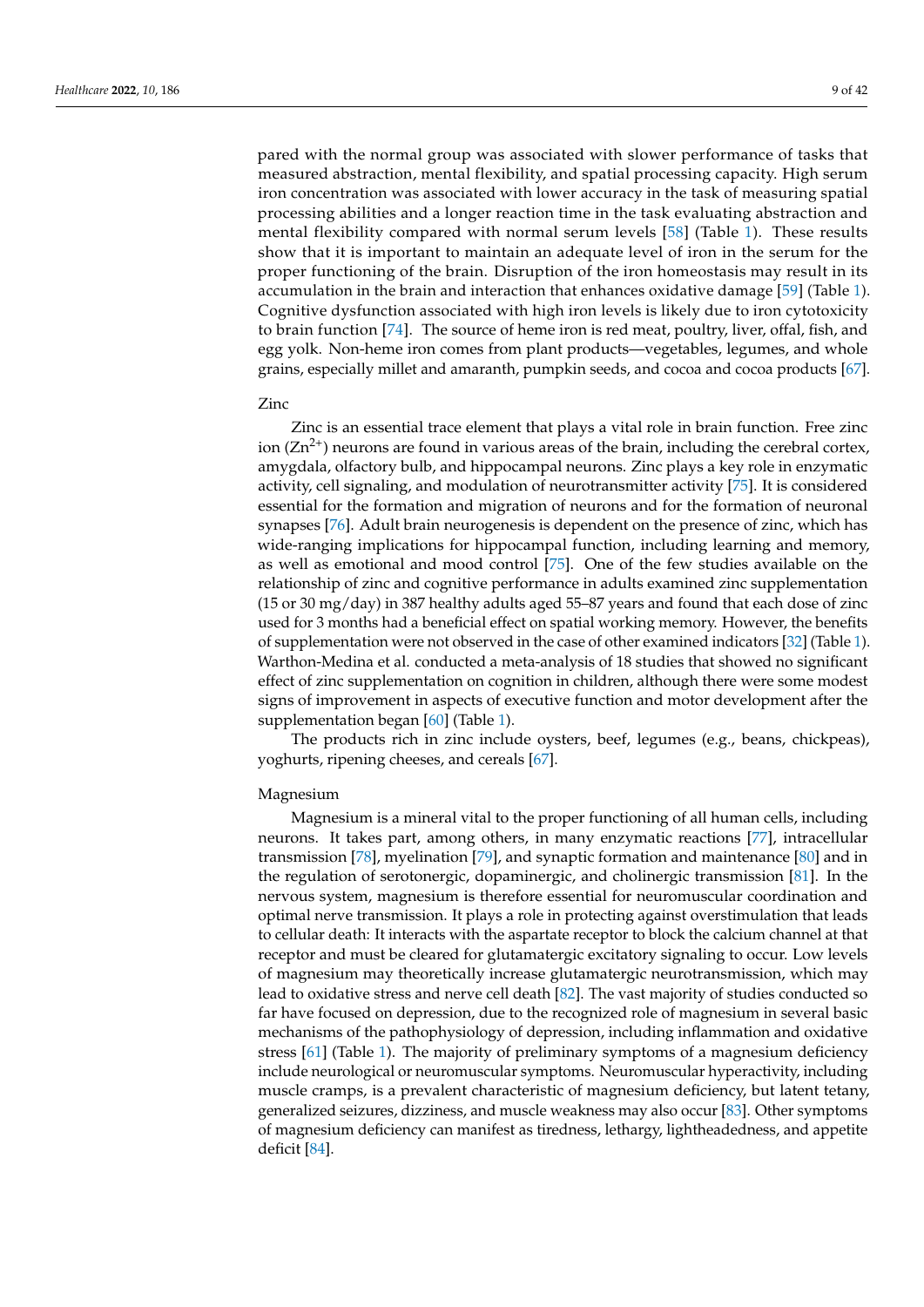The products are obtained from magnesium include: hard water, bananas, soybeans, nuts, spices, green leafy vegetables, apricots, and whole grains [\[67\]](#page-34-23).

#### 3.1.2. Vitamins

## B Vitamins

The group of B vitamins includes eight water-soluble vitamins that are vital in the context of cell function, acting as coenzymes in many enzymatic reactions. Their joint action is well known in many aspects of brain function—that is, energy production, DNA and RNA synthesis and repair, genomic and non-genomic methylation, and the synthesis of diverse neurotransmitters and signaling molecules [\[85\]](#page-35-13). The body has no other organ so active metabolically than the brain. Though it accounts for just 2% of body weight, it is responsible for more than 20% of total energy consumption [\[86\]](#page-35-14). Therefore, the metabolic functions of B vitamins and their role in neurochemical synthesis can be viewed as having a special impact on the functioning of the brain [\[85\]](#page-35-13).

Thiamin (vitamin B1) is a part of synaptic formation, axonal growth, and myelin genesis, leading to the formation of functional neuroglia. It also can maintain the membrane of newly formed neurons during embryogenesis and can control apoptosis [\[87\]](#page-35-15). It is essential for the synthesis of fatty acids, steroids, nucleic acids, and aromatic amino acids, which are the precursors of a number of neurotransmitters, therein acetylcholine, glutamate, and gamma-aminobutyric acid [\[88\]](#page-35-16). Food sources of thiamine are liver, pork, eggs, nuts, oats, oranges, dry pulses, yeast, and powdered milk [\[67\]](#page-34-23). Folic acid (vitamin B9) is important in the maintenance of the lipids of the neuronal and glial membranes, which can affect brain function. This may manifest as changes in mood, sleep rhythm, and irritability [\[89,](#page-35-17)[90\]](#page-35-18). Food sources of folic acid are avocado, dark vegetable leaves, spinach, pawpaw, oranges, seeds, and nuts [\[67\]](#page-34-23). Pyridoxine (vitamin B6), folic acid (vitamin B9), and cobalamin (vitamin B12) are essential cofactors for the synthesis of myelin and neurotransmitters [\[91\]](#page-35-19). Food sources of pyridoxine are potatoes, fruit, fish, beef liver, and other parts of meat [\[67\]](#page-34-23).

Deficiency of folic acid, mainly caused by low intake, is associated with a number of physiological irregularities during development and adulthood. Proper folate levels are essential for brain function, and insufficient folate supply can lead to neurological disorders such as depression and cognitive decline. Folate supplementation, alone or in combination with other B vitamins, has proven effective in prevention of cognitive decline and dementia during aging and in enhancing the effects of antidepressants. The results of a randomized clinical trial showed that a 3-year folic acid supplementation can positively influence the reduction in aging-related cognitive decline [\[92\]](#page-35-20) (Table [2\)](#page-11-0).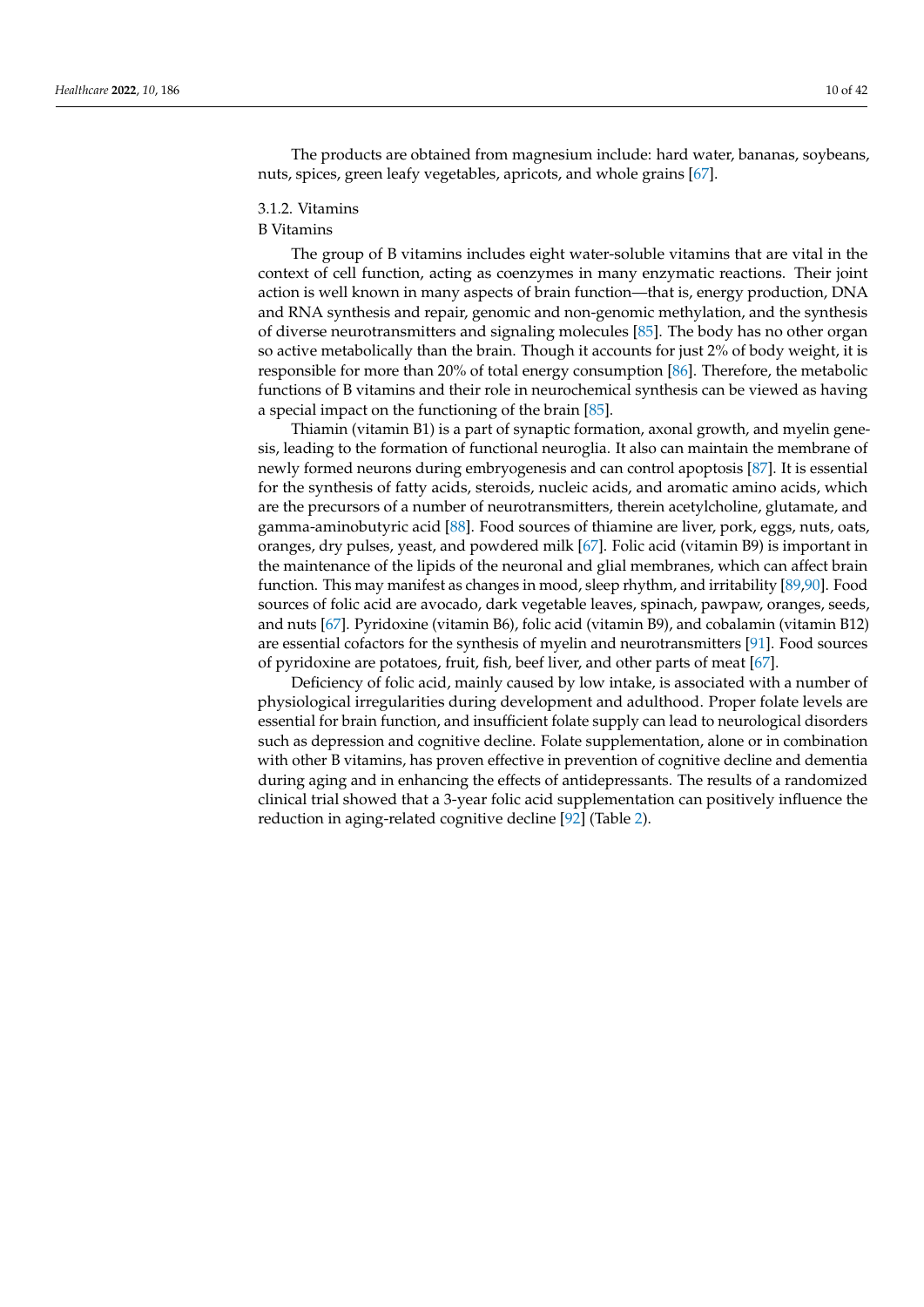| Factor            | <b>Subjects and Methods</b>                                                                                | <b>Results</b>                                                                                                                                                                                                                                                                                                                                                                                       | Conclusion                                                                                                                                                                                                                                                                               | References |
|-------------------|------------------------------------------------------------------------------------------------------------|------------------------------------------------------------------------------------------------------------------------------------------------------------------------------------------------------------------------------------------------------------------------------------------------------------------------------------------------------------------------------------------------------|------------------------------------------------------------------------------------------------------------------------------------------------------------------------------------------------------------------------------------------------------------------------------------------|------------|
| <b>B</b> vitamins | Systematic review and<br>meta-analysis of<br>31 English-language, randomized<br>placebo-controlled trials  | B-vitamin supplementation did not show an improvement<br>in Mini-Mental State Examination scores for individuals<br>with and without cognitive impairment compared<br>with placebo.                                                                                                                                                                                                                  | Elevated plasma homocysteine levels increase the risk of<br>cognitive impairment and dementia. There is no clear<br>evidence confirming the beneficial effect on cognitive<br>functions resulting from lowering the level of<br>homocysteine with B vitamins (heterogeneity of studies). | [93]       |
|                   | Multicenter study;<br>1398 blacks and 1738 whites<br>$(25.1 \pm 3.6 \text{ years})$                        | Higher consumption of vitamin B6 and vitamin B12<br>correlated with better psychomotor speed assessed by<br>Digit Symbol Substitution Test (DSST) scores.                                                                                                                                                                                                                                            | Higher intake of B vitamins in early adult years was<br>associated with improved cognitive function in later<br>adult life.                                                                                                                                                              | [94]       |
|                   | Study; 317 children<br>$(11.8 \pm 3.3 \text{ years})$                                                      | Vitamin B1 consumption had a positive effect on the<br>results of the numerical tasks and modalities of symbolic<br>digits (neurocognitive tests). The consumption of vitamin<br>B6 showed a positive correlation with the results of the<br>digit range tasks. The consumption of vitamins B1, B2, B6,<br>and niacin was negatively correlated with omission errors,<br>which indicate inattention. | A diet high in B vitamins correlates with better<br>neurocognitive test results. Diet is closely related to the<br>cognitive functions of healthy children and adolescents.                                                                                                              | [95]       |
|                   | Study; 72 adolescents (10-16 years)                                                                        | Controls who followed the standard diet from birth<br>without eliminating meat products scored better on most<br>psychological tests compared with those following the<br>macrobiotic diet with low or normal cobalamin status.                                                                                                                                                                      | Cobalamin deficiency without hematologic signs can<br>possibly cause impaired cognitive performance<br>in adolescents.                                                                                                                                                                   | [96]       |
|                   | Review; 17 studies: 3 cross-sectional,<br>1 case-control, and 12 cohort studies<br>and 1 randomized trial. | Observational studies to date have demonstrated<br>associations between vitamin B-12 status or dietary intake<br>and cognitive outcomes in children.                                                                                                                                                                                                                                                 | A diet rich in vitamin B12 is recommended in adolescence<br>due to its positive influence on cognitive functions.                                                                                                                                                                        | $[97]$     |
|                   | Randomized, double blind, placebo<br>controlled study; 818 adults<br>$(50-70 \text{ years})$               | 3 years of folic acid supplementation improved memory,<br>information processing speed, and sensorimotor speed<br>compared with the placebo group.                                                                                                                                                                                                                                                   | 3 years of folic acid supplemented intake significantly<br>improved cognitive functions that most often decline<br>with age.                                                                                                                                                             | [92]       |
|                   | Systematic Review, Meta-Analysis,<br>and Meta-Regression;<br>53 randomized trials                          | No evidence for an effect of B12 alone or B complex<br>supplementation on any subdomain of cognitive<br>function outcomes.                                                                                                                                                                                                                                                                           | Vitamin B12 supplementation possibly does not improve<br>cognitive function or depressive symptoms in patients<br>without advanced neurological disorders.                                                                                                                               | [98]       |

# **Table 2.** Impact of vitamins on cognitive function [\[35,](#page-33-17)[92–](#page-35-21)[105\]](#page-36-0).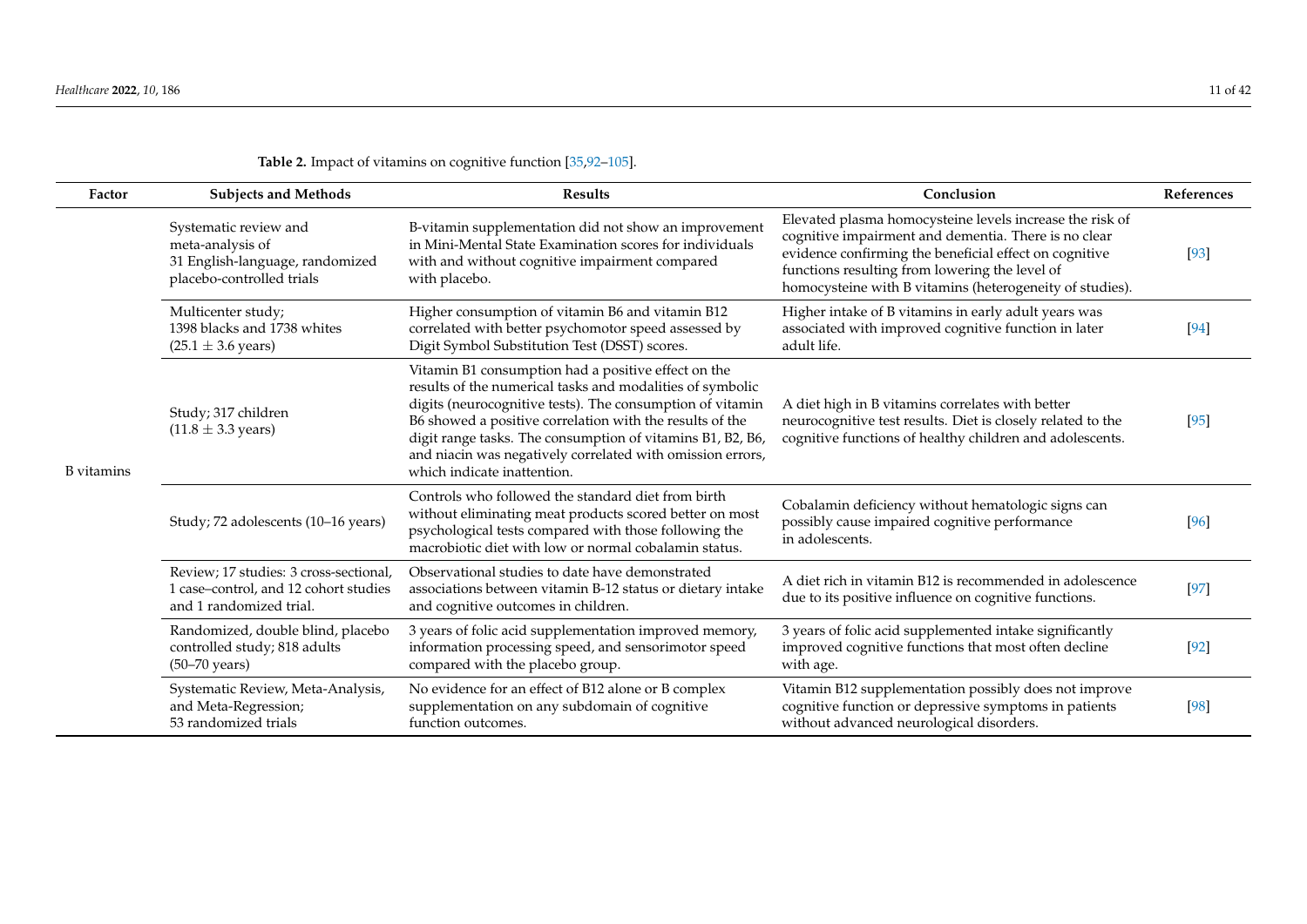<span id="page-11-0"></span>

| Factor    | <b>Subjects and Methods</b>                                                                                                                                                             | <b>Results</b>                                                                                                                                                                                                                                                                                                                                             | Conclusion                                                                                                                                                                            | References |
|-----------|-----------------------------------------------------------------------------------------------------------------------------------------------------------------------------------------|------------------------------------------------------------------------------------------------------------------------------------------------------------------------------------------------------------------------------------------------------------------------------------------------------------------------------------------------------------|---------------------------------------------------------------------------------------------------------------------------------------------------------------------------------------|------------|
| Vitamin E | Systematic Review and<br>Meta-Analysis; 24 trials<br>(6 omega-3 fatty acids, 7 B vitamins,<br>3 vitamin E, 8 other interventions)                                                       | The vitamin E studies did not show any meaningful impact on<br>cognitive outcomes.                                                                                                                                                                                                                                                                         | Vitamin E supplementation had no effect on<br>cognition in mentally healthy middle-aged and<br>older adults.                                                                          | $[99]$     |
|           | Meta-analysis; 5 trials (vitamin B);<br>1 trial vitamin E; 1 trial (vitamin C<br>and $E$ )                                                                                              | No significant effect of three years of supplementation with vitamin E<br>(1000 IU of alpha-tocopherol twice daily) on overall cognitive<br>function, episodic memory, speed of processing, clinical global<br>impression, functional performance, adverse events, or mortality.                                                                           | Three years of major vitamin E supplementing<br>suggested scarce possibilities of reduced risk of<br>progression to dementia.                                                         | $[100]$    |
| Vitamin D | Mendelian randomization study;<br>17 cohorts: 172349 participants                                                                                                                       | Associations of serum [25(OH)D] with global and memory-related<br>cognitive function were non-linear (lower cognitive scores for both<br>low and high [25(OH)D].                                                                                                                                                                                           | No evidence for serum [25(OH)D]<br>concentration as a causal factor for cognitive<br>performance in mid- to later life.                                                               | $[101]$    |
|           | Systematic review and<br>meta-analysis; 17 articles                                                                                                                                     | Vitamin D deficiency (<25 nmol /L or 7-28 nmol/L) was associated<br>with an increased risk of dementia compared with people with<br>sufficient vitamin D intake (≥50 nmol/L or 54-159 nmol/L)<br>(meta-analysis of 5 studies).                                                                                                                             | Low vitamin D levels might contribute to the<br>development of dementia.                                                                                                              | $[102]$    |
|           | Systematic review and random<br>effect meta-analysis;<br>26 observational and<br>3 intervention studies                                                                                 | Low vitamin D was associated with deteriorated cognitive<br>performance and cognitive decline; with cross-sectional studies<br>yielding a stronger effect compared with longitudinal studies.<br>Vitamin D supplementation showed no significant benefit on<br>cognition compared with control.                                                            | Low vitamin D levels deteriorate cognitive<br>functions. There is no clear benefit from<br>vitamin D supplementation.                                                                 | $[103]$    |
|           | Randomized placebo controlled<br>trial; 128 participants (at least<br>18 years of age)                                                                                                  | Vitamin D supplementation (5000 IU of cholecalciferol) did not cause<br>changes in working memory, inhibition of reaction, cognitive<br>flexibility, or secondary symptoms (predisposition to hallucinations,<br>psychotic experiences, and the assessment of depression, anxiety, and<br>anger) despite a significant increase in serum vitamin D levels. | Vitamin D supplementation has no impact on<br>cognitive or emotional functioning in healthy<br>young adults.                                                                          | $[104]$    |
|           | Randomized trial; 82 healthy adults                                                                                                                                                     | Supplementation with a high dose of vitamin D (4000 IU/d)<br>improved the efficiency of non-verbal (visual-spatial) memory, and in<br>the group with lower baseline [25(OH)D] levels (<75 nmol/L), it<br>improved significantly.                                                                                                                           | A higher level of [25(OH)D] is especially<br>important for a higher level of cognitive<br>functioning, especially non-verbal (visual)<br>memory, which also uses executive processes. | $[35]$     |
| Vitamin C | Systematic Review; 50 studies, with<br>randomized controlled trials (RCTs,<br>$n = 5$ , prospective $(n = 24)$ ,<br>cross-sectional ( $n = 17$ ), and<br>case–control $(n = 4)$ studies | Studies demonstrated higher mean vitamin C concentrations in the<br>cognitively intact groups of participants compared with cognitively<br>impaired groups.                                                                                                                                                                                                | No correlation between vitamin C<br>concentrations and cognitive function was<br>apparent in the cognitively impaired<br>individuals.                                                 | $[105]$    |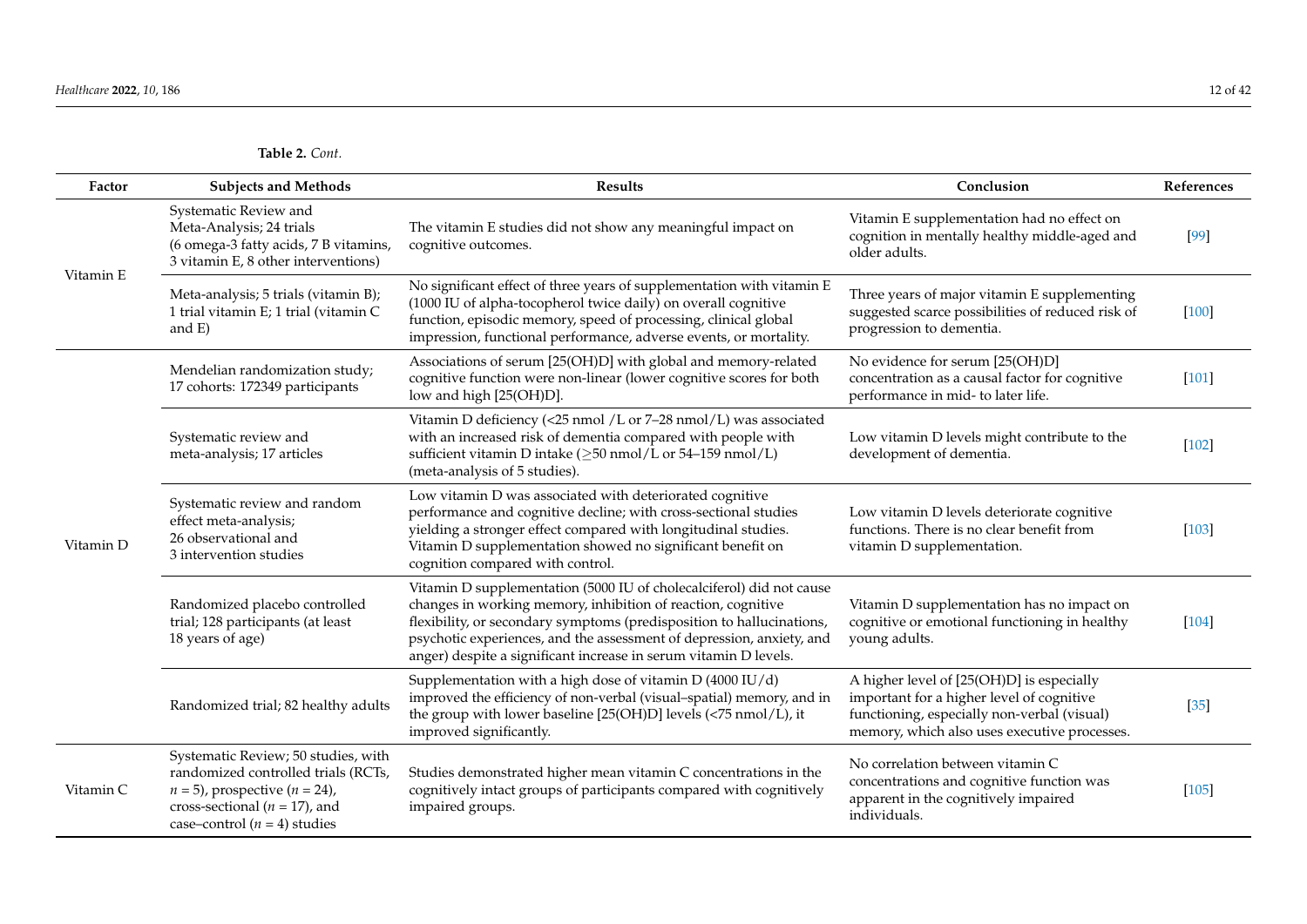Nutritional deficiencies of micronutrients such as vitamin B12, folate, and zinc may cause symptoms of depression and dementia, including depressed mood, fatigue, cognitive decline, and irritability [\[106,](#page-36-5)[107\]](#page-36-6). Vitamin B12, vitamin B6, and folic acid play an important role in the metabolism of plasma homocysteine (tHcy), and vitamin deficiency hyperhomocysteinemia is associated with cognitive decline later in life. Cross-sectional, case–control, and long-term observational studies have indicated that high tHcy raises the risk of cognitive impairment with or without dementia, but the nature of these studies makes it challenging to conclude whether these associations are actually causal. Increased tHcy is associated with an increased risk of cognitive impairment and dementia, although the available evidence from RCTs does not indicate any obvious cognitive benefit from lowering tHcy with B vitamins [\[93\]](#page-35-30) (Table [2\)](#page-11-0).

A study of 3136 American adults aged 18 to 30 was conducted. Study participants were followed for 20 years. People with the highest dietary niacin intake at baseline (i.e., median intake 24.7 mg/day) scored better in cognitive tests 20–25 years later than those with the lowest dietary niacin intake (median 8.6 mg/day, so below the US recommendations, set at 15 mg per day). The study participants with the highest dietary intake of pyridoxine at baseline (i.e., mean intake of 3.0 mg/day) performed better in psychomotor speed tests 20–25 years later compared with those with the lowest dietary pyridoxine intake (median 0.7 mg/day). Young adults consuming large amounts of dietary folate (mean consumption:  $384 \text{ g/day}$ ) showed better cognitive functions 20–25 years later in middle age, compared with those with the lowest dietary folate intake (mean consumption:  $152 g/day$ ). Those with the highest dietary intake of vitamin B12 at baseline (i.e., mean intake of 8.7 g/day) surpassed those with the lowest dietary cobalamin intake (median 2.2 g/day) in psychomotor speed 20 to 25 years later [\[94\]](#page-35-31) (Table [2\)](#page-11-0).

In a group of 317 healthy Korean children without prior diagnosis of neurological or psychiatric disorders, analyses suggested that vitamin B1, B2, B6, and niacin intake was negatively correlated with omission errors that indicated inattention [\[95\]](#page-35-32) (Table [2\)](#page-11-0). Louwman et al. conducted a study to assess whether cognitive functions in adolescents (10–16 years old) with marginal cobalamin status were impaired because of a macrobiotic diet up to 6 years of age. Control subjects who followed a standard diet since birth, without elimination of meat products, achieved better results on most psychological tests than macrobiotic subjects with low or normal cobalamin status [\[96\]](#page-35-33) (Table [2\)](#page-11-0). Cross-sectional studies in older children or adolescents most often showed that lower levels of biochemical vitamin B12 were correlated with deterioration of academic performance and mental and social development, as well as poorer short-term memory and attention [\[97\]](#page-35-34) (Table [2\)](#page-11-0). A systematic review published in 2021, focusing on vitamin B12 supplementation in elderly patients with regular or subclinical serum levels of vitamin B12 and without advanced neurological disorders, found no effect of treatment on cognitive functioning and symptoms of depression [\[98\]](#page-35-35) (Table [2\)](#page-11-0).

#### Vitamin E

Vitamin E ( $\alpha$ - and  $\gamma$ -tocopherols) is an essential fat-soluble vitamin and antioxidant. It inhibits the propagation of the lipid oxidation chain reaction, which may particularly affect polyunsaturated fatty acids in the cell membrane, along with neuronal structures [\[108\]](#page-36-7). It affects cognitive performance, and a decrease in serum vitamin E levels was associated with poor memory performance in the elderly [\[109\]](#page-36-8). A meta-analysis of randomized controlled trials did not show a significant effect of vitamin E on cognitive functions in middle-aged and elderly people without dementia [\[99\]](#page-35-36) (Table [2\)](#page-11-0). A meta-analysis of randomized controlled trials investigating oral vitamin or mineral supplements in participants diagnosed with mild cognitive impairment showed that three years of treatment with high doses of vitamin E probably did not reduce the risk of progression to dementia. However, only one study was included in the analysis, which analyzed the effect of vitamin E supplementation on cognitive functions, which requires confirmation in further studies in the future [\[100\]](#page-35-37)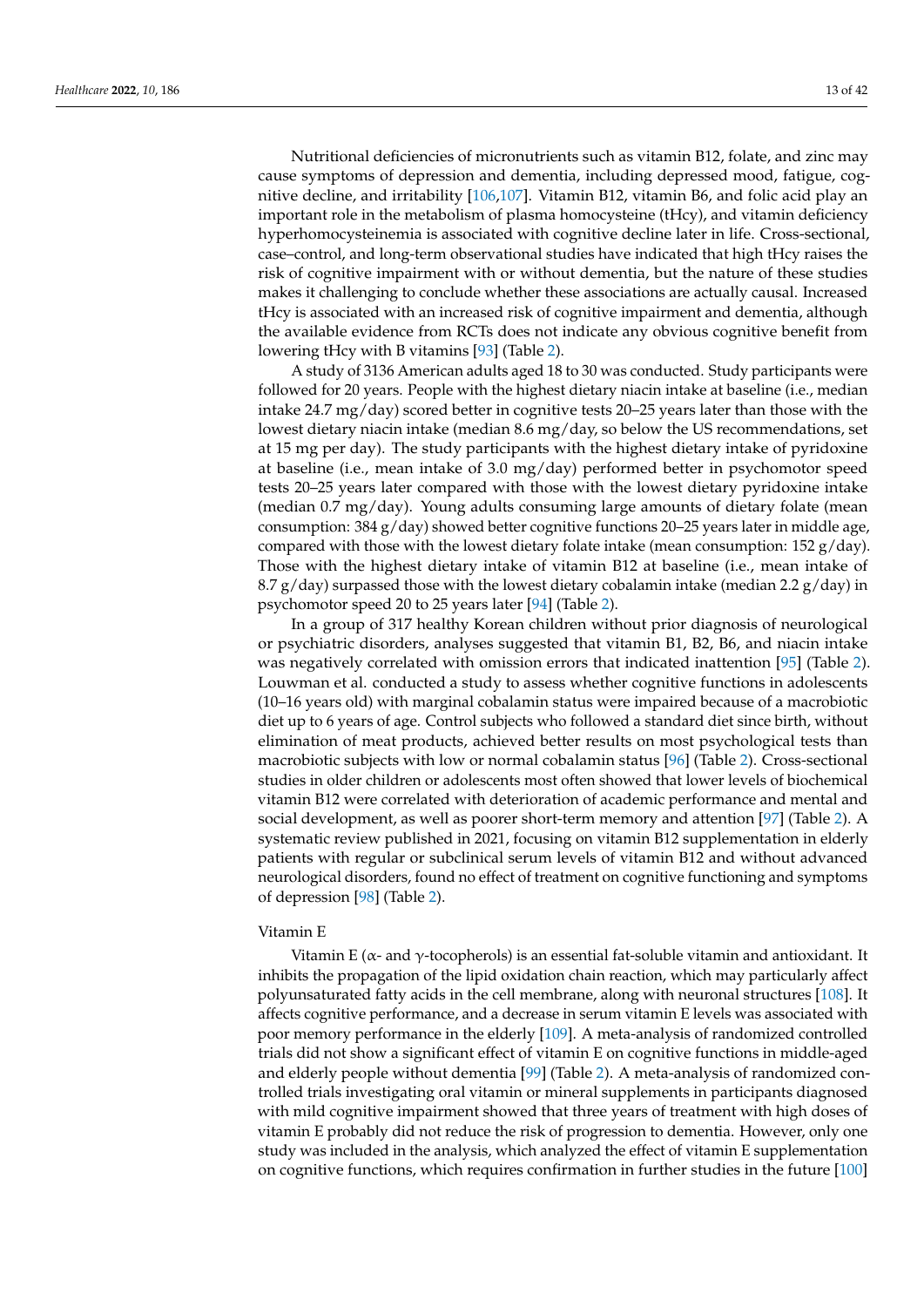(Table [2\)](#page-11-0). The sources of vitamin E are nuts (almonds, hazelnuts, peanuts), vegetable oils, soybean oil, wheat germ, safflower, sunflower seeds, spinach, and broccoli [\[67\]](#page-34-23).

#### Vitamin D

Vitamin D plays a key role in the metabolism of bone and calcium in the human body. It also serves other functions in the body, including modulation of cell development, neurogenesis, neuroprotection, detoxification, immune function, and reduction in inflammation [\[110\]](#page-36-9). The vitamin D receptor located in the brain is involved in the complex planning, processing, and formation of new memories [\[111\]](#page-36-10), which would herald the importance of cognitive functions and a better overall neurological state [\[112\]](#page-36-11). The occurrence of vitamin D deficiency is a major global public health challenge. Based on their research, scientists have linked vitamin D to disorders affecting multiple body parts, such as cardiovascular diseases, cancer, stroke, and metabolic disorders, not to mention diabetes [\[113\]](#page-36-12). In a randomized trial conducted, Mendel Maddock et al. showed that there is no evidence that serum [25(OH)D] concentration is a factor influencing cognitive functions in middle and later life [\[101\]](#page-36-13) (Table [2\)](#page-11-0). Concentrations of [25(OH)D] below 25 nmol/L increase the risk of dementia, especially in adults and patients over 65 years of age [\[102\]](#page-36-14) (Table [2\)](#page-11-0). According to a meta-analysis by Goodwill et al., low vitamin D levels are associated with poorer cognitive functions; however, interventional studies have not shown clear benefits of vitamin D supplementation [\[103\]](#page-36-15) (Table [2\)](#page-11-0). In a study involving younger, healthy adults, 128 people were divided into two groups. The first group (63 people) took 5000 IU/day of cholecalciferol for 6 weeks, while the second group (65 people) took placebo for 6 weeks. The aim of the study was to assess the effect of supplementation on cognitive functioning and secondary emotional measures. Subjects were assessed for working memory, response inhibition, and cognitive flexibility at baseline and at 6 weeks. As a result of the intervention, the group receiving vitamin D significantly developed serum levels of [25(OH)D], while no difference was observed in the group receiving placebo. No measure of cognitive functioning improved after 6 weeks of follow-up [\[104\]](#page-36-16) (Table [2\)](#page-11-0).

In another clinical study in healthy adults, 82 patients with a baseline value of [25 (OH)D]  $\leq$ 100 nmol/L were randomized to one of two groups. The first group received a high dose (4000 IU/day;  $n = 42$ ) of vitamin D3 for 18 weeks, and the second group received a low dose (400 ID/day;  $n = 40$ ) to assess the effects of supplementation on cognitive functions according to the Symbol Digit Modalities test, assessing verbal fluency and digit span, and the Cambridge Automated Neuropsychological Test Battery (CANTAB) battery. Serum [25(OH)D] levels increased significantly more in the high-dose group. Improvement in non-verbal (visual–spatial) memory performance in the high-dose group and in the group with lower baseline [25-(OH)-D] levels (<75 nmol/L) improved significantly. The results suggest that elevated [25(OH)D] levels are crucial for executive functions such as non-verbal memory [\[35\]](#page-33-18) (Table [2\)](#page-11-0). Sources of vitamin D in food are fortified milk, cheese, cereals, egg yolk, salmon, and fortified margarine [\[67\]](#page-34-23).

# Vitamin C

Vitamin C participates in the synthesis and modulation of various hormonal components of the nervous system. It is a catalyst for enzymes that catalyze the formation of catecholamines (noradrenaline and adrenaline) and enzymes active in the biosynthesis of neuropeptides [\[114\]](#page-36-17). A group of components of the nervous system are adjusted by ascorbate (vitamin C) levels, therein neurotransmitter receptors and brain cell structures (such as glutamatergic and dopaminergic neurons) and the synthesis of glial cells and myelin [\[114](#page-36-17)[,115\]](#page-36-18). Travica et al. reviewed a systematic review of 50 randomized controlled trials to find the relationship between vitamin C status and cognitive efficiency in both healthy (cognitively intact) and disabled individuals. Of these, 36 studies were conducted in healthy participants and 14 in people with cognitive impairment (including Alzheimer's disease and dementia). Vitamin C status was measured using meal frequency questionnaires or direct assessment of vitamin C in plasma. Cognitive function was studied using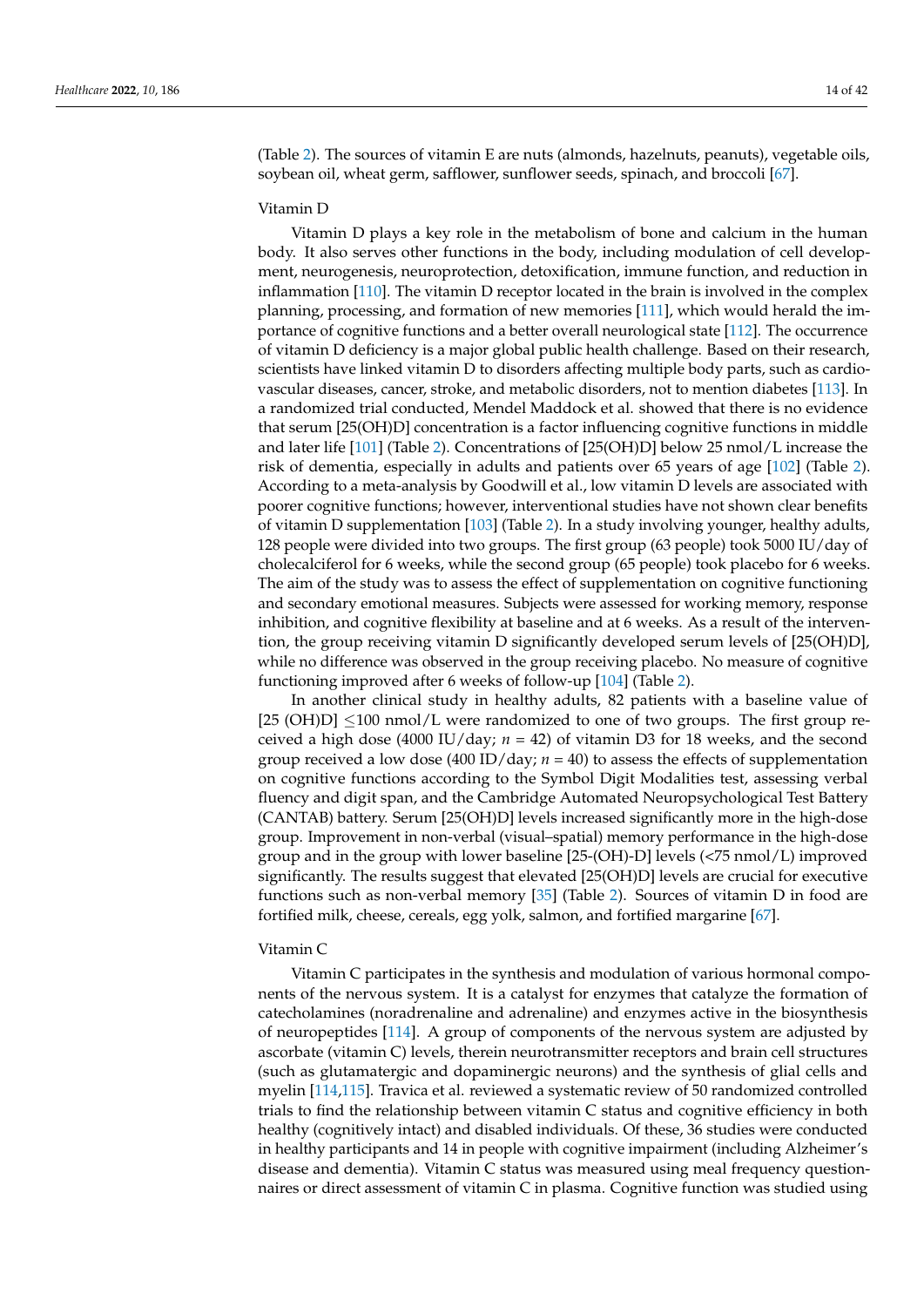various tests, mainly the Mini-Mental-State-Examination (MMSE). The results of the study showed higher mean vitamin C concentrations in the groups of cognitively intact participants compared with the groups with cognitive impairment. There was no correlation between vitamin C concentration and the cognitive function of MMSE in people with cognitive impairment. MMSE was not adequate to detect cognitive variance in the healthy group. An analysis of studies that used different cognitive assessments in cognitively intact subjects was not the subject of this review; however, a qualitative assessment showed a potential relationship between vitamin C levels in plasma and cognitive function [\[105\]](#page-36-19) (Table [2\)](#page-11-0). Sources of vitamin C are citrus fruits (lemons, oranges, limes), papaya, red and green peppers, tomatoes, kiwi, strawberries, cantaloupes, leafy vegetables and their juices, fortified cereals, and potatoes [\[67\]](#page-34-23).

# *3.2. The Influence of Dietary Supplements on Cognitive Functions*

There is growing evidence that certain dietary supplements may positively influence cognitive performance. These include caffeine, L-theanine, creatine, polyphenols, beetroot juice, probiotics, lutein, nootropics, and other plant supplements.

# 3.2.1. Caffeine

Caffeine is a purine alkaloid and a very popular psychostimulant that is widely used by people all over the world. It is found in coffee beans, cola nuts, tea leaves, and yerba mate, as well as guarana seeds and cocoa beans [\[116\]](#page-36-20). It has been classified as a supplement with a very well documented effect, used to improve exercise performance. The benefits of its supplementation are observed in terms of sports performance in situations requiring endurance and in short-term, supra-maximum, or repeated sprint tasks [\[117\]](#page-36-21). Caffeine influences cognitive and physical functions by blocking adenosine A1 and A2a receptors in the central nervous system and peripheral tissues. Doses of 1–4 mg/kg body weight improve alertness, concentration, and reaction time [\[118\]](#page-36-22) (Table [3\)](#page-20-0), while doses of 3–6 mg/kg b.w. caffeine can enhance cognitive performance, motor skills, and physical performance in many types of sports [\[117\]](#page-36-21) (Table [3\)](#page-20-0).

The effect of caffeine on cognitive performance is also being investigated. This term covers executive functioning (EF), decision making, and creativity. Zhang et al. investigated the effects of low, moderate, and high doses of caffeine on cognitive performance and brain activation. Low dose caffeine intake (3 mg/kg b.w.) had a greater effect on cognition and brain activation than moderate and high doses of caffeine (6 and 9 mg/kg b.w.), suggesting low-dose caffeine can be a discriminating supplement in enhancing function executive and prefrontal activity [\[119\]](#page-36-23) (Table [3\)](#page-20-0).

Lorenzo Calvo et al. investigated the relationship between caffeine consumption and cognitive performance during sports. The systematic review included 13 studies assessing the effect of caffeine on objective measures of cognitive performance or cognitive function. Five of these studies were also meta-analyzed. After collecting the data in a meta-analysis, a significant effect of caffeine was only revealed in terms of attention, accuracy, and speed. However, the results of 13 studies suggest that consuming a low to moderate dose of caffeine prior to and/or during exercise may enhance mood and cognitive functions such as attention; it may also increase simple reaction time, choice reaction time, memory, or fatigue, but this is dependent on research protocols [\[120\]](#page-36-24) (Table [3\)](#page-20-0).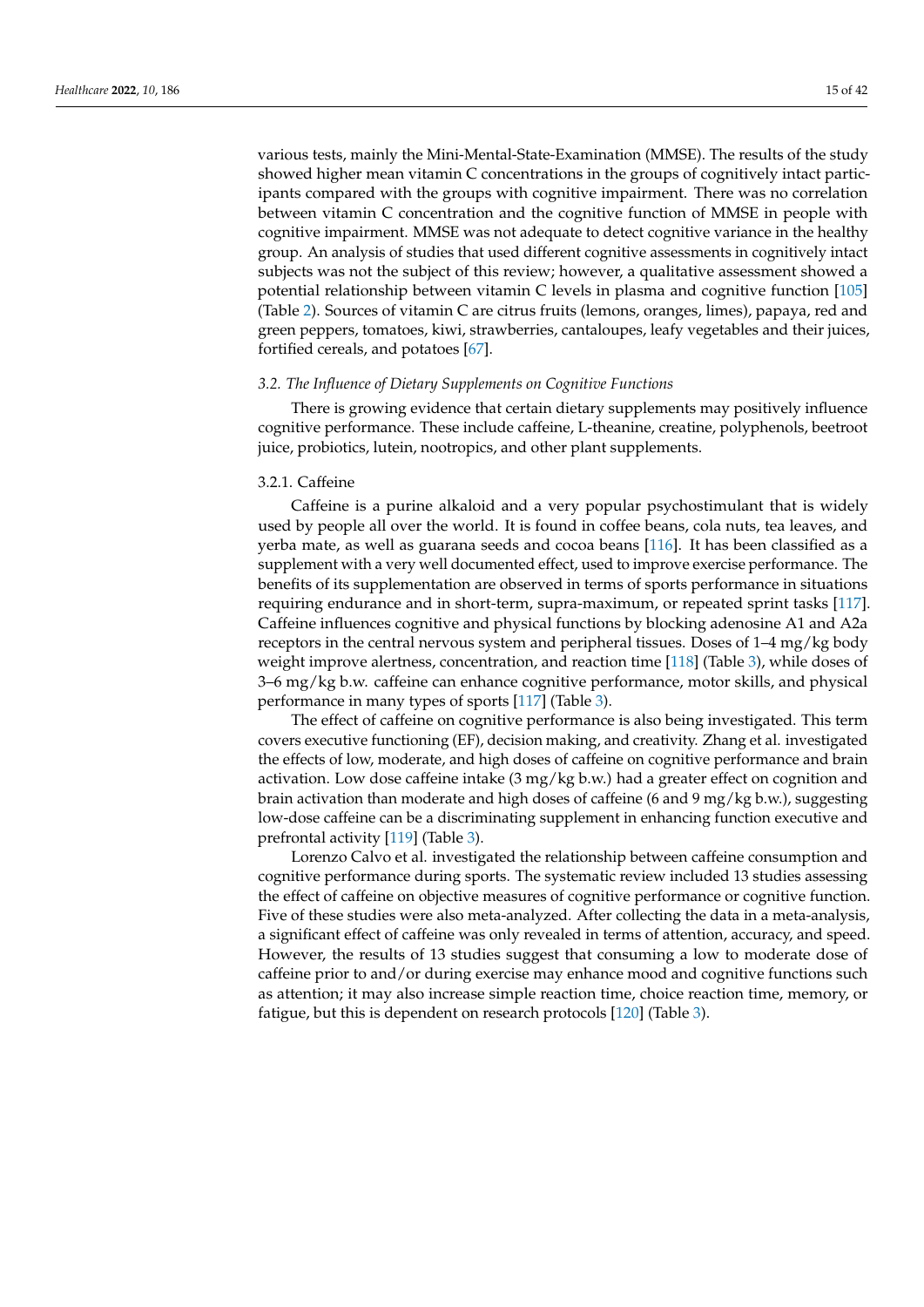| Factor   | <b>Subjects and Methods</b>                                                                                            | <b>Results</b>                                                                                                                                                                                                                                                                                                                                                                                                              | Conclusion                                                                                                                                                                                                                                                                                | References |
|----------|------------------------------------------------------------------------------------------------------------------------|-----------------------------------------------------------------------------------------------------------------------------------------------------------------------------------------------------------------------------------------------------------------------------------------------------------------------------------------------------------------------------------------------------------------------------|-------------------------------------------------------------------------------------------------------------------------------------------------------------------------------------------------------------------------------------------------------------------------------------------|------------|
|          | Review                                                                                                                 | Caffeine doses of around 0.5-4.0 mg/kg b.w. (~40-300 mg)<br>improved cognitive function in well-rested individuals,<br>while doses of $3-7$ mg/kg b.w. (~200-500 mg) taken<br>approximately 1 h before exercise improved physical<br>performance. The dose-response exhibited high<br>interindividual variability.                                                                                                          | Doses of 1-4 mg/kg b.w. improve alertness,<br>concentration, and reaction time, but there is less<br>consistent impact on memory and executive<br>functions, such as assessing the situation and<br>making decisions.                                                                     | $[118]$    |
|          | <b>International Olympic Committee</b><br>consensus statement                                                          | Doses of 3-6 mg/kg b.w. caffeine improved cognitive,<br>motor skills, and exercise performance in many types<br>of sports.                                                                                                                                                                                                                                                                                                  | Caffeine supplementation may improve cognitive,<br>motor skills, and exercise performance.                                                                                                                                                                                                | $[117]$    |
| Caffeine | Randomized, double-blind,<br>placebo-controlled crossover trial;<br>9 elite League of Legends (LoL)<br>esports players | The administration of a supplement (AI Reload (118 mL)<br>that included 150 mg caffeine (1.9 $\pm$ 0.3 mg/kg b.w.)<br>designed to improve performance demonstrated no<br>ergogenic effects relative to the indices examined in this<br>study (measures of attention, reaction time, working<br>memory, and fatigue).                                                                                                        | Three LoL games do not accumulate mental fatigue<br>in elite LoL players. The administration of a<br>supplement containing caffeine does not have a<br>positive effect on the cognitive functions of LoL<br>players.                                                                      | $[20]$     |
|          | Crossover,<br>double-blind study;<br>10 male subjects                                                                  | Intake of 3 mg/kg of caffeine boosted performance on the<br>Stroop task under both incongruent and congruent<br>conditions and increased mean oxygenated hemoglobin<br>under the congruent condition. Ingestion of 6 mg/kg of<br>caffeine increased efficiency on the Stroop task under the<br>incongruent condition.                                                                                                       | Low-dose caffeine intake proved to have greater<br>effects on cognition and brain activation compared<br>with midrange and high caffeine doses, implying<br>that small doses of caffeine may be the supplement<br>of choice in enhancing executive function and<br>prefrontal activities. | $[119]$    |
|          | Double-blind, crossover, randomized<br>experimental trial;<br>15 professional e-gamers<br>(age = $22 \pm 3$ years).    | The acute ingestion of 3 mg/kg of caffeine improved both<br>reaction time and accuracy in hitting targets.                                                                                                                                                                                                                                                                                                                  | Caffeine consumption (3 mg/kg b.w.) can be<br>considered an ergogenic aid for esports players (in<br>first person shooters) due to its effect on increasing<br>accuracy and hit time.                                                                                                     | $[152]$    |
|          | Systematic Review and Meta-Analysis;<br>13 studies, of which 5 studies were included<br>in the meta-analysis           | Caffeine showed beneficial effects in tasks requiring<br>attention, accuracy, and speed (meta-analysis).<br>Supplementation with a low/moderate dose of caffeine<br>before and/or during exercise helped raise mood, energy,<br>and attention, but also enhanced simple reaction and<br>response time, as well as augmenting memory and easing<br>fatigue, though this may have depended on test protocols<br>(13 studies). | Caffeine supplementation in sports requiring<br>attention and focus may be considered, but more<br>research is needed.                                                                                                                                                                    | $[120]$    |

# **Table 3.** Impact of supplements on cognitive function [\[20](#page-33-19)[,117](#page-36-25)[–153\]](#page-38-0).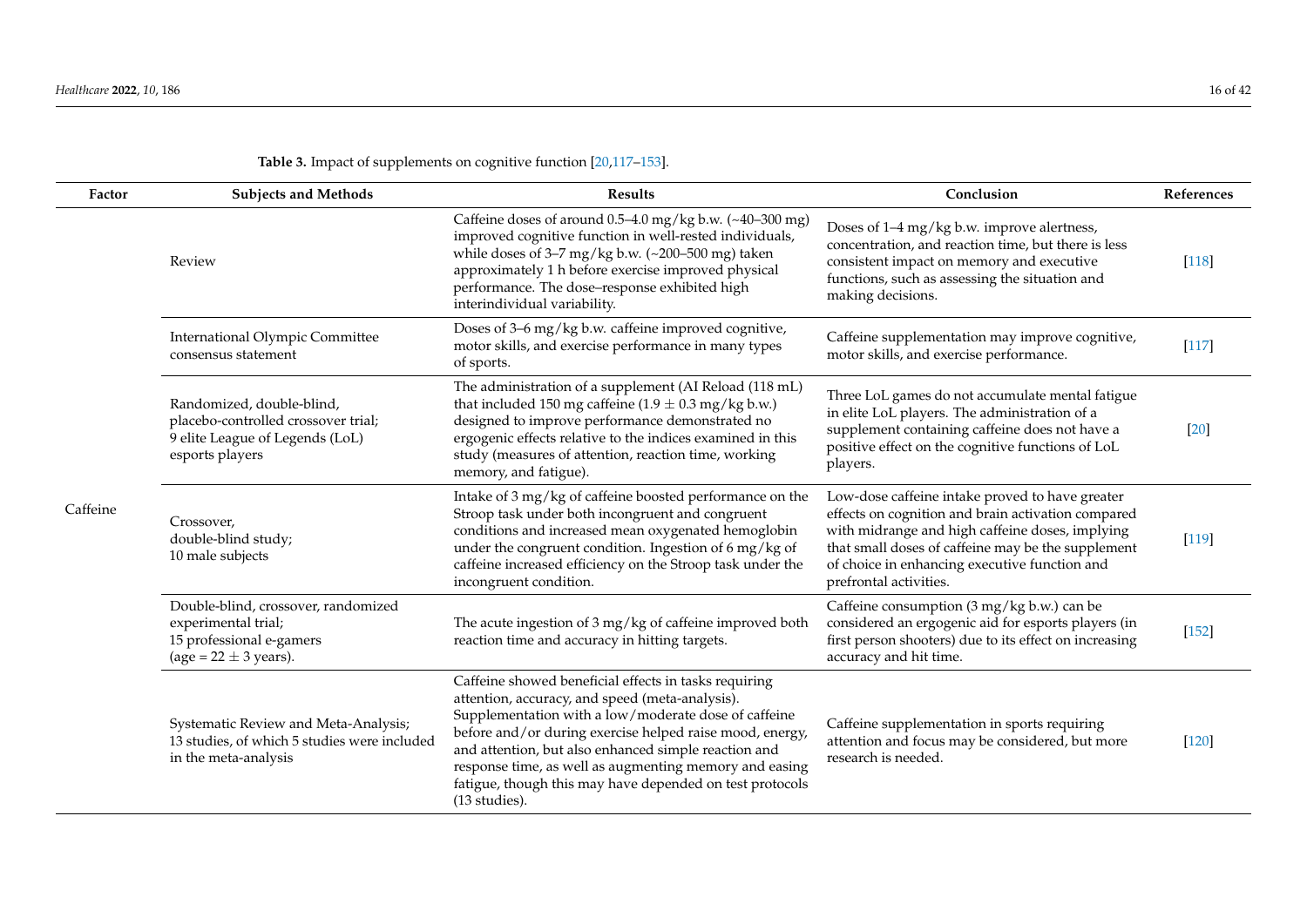| Factor                                                   | <b>Subjects and Methods</b>                                                                                                                      | <b>Results</b>                                                                                                                                                                                                                                                                                                                                                                                                                                    | Conclusion                                                                                                                                                                                                              | References |
|----------------------------------------------------------|--------------------------------------------------------------------------------------------------------------------------------------------------|---------------------------------------------------------------------------------------------------------------------------------------------------------------------------------------------------------------------------------------------------------------------------------------------------------------------------------------------------------------------------------------------------------------------------------------------------|-------------------------------------------------------------------------------------------------------------------------------------------------------------------------------------------------------------------------|------------|
| Combination<br>of caffeine<br>and theanine               | Randomized, placebo-controlled,<br>double-blind, balanced crossover study;<br>24 participants (9 male and 15 female, mean<br>age 21.3 years)     | A combination of 250 mg of L-theanine and 150 mg of<br>caffeine improved reaction time, working memory, and<br>accuracy of task verification.                                                                                                                                                                                                                                                                                                     | The combination of caffeine and L-theanine seems<br>to be justified in sports that require quick response,<br>memory, and accuracy.                                                                                     | $[121]$    |
|                                                          | Systematic review and meta-analysis<br>(11 randomized placebo-controlled<br>human studies)                                                       | The combination of L-theanine with caffeine increased<br>alertness, increased the accuracy of switching attention,<br>slightly increased the accuracy of non-sensory visual<br>attention, and slightly increased the accuracy of<br>non-sensory auditory attention.                                                                                                                                                                               | Caffeine in combination with L-theanine had a<br>beneficial effect on the cognitive function<br>and mood.                                                                                                               | $[122]$    |
|                                                          | Systematic review (49 studies)                                                                                                                   | Caffeine in a dose of 40 mg improved performance in<br>demanding long-term cognitive tasks as well as<br>self-reported alertness, agitation, and vigor. L-Theanine<br>alone improved relaxation, tension and calmness reported<br>by patients themselves, starting with 200 mg. The<br>combination of L-theanine and caffeine improved<br>performance in attention-switching and alertness tasks,<br>but to a lesser extent than caffeine itself. | L-Theanine and caffeine both have apparent<br>advantageous effects on continued alertness,<br>memory, and improved attention.<br>L-Theanine helped to relax by curbing arousal<br>stimulated by caffeine.               | $[123]$    |
|                                                          | Systematic review of controlled trials,<br>crossover studies cross-sectional studies,<br>and cohort study (21 studies)                           | Green tea influenced psychopathological symptoms (e.g.,<br>reduction in anxiety), cognition (e.g., benefits in memory<br>and attention), and brain function (e.g., activation of<br>working memory seen in functional MRI).                                                                                                                                                                                                                       | Caffeine in combination with L-theanine has a<br>beneficial effect on cognition, while the separate<br>use of both substances has a smaller effect.                                                                     | $[124]$    |
| Combination<br>of caffeine,<br>theanine, and<br>tyrosine | Randomized, double-blind,<br>placebo-controlled crossover trial;<br>20 current or former male collegiate athletes<br>(age: $20.5 \pm 1.4$ years) | The combination of a low dose of caffeine with theanine<br>and tyrosine improved the accuracy of athletes'<br>movements and reaction time during a series of grueling<br>exercises.                                                                                                                                                                                                                                                               | Supplementation recommended in exercises<br>demanding accurate movements and quick<br>reaction time.                                                                                                                    | $[125]$    |
| Polyphenols                                              | Systematic review and meta-analysis;<br>18 studies                                                                                               | The acute consumption of polyphenols enhanced<br>processing of fast-paced visual stimuli in young<br>participants.                                                                                                                                                                                                                                                                                                                                | Acute polyphenol consumption might improve<br>speed in rapid visual information processing task,<br>a higher order task with elements of vigilance,<br>working memory, and executive function, in<br>young participants | $[128]$    |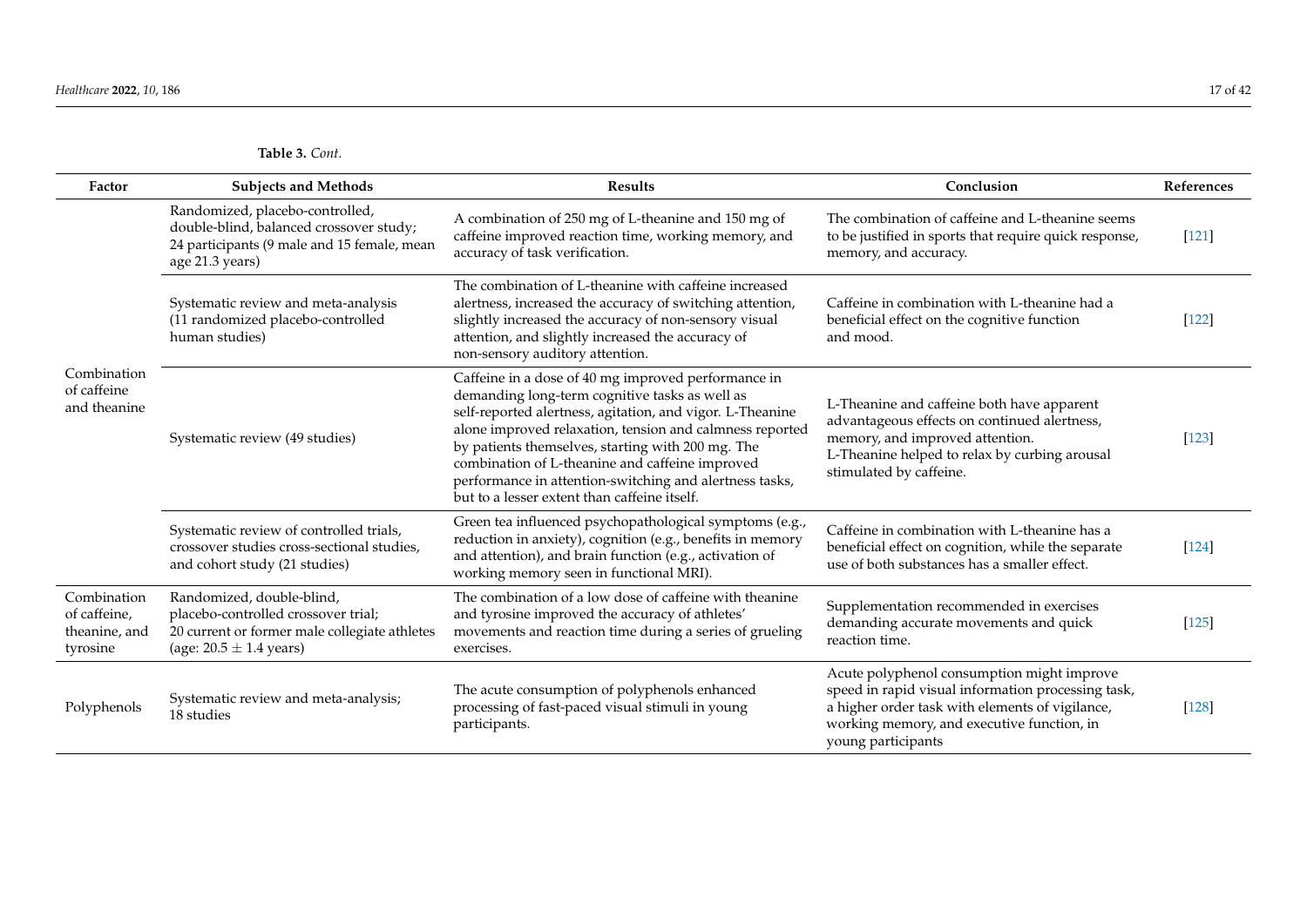| <b>Table 3.</b> Cont. |  |
|-----------------------|--|
|-----------------------|--|

| Factor                      | <b>Subjects and Methods</b>                                                  | <b>Results</b>                                                                                                                                                                                                                                                                                                     | Conclusion                                                                                                                                                                                                                                                            | References |
|-----------------------------|------------------------------------------------------------------------------|--------------------------------------------------------------------------------------------------------------------------------------------------------------------------------------------------------------------------------------------------------------------------------------------------------------------|-----------------------------------------------------------------------------------------------------------------------------------------------------------------------------------------------------------------------------------------------------------------------|------------|
| Cocoa                       | Randomized, double-blind, crossover<br>study; 12 healthy men                 | At rest, cocoa flavanol intake increased cerebral<br>oxygenation, but not brain-derived neurotrophic factor<br>concentrations, and no impact on executive function<br>was detected.                                                                                                                                | Positive influence of cocoa flavanol on brain<br>oxygenation during rest was revoked by a strong<br>increase in perfusion and brain oxygenation<br>caused by exertion.                                                                                                | [126]      |
|                             | 98 healthy young adults ( $n = 57$ females)<br>aged 18-24 years              | Dark chocolate consumption (70% cocoa) was associated<br>with better verbal memory performance for several<br>outcome measures of the Rey Auditory Verbal Learning<br>Test relative to the white chocolate consumption; however,<br>there were no effects on mood.                                                 | 70% cocoa dark chocolate consumption can benefit<br>verbal episodic memory two hours post<br>consumption in healthy young adults relative to a<br>white chocolate control. A daily serving (35 g) of<br>dark chocolate can benefit the brain of<br>healthy consumers. | $[127]$    |
|                             | Review; 11 intervention studies that<br>involved a total of 366 participants | After acute consumption, these beneficial effects seemed<br>to be accompanied by an increase in cerebral blood flow or<br>cerebral blood oxygenation. After chronic intake of cocoa<br>flavanols in young adults, a better cognitive performance<br>was found, together with increased levels<br>of neurotrophins. | The beneficial effect of cocoa flavanols on cognitive<br>function and neuroplasticity was supported and<br>indicates that such benefits are possible in<br>early adulthood.                                                                                           | $[129]$    |
|                             | Review,<br>15 human studies                                                  | Regular consumption of flavanols had a neuroprotective<br>effect and also improved cerebrovascular and<br>metabolic functions.                                                                                                                                                                                     | Consuming cocoa flavanols may have beneficial<br>effects in maintaining cognitive performance by<br>improving indicators of general cognition,<br>attention, processing speed, and memory.                                                                            | $[130]$    |
|                             | Systematic Review;<br>18 studies                                             | Consuming chocolate or cocoa products improved lipid<br>(triglyceride) profiles. The effect of chocolate on all other<br>outcome parameters did not differ significantly (including<br>cognitive functions).                                                                                                       | There is no evidence that cocoa and<br>cocoa-containing products may be beneficial<br>for cognition.                                                                                                                                                                  | $[131]$    |
| Beetroot juice<br>(nitrate) | Randomized, double-blind, crossover study,<br>16 male team-sport players     | The total work done during the sprints was greater in the<br>nitrate-rich beetroot juice group compared with the<br>placebo group. The response time to cognitive tasks in the<br>second half of the sprint improved in the<br>nitrate-containing beet juice group compared with the<br>placebo group.             | Dietary $NO3$ <sup>-</sup> enhances repeated sprint<br>performance and may attenuate the decline in<br>cognitive function (and specifically reaction time)<br>that may occur during prolonged<br>intermittent exercise.                                               | $[132]$    |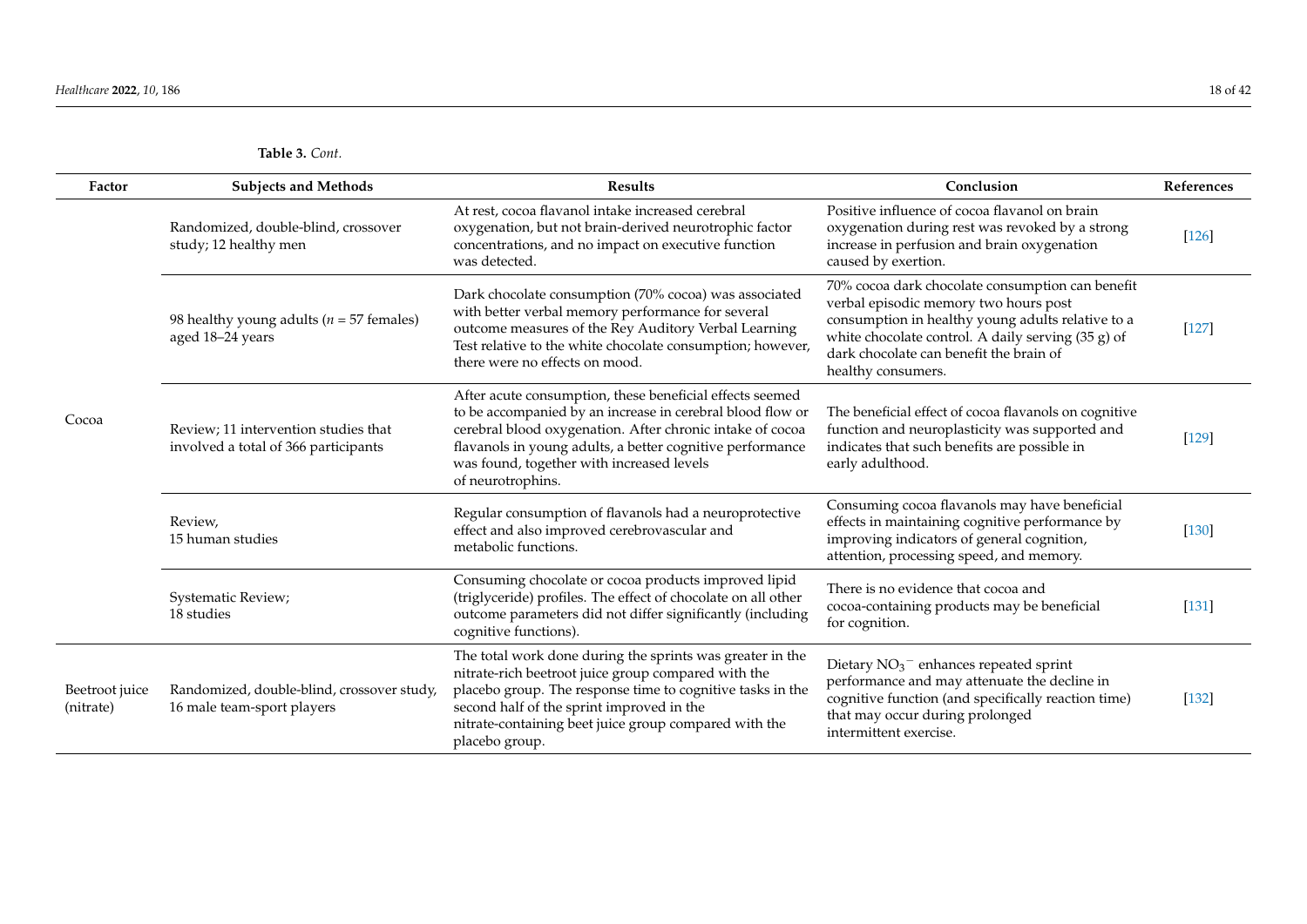| Factor   | <b>Subjects and Methods</b>                                                                                                                                                                                | <b>Results</b>                                                                                                                                                                                                                                                                                                                                                | Conclusion                                                                                                                                                                                           | References |
|----------|------------------------------------------------------------------------------------------------------------------------------------------------------------------------------------------------------------|---------------------------------------------------------------------------------------------------------------------------------------------------------------------------------------------------------------------------------------------------------------------------------------------------------------------------------------------------------------|------------------------------------------------------------------------------------------------------------------------------------------------------------------------------------------------------|------------|
|          | Randomized, double-blind,<br>placebo-controlled trial, 40 healthy adults<br>$(18-27 \text{ years})$                                                                                                        | Dietary nitrate modulated the hemodynamic response to<br>task performance, with an initial increase in prefrontal<br>cortex cerebral blood flow at the start of the task period,<br>followed by consistent reductions during the least<br>demanding of the three tasks utilized. Cognitive<br>performance was improved on the serial 3 s<br>subtraction task. | Single doses of dietary nitrates may modulate the<br>cerebral blood flow response to task performance<br>and potentially improve cognitive performance.                                              | [133]      |
|          | Double-blind, placebo controlled, crossover<br>trial; thirteen younger (18-30 years) and<br>11 older (50-70 years)                                                                                         | Response time improved in the Stroop test after beetroot<br>juice supplementation for both groups. Acute BR<br>supplementation increased plasma nitrite levels and to a<br>greater extent reduced diastolic BP in the elderly; while<br>systolic BP was lowered in both older and<br>younger subjects.                                                        | Acute supplementation with beetroot juice can<br>reduce blood pressure and improve aspects of<br>cognitive performance; thus, having potential<br>health benefits for both younger and older adults. | $[134]$    |
| Creatine | Double-blind placebo-controlled trial;<br>24 healthy volunteers (19 men and<br>five women, $24.3 \pm 9.1$ years old)                                                                                       | After taking the creatine supplement, task-evoked increase<br>in cerebral oxygenated hemoglobin in the brains of<br>subjects measured by near infrared spectroscopy was<br>significantly reduced, which is compatible with increased<br>oxygen utilization in the brain.                                                                                      | Dietary supplement of creatine (8 g/day for 5 days)<br>reduces mental fatigue when subjects repeatedly<br>perform a simple mathematical calculation.                                                 | $[136]$    |
|          | Double-blind, placebo-controlled, crossover<br>trial; 25 vegan or vegetarian subjects<br>(12 males (median age of 27.5, range of<br>19-37 years), 33 females (median age of<br>24.9, range of 18-40 years) | Oral creatine supplementation $(5 g/day)$ for six weeks)<br>improved IQ scores and working memory performance in<br>45 young adult vegetarians. Creatine supplementation<br>had a positive effect on both working memory (digit<br>spread) and intelligence (Raven's Advanced Progressive<br>Matrices), both tasks requiring processing speed.                | These findings underline a dynamic and significant<br>role of brain energy capacity in influencing brain<br>performance.                                                                             | $[137]$    |
|          | Clinical trial; volunteer male ( $n = 17$ ) and<br>female ( $n = 3$ ) sports science and adventure<br>education majors (mean age: 21.11 years)                                                             | At 24 h, the creatine group $(20 g/day for 7 days)$<br>demonstrated significantly less change in performance in<br>random movement generation (RMG), choice reaction<br>time, balance, and mood state.                                                                                                                                                        | Following 24 h sleep deprivation, creatine<br>supplementation had a positive effect on mood<br>state and tasks that place a heavy stress on the<br>prefrontal cortex.                                | $[138]$    |
|          | Double-blind, placebo-controlled study;<br>34 participants (including 12 females);<br>mean age of 21 years (SD: 1.38; range:<br>$18 - 24$ ).                                                               | Creatine ethyl ester supplementation (5 g/day for 15 days)<br>improved cognition on some tasks. Creatine dosing led to<br>an improvement over the placebo condition on<br>several measures.                                                                                                                                                                   | Although creatine seems to facilitate cognition on<br>some tasks, these results require replication using<br>objective measures of compliance.                                                       | [139]      |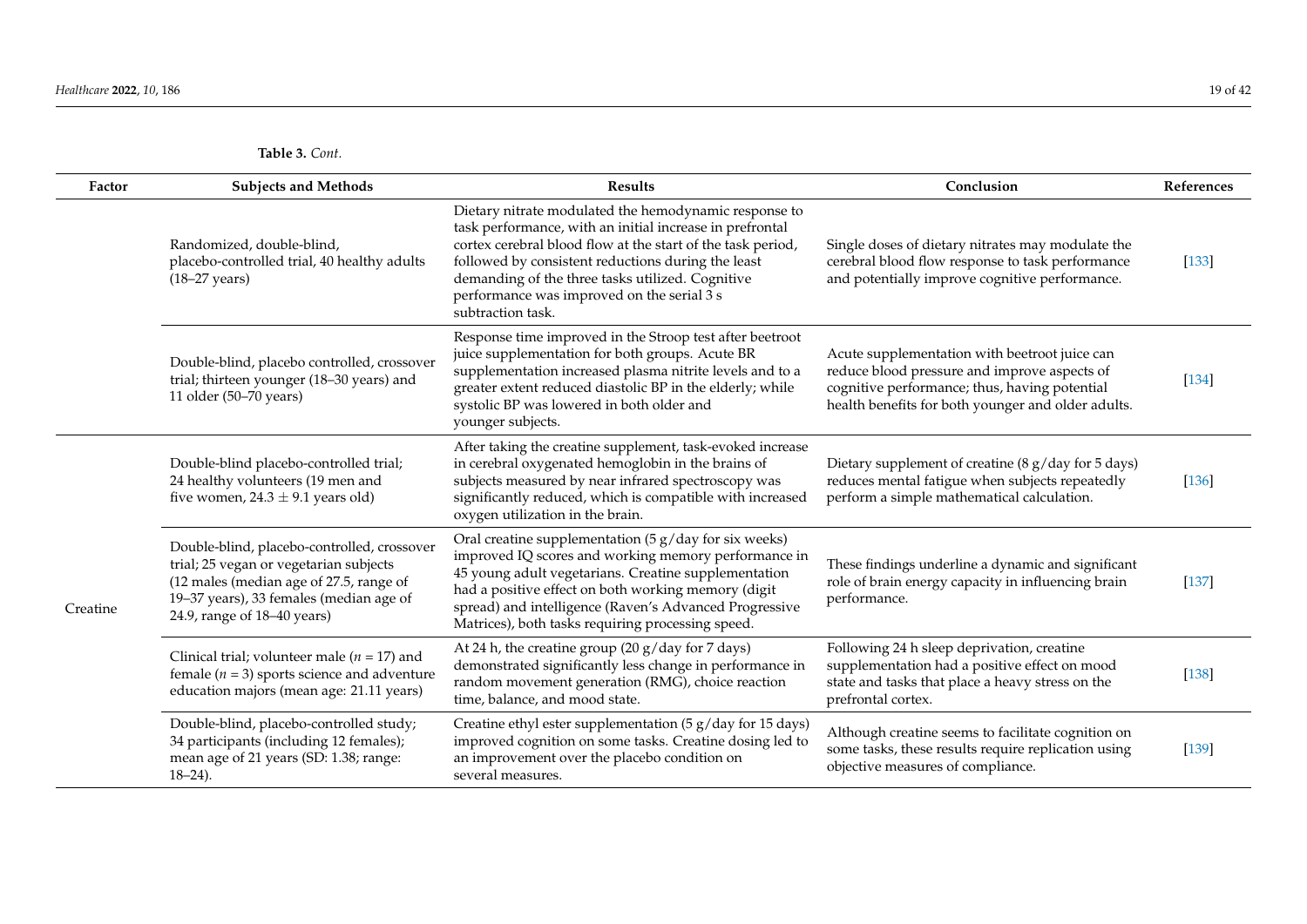| Factor | <b>Subjects and Methods</b>                                                                                                                                                                       | <b>Results</b>                                                                                                                                                                                                                                                                                                                                                                                                                                                         | Conclusion                                                                                                                                                                                                                                                     | References |
|--------|---------------------------------------------------------------------------------------------------------------------------------------------------------------------------------------------------|------------------------------------------------------------------------------------------------------------------------------------------------------------------------------------------------------------------------------------------------------------------------------------------------------------------------------------------------------------------------------------------------------------------------------------------------------------------------|----------------------------------------------------------------------------------------------------------------------------------------------------------------------------------------------------------------------------------------------------------------|------------|
|        | Randomized, double-blind,<br>placebo-controlled trial; Female<br>undergraduates ( $n = 121$ ), mean age<br>20.3 (SE 2.1) years, meat-eaters ( $n = 51$ )<br>and vegan or vegetarian ( $n = 70$ ). | Creatine supplementation (20 g of creatine supplement for 5 d)<br>did not affect the indicators of verbal fluency and alertness.<br>However, in vegetarians, supplementation with creatine resulted<br>in better memory compared with the group consuming meat.                                                                                                                                                                                                        | For vegetarians, it is worth using creatine<br>supplementation to improve memory.                                                                                                                                                                              | $[140]$    |
|        | Systematic review of randomized<br>controlled trials; 6 studies<br>(281 individuals)                                                                                                              | Short-term memory and intelligence/reasoning can be improved<br>by administering creatine. Effect of creatine on other cognitive<br>domains, i.e., long-term memory, spatial memory, memory<br>scanning, attention, executive functions, reaction inhibition, word<br>fluency, reaction time, and mental fatigue was not clear cut.<br>Vegetarians responded better than meat eaters to memory tasks,<br>but no differences were observed for other cognitive domains. | Oral creatine administration may improve<br>short-term memory and intelligence/reasoning<br>of healthy individuals, but its effect on other<br>cognitive domains remains unclear.<br>Findings suggest potential benefit for aging<br>and stressed individuals. | $[135]$    |
|        | Pilot trial in healthy men ( $n = 5$ )                                                                                                                                                            | Guanidinoacetic acid (GAA, 3 $g \cdot day^{-1}$ ), a naturally occurring<br>creatine precursor, was reported to have a superior influence on<br>brain creatine content when compared with an equimolar dose<br>of creatine.                                                                                                                                                                                                                                            | GAA as a preferred alternative to creatine for<br>improved bioenergetics in<br>energy-demanding tissues.                                                                                                                                                       | $[141]$    |
|        | Blinded, placebo-controlled crossover<br>design; 10 rugby backs (mean $\pm$ SD,<br>age; $20 \pm 0.5$ years)                                                                                       | No fall in skill performance was seen with caffeine doses of 1 or<br>5 mg/kg, and the two doses were not significantly different in<br>effect. Similarly, no deficit was seen with creatine administration<br>at 50 or 100 mg/kg, and the performance effects were not<br>significantly different.                                                                                                                                                                     | Creatine can be used in stressful situations in<br>which there may be a temporary decrease in<br>creatine levels and may offset the negative<br>cognitive effects of sleep deprivation.                                                                        | $[142]$    |
|        | Review                                                                                                                                                                                            | It appears that creatine was most likely to exert an influence in<br>situations whereby cognitive processes were stressed, e.g., during<br>sleep deprivation, experimental hypoxia, or during the<br>performance of more complex, and thus more cognitively<br>demanding tasks.                                                                                                                                                                                        | In situations of sleep deprivation and<br>performing more complex tasks, creatine<br>supplementation may turn out to be beneficial.                                                                                                                            | $[143]$    |
|        | Review                                                                                                                                                                                            | There was a potential for creatine supplementation to improve<br>cognitive processing, especially under conditions characterized by<br>brain creatine deficits, which could be induced by acute stressors<br>(e.g., exercise, sleep deprivation) or chronic, pathologic conditions<br>(e.g., creatine synthesis enzyme deficiencies, mild traumatic brain<br>injury, aging, Alzheimer's disease, depression).                                                          | The optimal creatine protocol able to increase<br>brain creatine levels is still to be determined.                                                                                                                                                             | $[144]$    |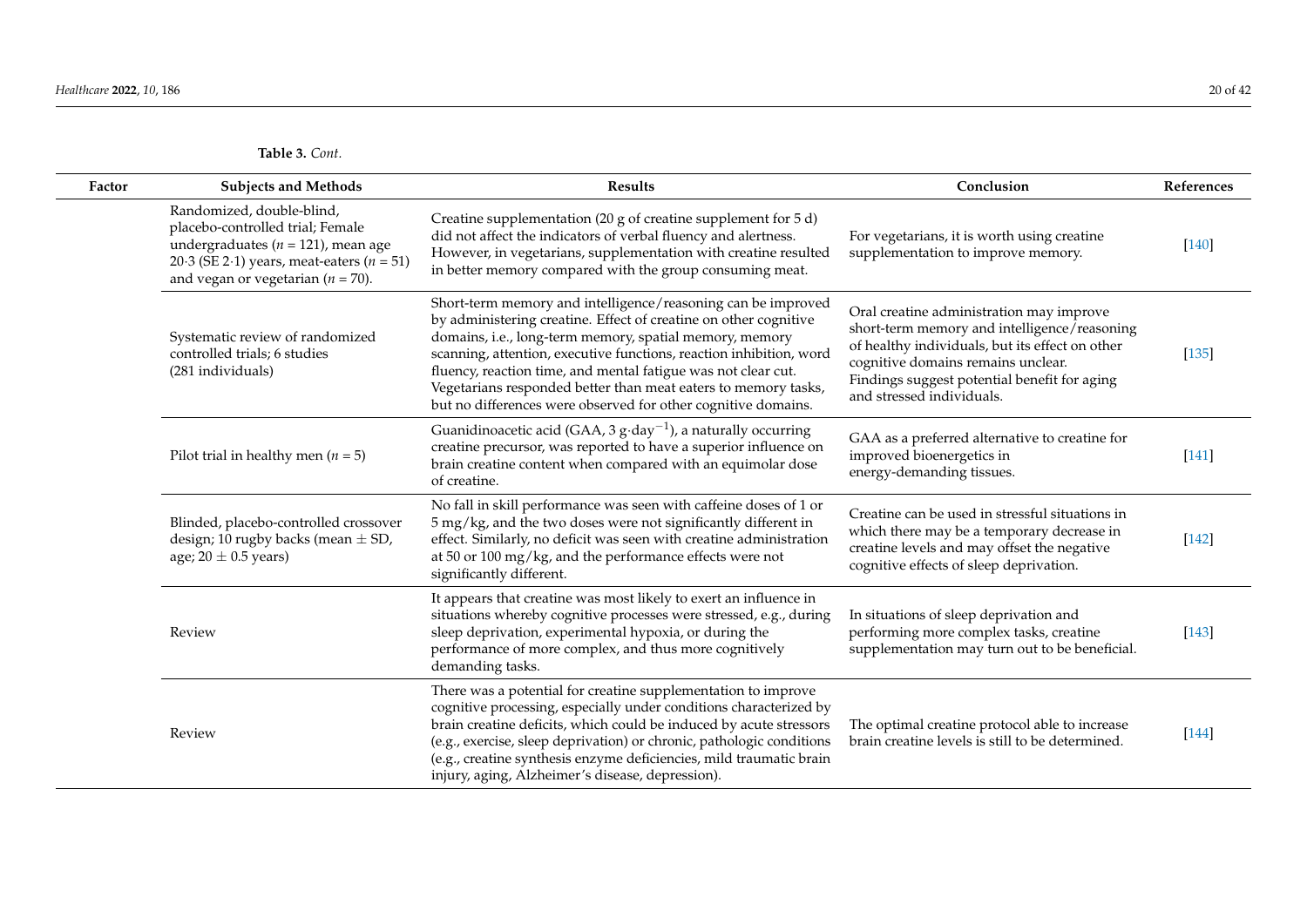<span id="page-20-0"></span>

| Factor                                             | <b>Subjects and Methods</b>                                                                                          | Results                                                                                                                                                                                                                                                                                                                                                                                                                                                                                                     | Conclusion                                                                                                                                                                                                                         | References |
|----------------------------------------------------|----------------------------------------------------------------------------------------------------------------------|-------------------------------------------------------------------------------------------------------------------------------------------------------------------------------------------------------------------------------------------------------------------------------------------------------------------------------------------------------------------------------------------------------------------------------------------------------------------------------------------------------------|------------------------------------------------------------------------------------------------------------------------------------------------------------------------------------------------------------------------------------|------------|
| Prebiotics,<br>probiotics and<br>fermented<br>food | A meta-analysis of randomized<br>controlled trials; 22 studies ( $n = 1551$ )                                        | Despite several individual studies (14 of 22) reporting significant<br>improvements in specific cognitive domains, results of the pooled<br>meta-analysis found no significant effect for any intervention for<br>global cognition.                                                                                                                                                                                                                                                                         | These results do not support the use of<br>probiotic, prebiotic, and fermented food<br>interventions for cognitive outcomes.                                                                                                       | $[147]$    |
| Prebiotics                                         | Narrative review; 14 studies,<br>(5 randomized, crossover trials,<br>3 double-blind, and 2 nonblinded<br>studies)    | Chronic prebiotic interventions (>28 d) improved affect and<br>verbal episodic memory compared with a placebo. Acute<br>prebiotic interventions (<24 h) were more efficient in improving<br>cognitive variables (e.g., verbal episodic memory).                                                                                                                                                                                                                                                             | Acute prebiotic interventions (<24 h) can be<br>used to improve cognitive variables. However,<br>more research is needed.                                                                                                          | $[146]$    |
|                                                    | Randomized, double-blind, crossover,<br>controlled trial; 18 healthy<br>female participants                          | Polydextrose improved cognitive flexibility (reducing the number<br>of errors made in the Intra-Extra Dimensional Set Shift task).<br>Better performance in terms of retention of attention was<br>observed due to the greater number of correct answers and<br>rejections in the quickly processing visual information task.<br>Although there was no change in microbial diversity,<br>Ruminiclostridium 5 abundance increased significantly after<br>polydextrose supplementation compared with placebo. | Supplementation with the polydextrose<br>resulted in a modest improvement in cognitive<br>performance. The results indicate that<br>polydextrose could benefit gut-to-brain<br>communication and modulate<br>behavioral responses. | $[148]$    |
| Probiotics                                         | Randomized controlled trial; healthy<br>female subjects, (aged 18-40 years)                                          | Subjects with a higher increase in Ruminococcaceae_UCG-003<br>abundance after probiotics were also more protected from<br>negative effects of stress on working memory after<br>probiotic supplementation.                                                                                                                                                                                                                                                                                                  | Gut microbial alterations, modulated through<br>probiotics use, are related to improved<br>cognitive performance in acute<br>stress circumstances.                                                                                 | $[149]$    |
|                                                    | Randomized, double-blind,<br>placebo-controlled trial,<br>45 right-handed healthy participants<br>(aged 20-40 years) | Functional connectivity changes were observed in the default<br>mode network, salience network, and middle and superior frontal<br>gyrus network in the probiotic group as compared with the<br>placebo and control groups.                                                                                                                                                                                                                                                                                 | The results demonstrated that there is a close<br>relationship between the effects of probiotic<br>intervention on behavioral and<br>neuroimaging readouts.                                                                        | $[145]$    |
| Lutein                                             | Review                                                                                                               | Dietary sources of lutein (avocado, spinach) had an influence of<br>serum level of lutein and could lead to the accumulation of lutein<br>in retinal neural tissue and may maintain eye and brain health.                                                                                                                                                                                                                                                                                                   | Dietary intake and supplementation of lutein<br>can improve cognitive and vision abilities.                                                                                                                                        | $[150]$    |
|                                                    | Randomized controlled trial;<br>20 healthy subjects                                                                  | In a study, the elderly (mean age 63) consumed avocados (high<br>source of lutein), which increased MPOD (macular pigment<br>optical density) and was associated with the improvement in<br>cognitive functions.                                                                                                                                                                                                                                                                                            | Dietary intake of lutein has significant impact<br>on the improvement in cognitive functions.                                                                                                                                      | $[151]$    |
|                                                    | Randomized double blind,<br>placebo-controlled trial; 37 healthy<br>subjects (aged 22-30 years)                      | Lutein supplementation for 12 weeks increased levels of serum<br>lutein and improved contrast sensitivity in both groups.                                                                                                                                                                                                                                                                                                                                                                                   | Higher intake of lutein may be beneficial for<br>visual performance.                                                                                                                                                               | $[153]$    |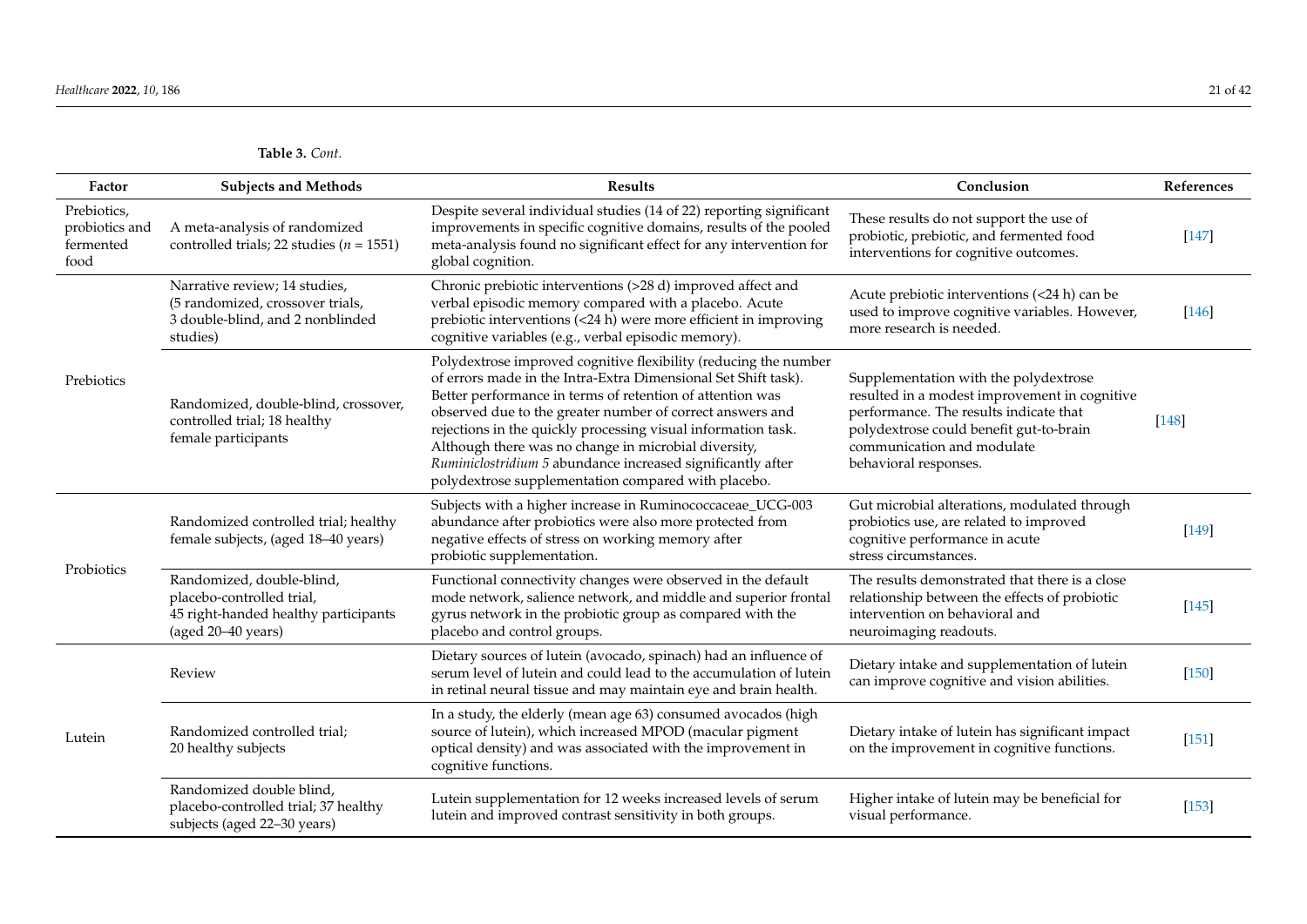# 3.2.2. L-Theanine

Tea, a drink made from the leaves of *Camellia sinensis*, has enjoyed wide consumption throughout human history. Many studies show that tea intake is associated with beneficial effects on brain health, including a reduced incidence of cognitive deterioration and decreased incidence of depression and mental stress [\[154](#page-38-2)[,155\]](#page-38-3).

L-Theanine is a non-protein amino acid found naturally in tea and has been mainly studied for its effects on the brain. After crossing the blood–brain barrier, L-theanine influences the central nervous system (CNS) by affecting neurotransmitters and attenuating stress-related CNS responses [\[156\]](#page-38-4). Haskell et al. investigated that a combination of 250 mg of L-theanine and 150 mg of caffeine improved reaction time, working memory, and accuracy of task verification in a group of volunteers aged 18–34 years [\[121\]](#page-36-35) (Table [3\)](#page-20-0). The meta-analysis by Camfield et al. collected 11 human studies that investigated the effects of L-theanine alone or in combination with caffeine on cognitive ability and mood. Caffeine in combination with L-theanine had a beneficial effect on the concentration and emotional state of the study participants [\[122\]](#page-36-36) (Table [3\)](#page-20-0). Dietz and Dekker reviewed the available studies, concluding that L-theanine and caffeine had beneficial effects on continuous attention, memory, and distraction suppression. In contrast, L-theanine leads to relaxation by reducing caffeine-induced arousal [\[123\]](#page-36-37) (Table [3\)](#page-20-0). The cognitive effects of green tea are related to the combined effects of caffeine and L-theanine, while separate administration of each substance has been shown to have a smaller effect [\[124\]](#page-36-38) (Table [3\)](#page-20-0). In another study, Zaragoza et al. attempted to test the effect of supplementation with a low-dose combination of caffeine, theanine, and tyrosine on sport-specific cognition in tests where accuracy of movement and reaction time are important. The results obtained in the study showed that the combination of low-dose caffeine with theanine and tyrosine can improve athletes' accuracy of movement and reaction time during a series of strenuous exercises [\[125\]](#page-36-39) (Table [3\)](#page-20-0).

#### 3.2.3. Polyphenols

Polyphenols are secondary metabolites of plants and can be divided into four categories: phenolic acids, flavonoids, lignans, and stilbenes. They play a protective role in neurodegeneration and interact with neuronal signaling pathways [\[157,](#page-38-5)[158\]](#page-38-6). Fruits and drinks such as tea, red wine, cocoa, and coffee are the main sources of dietary polyphenols. They affect peripheral and cerebrovascular blood flow, interact with intracellular neuronal and glial signaling, and help protect neurons from damage [\[159–](#page-38-7)[161\]](#page-38-8). Research results show that polyphenols have a positive effect on cognition and memory and reduce neuronal damage [\[162](#page-38-9)[–164\]](#page-38-10).

Polyphenols such as flavonoids and resveratrol have been shown to exert many important effects on the brain, including modulation of cellular pathways involved in gene expression, neuroprotection, neuroplasticity, and endogenous antioxidant defense and increasing cerebral blood flow [\[165,](#page-38-11)[166\]](#page-38-12). The intake of polyphenols with the diet is associated with a reduced risk of developing dementia, improving cognitive abilities in the aging process [\[167\]](#page-38-13). The mechanisms of action of polyphenols include the reduction in oxidative stress and inflammation and the improvement in cerebral perfusion [\[126,](#page-36-40)[127\]](#page-37-25) (Table [3\)](#page-20-0). Later studies suggested that berry polyphenols may have multiple effects in addition to their anti-inflammatory and antioxidant functions [\[168\]](#page-38-14). Additionally, it has been shown that anthocyanins contained in blueberries penetrate the brain, and their concentration has been correlated with cognitive performance [\[169\]](#page-38-15).

Hepsomali et al. conducted a systematic review and meta-analysis to investigate whether polyphenol consumption might have a beneficial effect on cognition, especially on accuracy and speed of attention. A total of 18 placebo-controlled human intervention studies were included in the meta-analysis. The results of the study indicate that acute polyphenol consumption may improve the speed of processing visual information, a higher-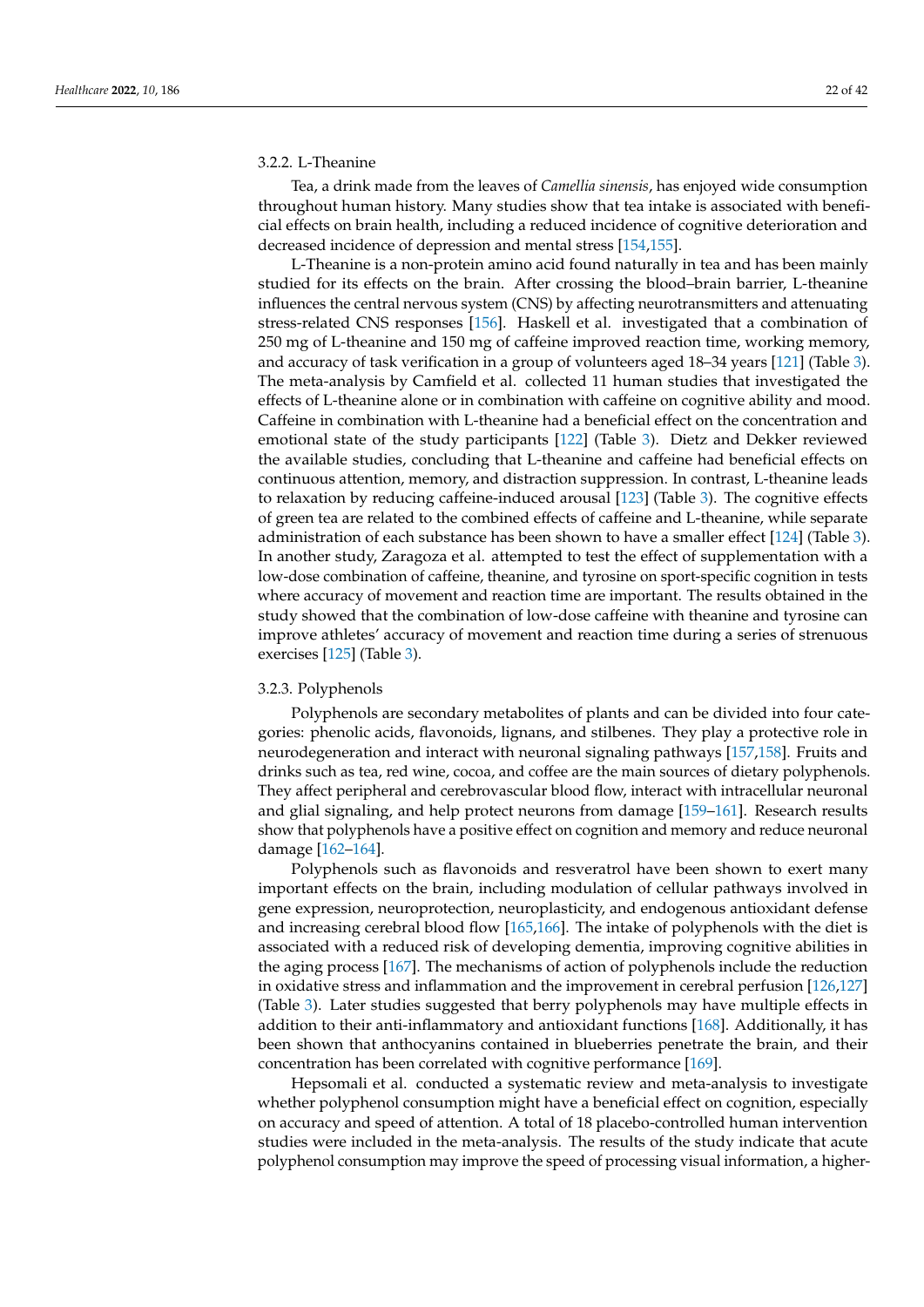order task with vigilance elements, working memory, and executive functions in young participants [\[128\]](#page-37-26) (Table [3\)](#page-20-0).

## 3.2.4. Cocoa Flavanols

Cocoa beans are commonly known for being a primary source of phenolic compounds with unmatched content of flavanols of any food on a per weight basis [\[170\]](#page-38-16). More and more studies confirm the beneficial effects of cocoa and cocoa-containing products on human cognition. The cognitive benefits of consuming chocolate are identified in a systematic review that reported improvements in cognitive or task performance among young adults (under the age of 25) and children who regularly consumed chocolate. This effect is attributed to polyphenols, including flavanols [\[129\]](#page-37-27) (Table [3\)](#page-20-0). Decroix showed in a conducted study involving 12 healthy men that the beneficial effect of cocoa flavanols on brain oxygenation at rest was offset by a strong increase in brain perfusion and oxygenation induced by exercise. Cocoa-derived flavanols had no additional effect on exercise-induced cognitive enhancement and the associated increased brain oxygenation and perfusion [\[126\]](#page-36-40). A study in 98 healthy adults found that consuming 35 g of dark chocolate with a cocoa content of 70% may have a positive effect on episodic verbal memory compared with an equal-calorie bar of white chocolate of 35 g two hours after ingestion in healthy young adults [\[171\]](#page-38-17). According to a review by Socci et al., the ad hoc supply of cocoa flavanols may result in an immediate improvement in cognitive functions, as well as maintaining the efficiency of cognitive functions under situations of fatigue and insufficient sleep. [\[130\]](#page-37-28) (Table [3\)](#page-20-0). Tan et al. conducted a systematic review of 18 studies to assess the health effects of cocoa and cocoa-containing products. The consumption of chocolate or cocoa products significantly improved lipid (triglyceride) profiles, while the effects of chocolate in all other outcome parameters did not differ significantly, including no significant effect on cognitive functions [\[131\]](#page-37-29) (Table [3\)](#page-20-0).

# 3.2.5. Beetroot Juice

Beetroot juice is a scientifically proven supplement. It is a popular additive that has been widely studied for its effects on improving the ability to perform long-term submaximal training [\[172\]](#page-38-18) and intense, intermittent, short-term exercise [\[132,](#page-37-30)[173\]](#page-38-19) (Table [3\)](#page-20-0). Its beneficial effect in the context of sports is due to the high content of nitrates ( $NO<sub>3</sub><sup>-</sup>$ ), compounds found naturally in vegetables. Dietary nitrates are reduced endogenously to nitric oxide. Most studies suggest that beetroot juice supplementation is vital in modulating skeletal muscle function [\[174\]](#page-38-20), increases exercise capacity through increased function of type II muscle fibers [\[175\]](#page-38-21), reduces ATP cost of muscle strength production, increases mitochondrial respiration efficiency, and increases blood flow through blood vessels [\[176\]](#page-38-22).

One study found that dietary nitrates increase performance during repeated sprints and may ameliorate the cognitive decline (particularly in reaction time) that may occur with prolonged repetitive exercise [\[132\]](#page-37-30). In another randomized, double-blind, placebocontrolled, parallel group study, 40 healthy adults received a placebo or 450 mL of beetroot juice. The results of the study show that single doses of dietary nitrate can modulate the brain's blood flow response to task performance and potentially improve cognitive performance and suggest one possible mechanism by which vegetable consumption may have a beneficial effect on brain function [\[133\]](#page-37-31) (Table [3\)](#page-20-0). Stanaway et al. conducted a study to assess whether supplementation with nitrate-rich beetroot juice would improve cardiovascular and cognitive functions in elderly people (50–70 years old) and young adults (18–30 years old). The results indicate that beetroot juice supplementation can lower blood pressure and boost some aspects of cognitive performance, thus providing potential health benefits for both age groups [\[134\]](#page-37-32) (Table [3\)](#page-20-0).

# 3.2.6. Creatine

Creatine is a supplement used by athletes to improve efficiency in sports by increasing the energy supply of muscle tissues. It is also a crucial component of the brain, and accord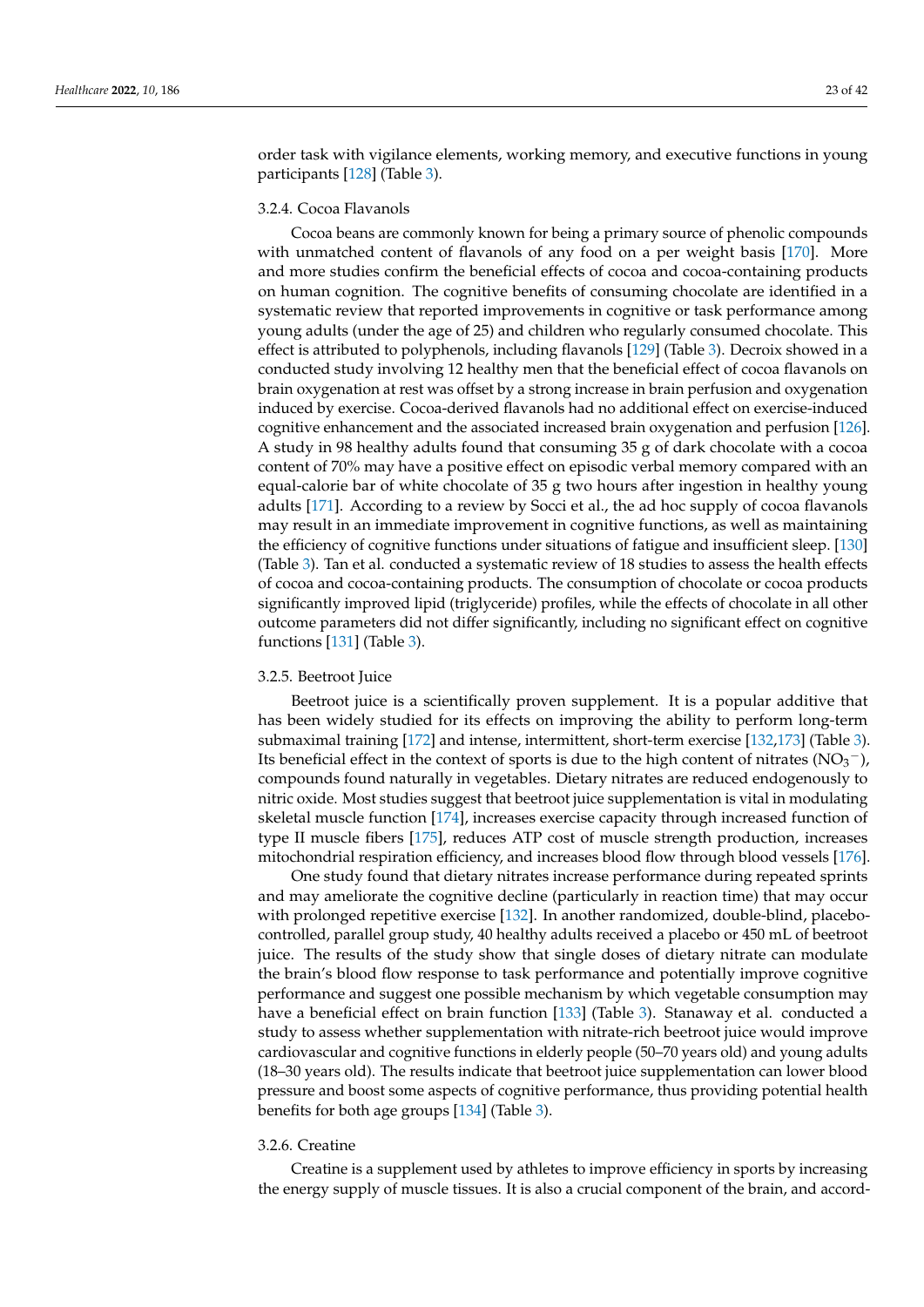ing to research, it supports cognitive processes, enhancing energy supply and influencing neuroprotection [\[135\]](#page-37-33). Brain cells use adenosine triphosphate (ATP) to produce energy. The phosphocreatine and creatine (PCr/Cr) system is linked to adenine nucleotides through the creatine phosphokinase reaction [\[135\]](#page-37-33) (Table [3\)](#page-20-0). Overall, creatine is involved in cellular energy homeostasis [\[177](#page-38-23)[,178\]](#page-38-24). The results of many studies have shown that creatine supplementation increases the PCr content in the brain by 5–15%, and thus improves the brain's bioenergetics [\[179\]](#page-39-0). Watanabe et al. found that dietary supplementation with creatine  $(8 \text{ g/day}$  for 5 days) reduces mental fatigue when subjects repeatedly perform simple mathematical calculations [\[136\]](#page-37-34). Rea et al. investigated whether oral creatine supplementation (5 g per day for six weeks) increased IQ scores and working memory performance in 45 young adult vegetarians. Creatine supplementation had a significant positive effect on both working memory and intelligence. Both tasks required processing speed [\[137\]](#page-37-35) (Table [3\)](#page-20-0). McMorris et al. found that creatine supplementation (20  $g$ /day for 7 days) had a positive effect on the mood state and performance of tasks that affect the prefrontal cortex in sleep-deprived participants [\[138\]](#page-37-36) (Table [3\)](#page-20-0). Ling et al. investigated whether creatine ethyl ester supplementation (5  $g/day$  for 15 days) might improve cognitive functions in some tasks [\[139\]](#page-37-37) (Table [3\)](#page-20-0). Creatine supplementation may improve the performance of tasks that require memory and intelligence [\[135\]](#page-37-33) (Table [3\)](#page-20-0). While the role of creatine supplementation in brain function is promising, more research is needed, as evidence suggests that the blood–brain barrier is an obstacle to the circulation of creatine, which may require higher doses and/or longer protocols to increase the concentration of creatine in the brain in comparison with the muscles. Not all research results are unequivocal. Benton et al. showed that creatine supplementation did not affect the indicators of verbal fluency and alertness. However, in vegetarians, supplementation with creatine resulted in better memory compared with the group consuming meat [\[140\]](#page-37-38) (Table [3\)](#page-20-0).

Studies show that guanidinoacetic acid (GAA,  $3 g/day$ ), a naturally occurring creatine precursor, shows superior results in increasing brain creatine content compared with an equimolar dose of creatine [\[141\]](#page-37-39) (Table [3\)](#page-20-0), although it should be noted that this finding was based on a study involving five participants.

Creatine may be used in stressful situations when a temporary decrease in creatine levels may occur to potentially offset the negative cognitive effects of sleep deprivation [\[142\]](#page-37-40) (Table [3\)](#page-20-0). The effect of creatine supplementation on brain function seems to be greater under stressful conditions that lead to temporary (e.g., mental fatigue, exhausting exercise) or chronic (e.g., aging, depression) creatine depletion, while the effect is absent or minimal in healthy people under non-stressful conditions [\[143\]](#page-37-41). A review by Roschel et al. concluded that supplementation with creatine may enhance cognitive processing, especially in circumstances of creatine deficits in the brain that may be caused by acute stressors (e.g., exercise, sleep deprivation) or chronic pathological conditions (e.g., deficiencies of creatine synthesis enzymes, mild traumatic brain injury, aging, Alzheimer's disease, depression). Nevertheless, the optimal creatine protocol capable of increasing brain creatine levels remains to be determined [\[144\]](#page-37-42) (Table [3\)](#page-20-0).

#### 3.2.7. Probiotics and Prebiotics

There is a clear relationship between probiotics, psychobiotics, and cognitive and behavioral processes that include neurological, metabolic, endocrine, and immune signaling pathways. Changes in these systems can cause changes in behavior (mental disposition) and cognitive level (learning and memory) [\[180\]](#page-39-1). The microbiota–gut–brain axis is the interaction between the gut microbiota and the brain. This combination has a great impact on human health, including on mental illness and on behaviors that affect mental health and cognitive performance [\[181–](#page-39-2)[183\]](#page-39-3).

Intestinal colonization begins at birth and continues through the first 3 years of life. The initial interaction between the gut microbiota and the host is essential for the maturation of the nervous system, the immune system, and development regulation of intestinal physiology [\[184–](#page-39-4)[186\]](#page-39-5). At this stage, the intestinal microbiota is also able to modulate the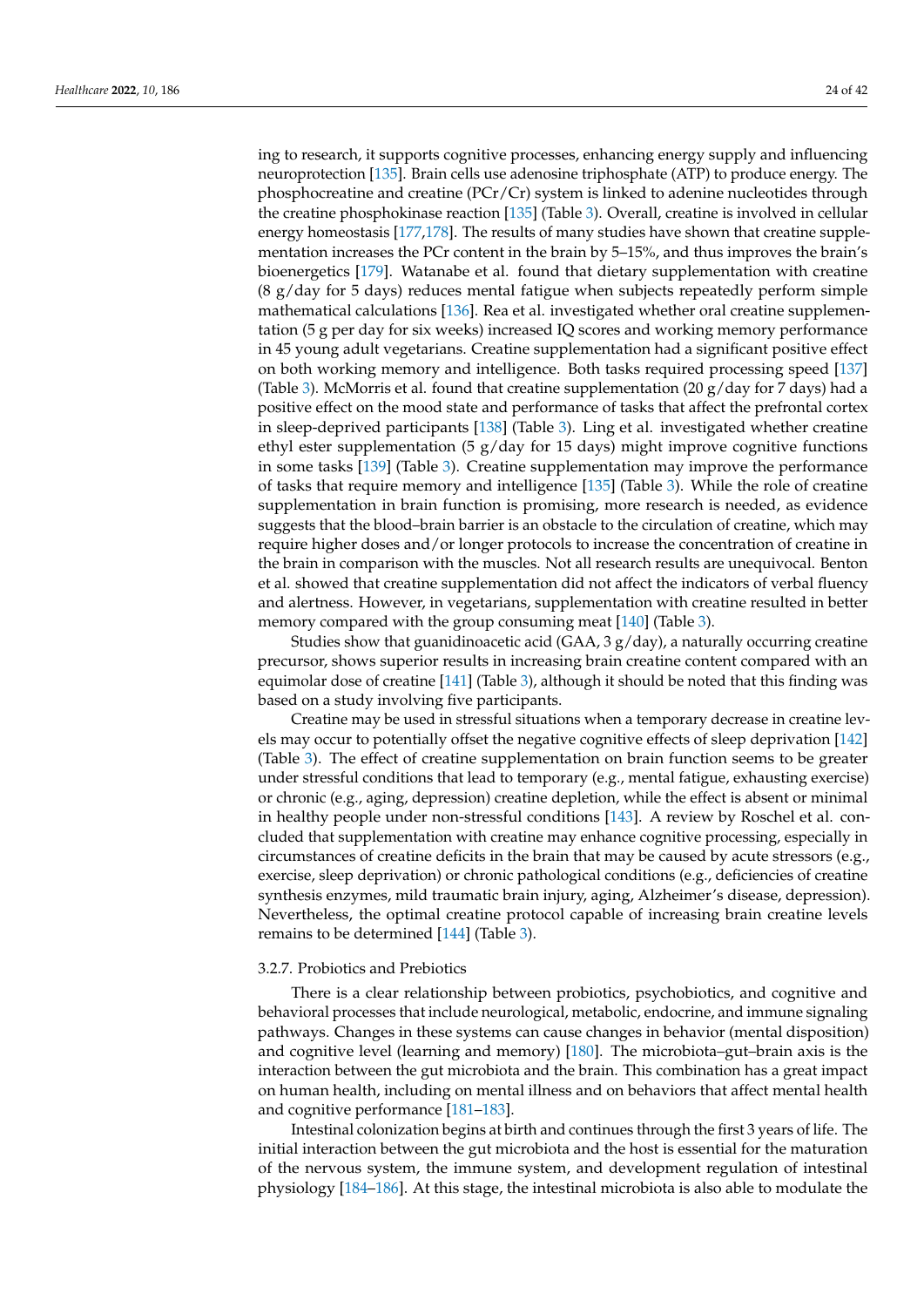angiogenesis process [\[187\]](#page-39-6). In addition, the microorganisms also exhibit antimicrobial activity, thus maintaining a stable intestinal ecosystem. It has been shown that changes in the microbial colonization of human intestines early in life influence the risk of developing diseases [\[188\]](#page-39-7). Later in life, microbial colonization of the gut has significant effects on the host's neurophysiology, behavior, and nervous system function [\[181,](#page-39-2)[189](#page-39-8)[,190\]](#page-39-9). The gut microbiota, thanks to its immunomodulatory properties, influences brain function and human behavior through various immune pathways, inside and outside the central nervous system (CNS). It has been shown that microbial neuroimmune modulation may contribute to etiopathogenesis or show important signs and symptoms in neurodegenerative and behavioral disorders such as autism spectrum disorders, anxiety, depression, Alzheimer's disease, and Parkinson's disease [\[189\]](#page-39-8). Probiotic interventions provide specific strains of bacteria that can influence composition and activity of the gut microflora. In a study of 45 healthy adults, a 4-week administration of a multi-strain probiotic intervention  $(7.5 \times 106 \text{ CFU/g})$  modulated functional activity in areas of the brain associated with higher-order cognitive processes such as problem-solving, reasoning, attention, decisionmaking, learning, and creativity [\[145\]](#page-37-43) (Table [3\)](#page-20-0).

Prebiotics, as defined by the International Scientific Association for Probiotics and Prebiotics, are "a substrate that is selectively used by host microorganisms to provide health benefits" [\[191\]](#page-39-10). Dietary ingredients with prebiotic properties provide substrates for the metabolism of commensal bacteria, unlike probiotics, which provide external strains of probiotic bacteria. The prebiotic preparations include, among others carbohydratebased compounds such as fructooligosaccharides and inulin, as well as polyphenols and polyunsaturated fatty acids [\[192\]](#page-39-11). An additional intervention aimed at providing probiotics and prebiotics, as well as bioactive metabolites produced during fermentation processes, is the use of fermented products such as yogurt, kefir, and sauerkraut. Certain probiotic bacteria found in fermented foods can initiate the production of the neurotransmitter gamma-aminobutyric acid [\[193\]](#page-39-12).

A systematic review of 14 prebiotic intervention studies aimed to evaluate the available prebiotic intervention studies in humans on cognition and affective functions, highlighting the potential mediating role of microbiota. Some chronic prebiotic interventions (>28 days) improved affect and episodic verbal memory compared with placebo. Acute prebiotic interventions (<24 h) were more effective in improving cognitive variables (e.g., verbal episodic memory). [\[146\]](#page-37-44) (Table [3\)](#page-20-0). A meta-analysis by Marx et al. aimed to evaluate randomized control trials that investigated the use of probiotic, prebiotic, and fermented food interventions to improve cognitive function. The results of the analysis do not show a benefit of using probiotic, prebiotic, and fermented food interventions for cognitive outcomes. However, this could be due to the great diversity of the population, types of cognitive tests, and introduced interventions; therefore, there is a need for further research [\[147\]](#page-37-45) (Table [3\)](#page-20-0). A randomized control study in 18 women was designed to test the effectiveness of dietary fiber, polydextrose, in improving cognitive performance and acute stress responses by manipulating the gut microflora in a healthy population. Supplementation with polydextrose caused a slight improvement in cognitive performance. The results indicate that polydextrose may positively influence communication between the gut and the brain and may modulate behavioral responses  $[148]$  (Table [3\)](#page-20-0).

Exposure to chronic psychosocial stress reduces the level of *Bacteroides* spp. and increases the level of *Clostridium* spp. in the caecum, while increasing the level of circulating interleukin IL-6 and CCL2 (monocyte chemotactic protein, MCP-1), indicating immune activation. Levels of IL-6 and CCL2 correlate with changes in the levels of *Coprococcus* spp., *Pseudobutyrivibrio* spp., and *Dorea* spp. induced by stressors directly in the intestine [\[194\]](#page-39-13). The aim of the probiotic intervention undertaken by Bloemendaal et al. was to evaluate how probiotics can buffer the detrimental effects of stress on cognition by studying the association with probiotic-induced changes in the gut microbiota. Intestinal microbiological changes after 28-day supplementation with multi-strain probiotics (ecologic barrier consisting of *Lactobacilli*, *Lactococci*, and *Bifidobacteria* in healthy women (probiotic group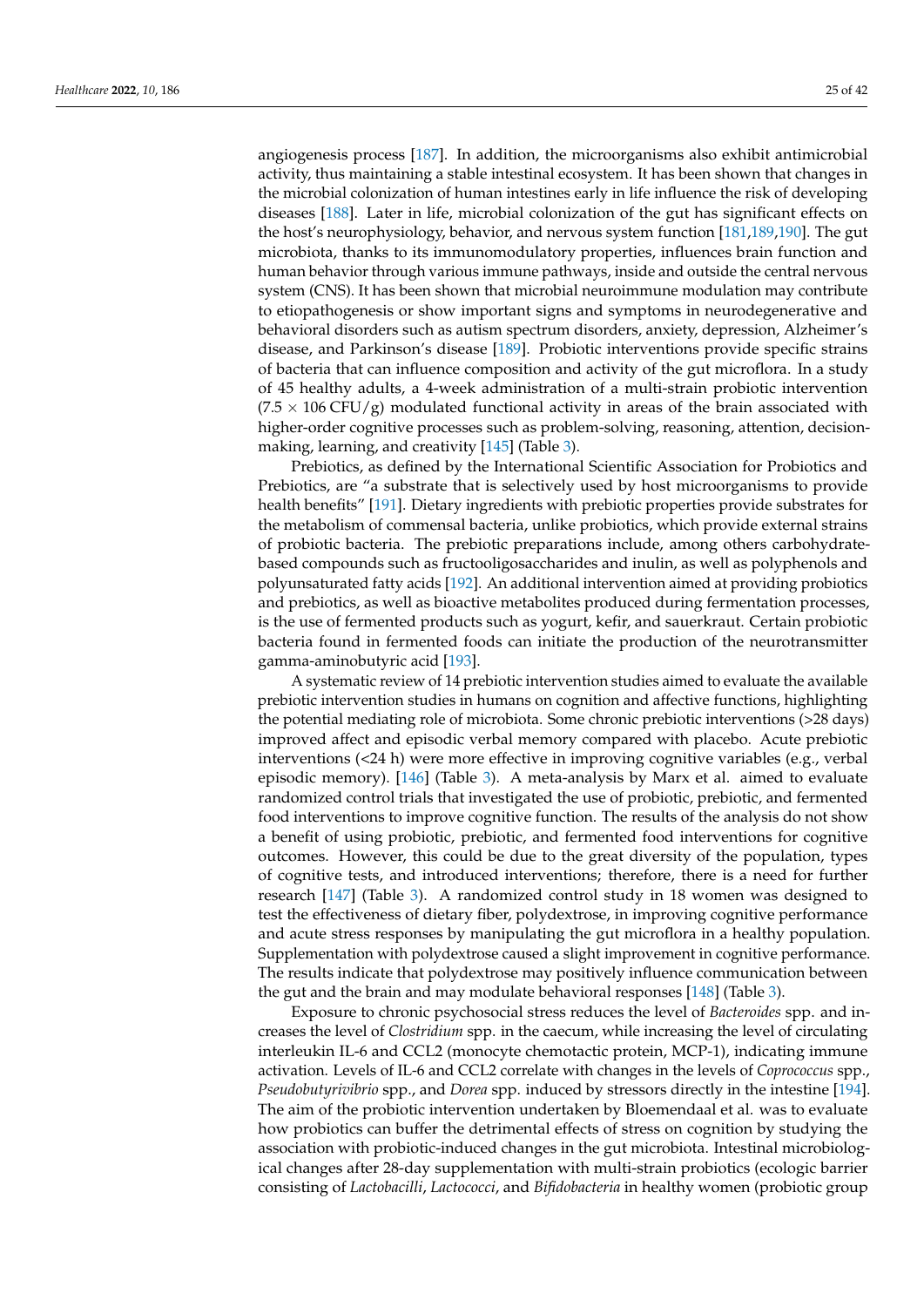$n = 27$ , placebo group  $n = 29$ ) were analyzed. People with a higher increase in the number of Ruminococcaceae\_UCG-003 after probiotics were better protected against the negative effects of stress on working memory after probiotic supplementation [\[149\]](#page-37-47) (Table [3\)](#page-20-0).

# 3.2.8. Lutein

Lutein and its analogue zeaxanthin belong to the group of carotenoids that occur naturally in food. Rich sources of lutein include einkorn, Khorasan, and durum wheat and maize, as well as the food products that contain these substances. These carotenoids are also found in green leafy vegetables and egg yolks [\[195\]](#page-39-14). Lutein is responsible for processes related to vision, as well as for protecting the eyes against the development of diseases. Current evidence suggests that lutein may have a beneficial effect on the optimization of vision and cognitive functions at every stage of life [\[150](#page-37-48)[,151\]](#page-37-49) (Table [3\)](#page-20-0). It is presumed that the substance's antioxidant and anti-inflammatory effects are responsible for this activity [\[151\]](#page-37-49) (Table [3\)](#page-20-0).

# 3.2.9. Other Plant Supplements

There is a lot of research on the influence of phytonutrients on the work of the brain and on cognitive functions. There are many plant products, herbal extracts, or phytonutrients such as ginseng, mint, *Ginkgo biloba*, *Bacopa monnieri*, lion's mane, *Rhodiola rosea*, guarana, rosemary, saffron, turmeric, ashwagandha, and xanthines, which are sold as tonic supplements to enhance cognitive functions. Many of the dietary ingredients listed appear to have promising effects on cognition. Several studies have shown positive effects of these products [\[1,](#page-32-0)[21\]](#page-33-3), but more research is needed.

Nootropics ("smart drugs") have a documented effect on cognition. Their mechanism of action strengthens mental functions such as memory, creativity, motivation, attention [\[196\]](#page-39-15), concentration, and speed [\[197\]](#page-39-16), which are important from the perspective of esports. The competitive nature of esports has led players to choose various nootropics or drugs that improve cognitive abilities in order to gain an advantage [\[20\]](#page-33-2). The safest options seem to be herbal medicines available in the form of dietary supplements, which contain vitamins, minerals, fatty acids, and other ingredients. According to research, herbs that show procognitive effects include *Ginkgo biloba*, *Siberian ginseng*, *Rhodiola rosea*, Brahmi rasayana, *Mucuna pruriens*, Royal Jelly, caffeine, and curcumin [\[197\]](#page-39-16).

## **4. Discussion**

Esports is a rapidly developing discipline that requires the selection of appropriate nutritional solutions, as well as a holistic approach for the player, to ensure that the player maintains appropriate physical and mental conditioning, both during and after the player's competitive period. Esports athletes want to improve their skills in the selected games in which they specialize and often spend several hours a day in a forced position, usually in front of computer screens [\[16\]](#page-32-15). Therefore, such athletes are exposed to the risk of deteriorating health; vision problems; and pain in the neck, back, or wrists [\[198\]](#page-39-17). From a mental perspective, esports athletes are also at high risk of developing depression and burnout symptoms [\[199\]](#page-39-18). Regular training can, moreover, lead to addiction, personal hygiene problems, sleep disorders, and social anxiety [\[198\]](#page-39-17), which can negatively affect the physical, cognitive, and mental health of esports athletes. Thus, appropriate actions should be taken to counteract the negative effects of training.

The training of professional athletes is based on patterns drawn from scientific studies; however, the training involved in esports training is not yet adequately described in the literature. To develop their skills in esports, e-athletes use training in various areas related to overcoming obstacles, teamwork, or individual physical effort, including the cognitive, psychological, physical, technical, and tactical domains [\[19\]](#page-33-1). There is a special need for video game players to take care of their cognitive functions due to the competitive practices of video games, which require motor skills, including aiming and manual dexterity [\[200\]](#page-39-19); cognitive motor speed, i.e., reaction time and speed of action [\[200](#page-39-19)[,201\]](#page-39-20); memory; intel-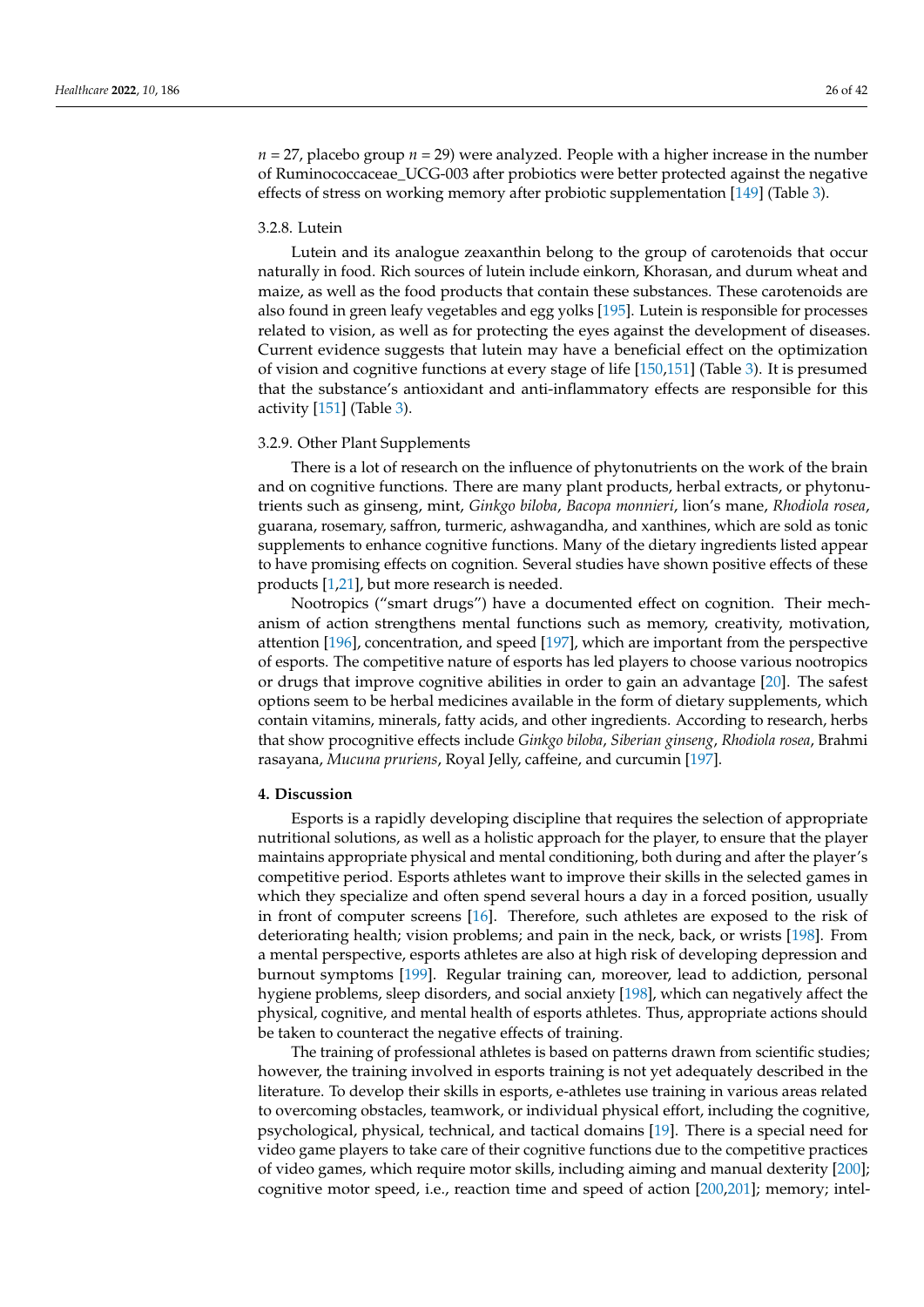ligence [\[202\]](#page-39-21); concentration [\[203\]](#page-39-22); visual–spatial attention [\[204\]](#page-39-23); and many other skills. Understanding the importance of factors influencing brain function and cognitive performance can be critical to athletic performance and the well-being of esports athletes. It seems that a proper diet, energy balance (resulting in an appropriate body structure), an optimal level of physical efficiency and physical activity, and a good state of physical and mental health can help ensure the proper preparation of an esports competitor for competition.

There is a lot of research available on the effects of dietary ingredients on cognition, brain activity, reaction time, and working memory. There have also been many studies focused on the effects of nutrients in preventing or relieving symptoms of neurodegenerative diseases. The mechanisms of the influence of dietary components on cognitive functions are known, but there is a lack of well-developed studies that would assess the relationship between the effect of diet and improvement in esports performance.

#### *4.1. The Potential Role of Minerals in Esports*

Iodine is a good solution for the proper functioning of the body (i.e., brain function and target hormones) and can improve cognitive functions at every stage of life [\[43–](#page-33-15)[48\]](#page-34-2). Iodine deficiency may also correlate with a lower IQ index in children and adolescents [\[49\]](#page-34-3), as well as cognitive declines among school-age children [\[50](#page-34-4)[,51\]](#page-34-5). On the other hand, in adults, iodine affects the proper functioning of the thyroid gland, which in turn correlates with an improvement in cognitive functions, such as memory and attention, as well as a proper mood [\[62](#page-34-19)[–64\]](#page-34-21). Moreover, the development of skills necessary for improving in esports is important during adolescence because, according to current reports, people over twenty years of age have a reduced reaction rate [\[8\]](#page-32-7); thus, it is worth considering the appropriate dietary supply of iodine or possible iodine supplementation in the event of a deficiency.

Both an iron deficiency and excess iron may contribute to inadequate functioning of the brain and the formation of cognitive disorders related to difficulties in visual–spatial processing, longer reaction times, and impaired attention and concentration [\[45,](#page-34-38)[54](#page-34-30)[,58](#page-34-34)[,59](#page-34-35)[,70](#page-34-28)[–74\]](#page-35-2). All these features are of great importance in esports. Iron supplementation improves general cognitive function, IQ, and measures of attention and concentration in children with anemia [\[55\]](#page-34-31), and the consumption of iron-fortified foods in adolescents was shown to improve attention, reaction time, and memory [\[56\]](#page-34-32). Iron supplementation in middle-aged women was found to improve mood and cognitive functions [\[57\]](#page-34-33). Therefore, as with iodine, it is worth ensuring an adequate supply of iron in one's diet or, in the event of a deficiency, implementing iron supplementation due to the work requirements of e-athletes, which include high concentration, good memory, fast reaction time, and ease of visual–spatial processing. These features are particularly important in multiplayer online battlefield arena games (including LOL, DOTA2) [\[10,](#page-32-9)[11,](#page-32-10)[14,](#page-32-13)[205,](#page-39-24)[206\]](#page-39-25) and first-person shooters (Overwatch, Counter Strike, Global Offensive CS: GO) [\[11,](#page-32-10)[14,](#page-32-13)[205,](#page-39-24)[207\]](#page-39-26).

Zinc is a mineral essential for neurogenesis in the brain [\[76\]](#page-35-4) and is important in the context of learning and memory, as well as emotional and mood control [\[75\]](#page-35-3). Zinc supplementation in adults improves spatial working memory [\[32\]](#page-33-8). As emphasized by Kowal et al., memory, attention control, and inhibitory skills are particularly important in multiplayer online battlefield arena games and first-person shooters [\[11\]](#page-32-10). Hence, it is important to supply zinc within one's diet in order to cover the daily requirements for this ingredient. In the event of a deficiency, zinc supplementation may be beneficial in improving executive functions and motor development [\[38\]](#page-33-10), which are also used in multiplayer online battlefield arena games and first-person shooters [\[11,](#page-32-10)[206\]](#page-39-25).

Esports athletes are a group of players with a high mental load, accompanied by various emotional experiences [\[208\]](#page-40-0). The characteristics of esports indicate that the mental condition of players may deteriorate, leading to depression and burnout symptoms, along with deterioration in the psychosocial sphere due to social anxiety, sleep disorders, and problems with personal hygiene [\[16\]](#page-32-15). The results of the present research indicate that magnesium deficiency may contribute to weakening of the body, manifested, e.g., by dizziness, fatigue, lethargy, lightheadedness, and loss of appetite [\[83,](#page-35-11)[84\]](#page-35-12). Additionally,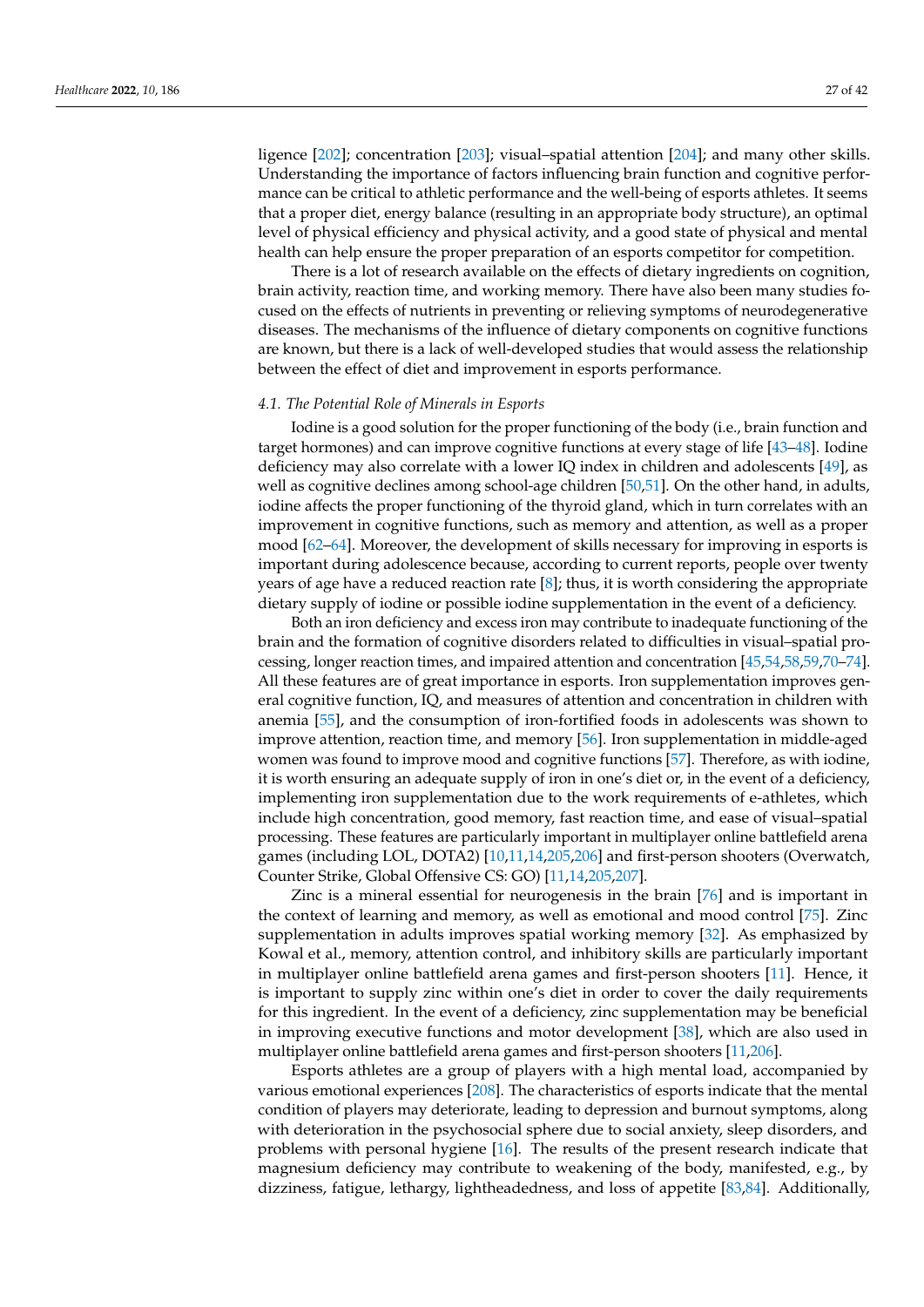magnesium deficiency may lead to the formation of oxidative stress, thereby increasing the risk of depression, as well as problems with concentration, working memory, and attention, which are required for gaming [\[61](#page-34-37)[,82\]](#page-35-10). Therefore, it is worth ensuring an adequate supply of magnesium in the diets of e-athletes to prevent the negative effects of a deficiency of this element.

# *4.2. The Potential Role of Vitamins in Esports*

B vitamins are essential for the proper functioning of the nervous system and the brain, including energy production, DNA and RNA synthesis and repair, genomic and non-genomic methylation, and the synthesis of numerous neurotransmitters and signaling molecules [\[85\]](#page-35-13). Nutritional deficiencies in micronutrients such as vitamin B12, folate, and zinc can cause symptoms of depression and dementia, including depressed mood, fatigue, cognitive decline, and irritability [\[76,](#page-35-4)[107\]](#page-36-6). The supply of B vitamins within one's diet, which can cover the demand for these ingredients, has a positive effect on cognitive functions in children and adolescents [\[95](#page-35-32)[,96\]](#page-35-33). Moreover, a lower level of vitamin B12 was correlated with deterioration in academic performance and mental and social development, as well as weaker short-term memory and attention in older children or adolescents [\[97\]](#page-35-34). Moreover, a properly balanced diet rich in B vitamins may contribute to an improvement in cognitive functions at a later age [\[94\]](#page-35-31). The importance of B vitamins in one's diet should also be emphasized in e-athletes, which represent a group that needs particular support for cognitive functions and proper functioning of the nervous system.

Vitamin E has antioxidant activities [\[108\]](#page-36-7) that exert a positive influence on cognitive functions [\[209](#page-40-1)[,210\]](#page-40-2). Thus, the diets of e-athletes should be rich in vitamin E due to stress, which is a common factor among athletes. Research results indicate that low vitamin E concentrations in the elderly reduce memory performance [\[109\]](#page-36-8), but another study did not show a significant effect of vitamin E on the cognitive functions of middle-aged and elderly people [\[99\]](#page-35-36). There remains a lack of studies that assess the cognitive abilities of healthy young and middle-aged people.

Vitamin D has many important functions in the body, including the modulation of cell growth, neurogenesis, neuroprotection, detoxification, immune function, and reduction in inflammation [\[110\]](#page-36-9). Because supplying vitamin D within one's diet is difficult, and skin synthesis as a result of contact with UV radiation requires special conditions (appropriate clothing enabling skin synthesis, no sunscreen on the skin, and the right time depending on latitude and season) [\[211\]](#page-40-3), e-athletes are recommended to engage in vitamin D supplementation. Elevated serum vitamin D levels are important for executive functions, such as non-verbal memory [\[35\]](#page-33-18). The supplementation and optimal concentration of vitamin D in blood serum may, but does not have to, positively influence cognitive functions, and current scientific reports are contradictory [\[102](#page-36-14)[–104\]](#page-36-16). However, due to the functions of vitamin D in the body, maintaining an appropriate vitamin D level is necessary for the proper development and functioning of the body. Vitamin D supplementation is especially important for improving mental health. The research results indicate that these components have a beneficial effect on the mental health of healthy people, and meta-analyses confirm the effectiveness of supplementation in reducing depression symptoms [\[211](#page-40-3)[–214\]](#page-40-4) and relieving negative emotions [\[215\]](#page-40-5). Due to the high mental burden of esports players, vitamin D supplementation seems to be necessary [\[199\]](#page-39-18).

Vitamin C is an essential component for the functioning of the nervous system due to its modulation of neurotransmitter receptors, brain cell structures, and the synthesis of glial cells and myelin [\[114,](#page-36-17)[115\]](#page-36-18). Due to the antioxidant effects of vitamin C and the positive effects of antioxidant components on cognitive functions, the diets of e-athletes should be rich in vitamin C due to stress, which is a factor that often occurs in athletes.

# *4.3. The Potential Role of Dietary Supplements in Esports*

Due to the well-documented effect of caffeine in sport, especially in the context of reducing fatigue [\[120\]](#page-36-24), and improving cognitive functions, such as alertness, concentration,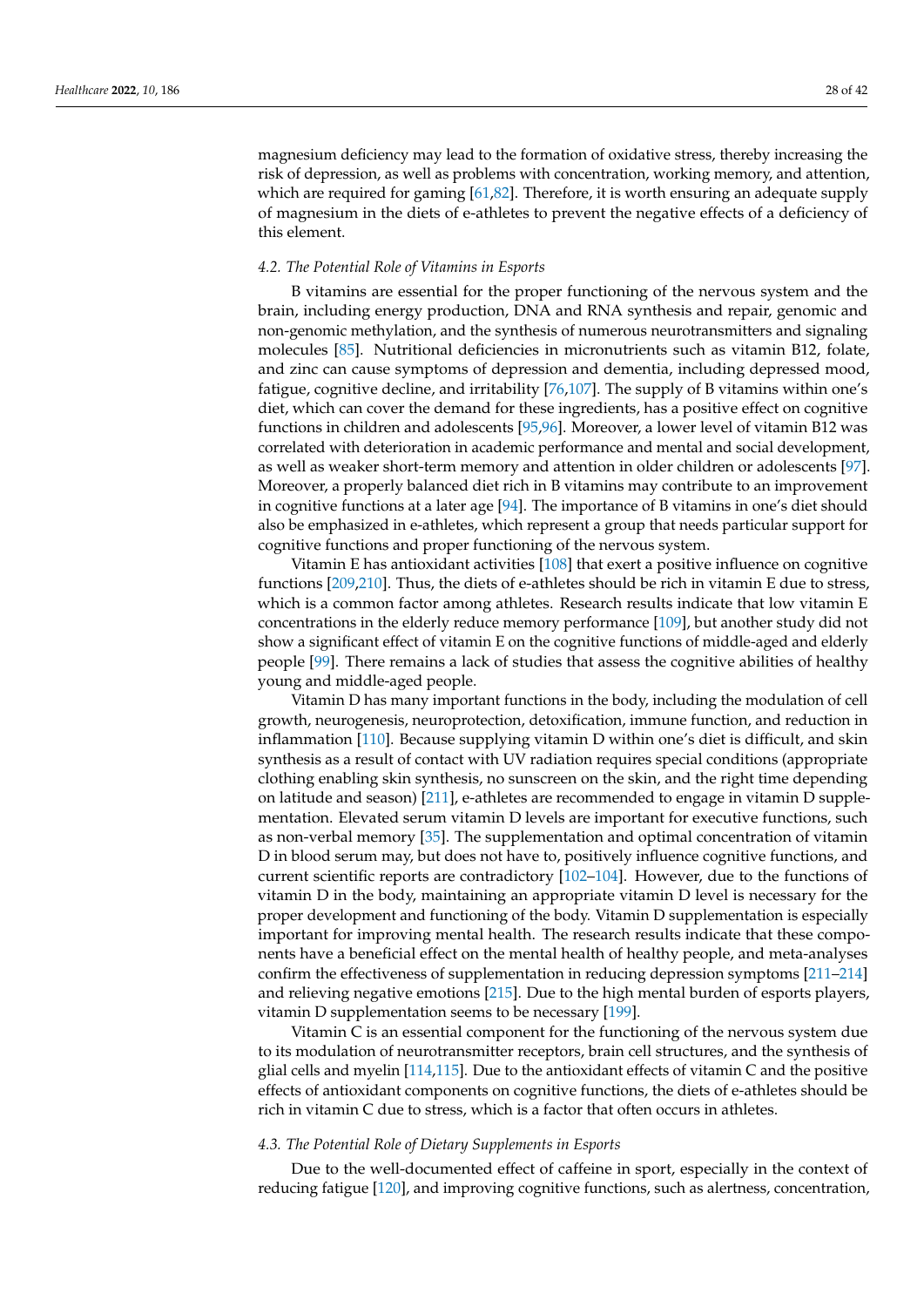attention, and reaction time [\[118,](#page-36-22)[120\]](#page-36-24), as well as cognitive performance, motor skills, and physical fitness [\[117\]](#page-36-21), this supplement is recommended by nutritionists and coaches and used by athletes in esports. To date, two studies on caffeine have been conducted in esports, one involving nine players and the other involving fifteen players [\[20](#page-33-2)[,152\]](#page-38-25).

Thomas et al. conducted a randomized, double-blind, placebo-controlled, crossover study of nine elite League of Legends players to investigate the cognitive and physical changes associated with consuming an energy drink. The main outcomes included measures of attention, reaction time, and working memory, while the secondary outcomes were based on fatigue. On the basis of the obtained results, it can be concluded that elite esports athletes did not show mental or physical improvement in their results due to the introduced supplementation [\[20\]](#page-33-2).

Sainz et al. also conducted a study to determine the effects of caffeine on esports performance. A double-blind, cross-randomized, experimental trial was conducted on fifteen professional e-athletes. The aim of this study was to determine the effects of caffeine consumption at a dose of 3 mg/kg b.w. by measuring the simple reaction time during the color test and the hit accuracy and reaction time while playing a first-person shooter. Caffeine consumption at a dose of  $3 \text{ mg/kg}$  b.w. also improved the accuracy of hitting the target in a first-person shooter among professional e-players [\[152\]](#page-38-25). There remains a need for randomized controlled trials with larger study groups. In addition to requiring strong reaction times, esports demands that players be particularly focused, concentrated, and vigilant, necessitating the implementation of all possible measures to improve these skills. Caffeine appears to be a supplement with potentially beneficial effects in esports, and its use may be particularly significant in multiplayer online battlefield arena games and first-person shooters [\[11](#page-32-10)[,206\]](#page-39-25).

L-Theanine has a positive effect on cognitive functions. When combined with caffeine, L-theanine can improve reaction time, working memory, and the accuracy of task verification [\[121\]](#page-36-35); L-theanine also has beneficial effects on concentration, emotional state [\[122\]](#page-36-36), and attention and can suppress distraction [\[123\]](#page-36-37). The combination of a low dose of caffeine with L-theanine and tyrosine may improve athletes' accuracy of movement and reaction time during strenuous exercise [\[125\]](#page-36-39). Due to the aforementioned factors, the use of L-theanine in esports may be a legitimate practice that brings benefits to the player. Training in esports requires attention, memory and focus, accuracy of movement, and quick reaction times from the player. Therefore, it is worth considering L-theanine supplementation, preferably in combination with caffeine, especially for e-athletes who play in multiplayer online battlefield arena games (including LOL, DOTA2) [\[10,](#page-32-9)[11,](#page-32-10)[14](#page-32-13)[,205](#page-39-24)[,206\]](#page-39-25) and first-person shooters (Overwatch, Counter Strike, Global Offensive CS: GO) [\[11,](#page-32-10)[14,](#page-32-13)[205,](#page-39-24)[207\]](#page-39-26).

To maintain proper cognitive functions at a high level, one's diet should be rich in antioxidant ingredients, specifically polyphenols, which have positive effects on cognition and memory and reduce neuronal damage [\[162–](#page-38-9)[164\]](#page-38-10). The dietary intake of polyphenols can improve visual processing speed, alertness, working memory, and executive functions [\[128\]](#page-37-26). Polyphenols should thus be taken into account by e-athletes when planning their diets due to their stressful lifestyles caused by competition. Additionally, polyphenols seem to improve accuracy and speed of attention, which are especially important in both multiplayer online battlefield arena games (including LOL, DOTA2) [\[10,](#page-32-9)[11,](#page-32-10)[14,](#page-32-13)[205](#page-39-24)[,206\]](#page-39-25) and first-person shooters (Overwatch, Counter Strike, Global Offensive CS: GO) [\[11,](#page-32-10)[14,](#page-32-13)[205](#page-39-24)[,207\]](#page-39-26).

Cocoa flavanols may also improve cognitive functions, including episodic verbal memory [\[114\]](#page-36-17). Due to the positive effect of flavanols on cognitive functions, it is worth introducing products with a high cocoa content into the diets of e-athletes. The addition of flavanols to the diets of e-athletes could be used in multiplayer online battlefield arena games (including LOL, DOTA2) and first-person shooters (Overwatch, Counter Strike, Global Offensive CS: GO) due to the need to develop working memory [\[11\]](#page-32-10). Playing for a few hours in front of a computer screen may cause fatigue and sleep disturbances. Screen light can influence the natural circadian rhythm, and this in turn can also influence sleep behavior [\[216\]](#page-40-6). The possible impairment of e-athletes' attention due to the above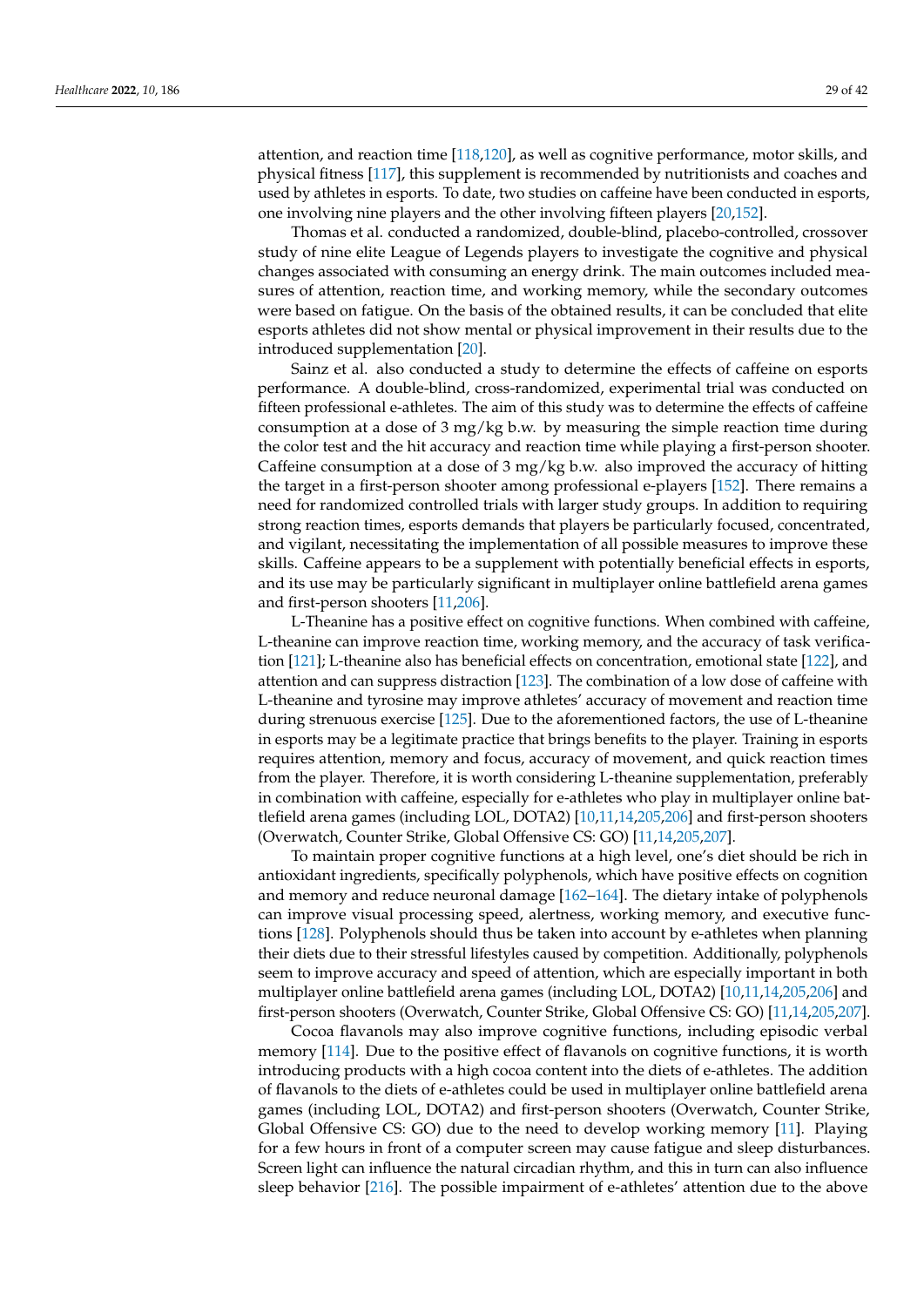aspects could potentially be compensated by supplying of cocoa flavanols within athletes' diets [\[130\]](#page-37-28).

Beet juice may also have positive effects on cognition and reaction time during prolonged repetitive exercise [\[132\]](#page-37-30). The player's reaction time is particularly important in multiplayer online battlefield arena games (including LOL, DOTA2) [\[11\]](#page-32-10) and first-person shooters (Overwatch, Counter Strike, Global Offensive CS: GO) [\[11,](#page-32-10)[14,](#page-32-13)[207\]](#page-39-26). Therefore, e-athletes should include beetroot juice in their diets to improve cognitive function and reaction time, especially during prolonged training sessions and tournaments.

Creatine supplementation reduces mental fatigue; improves IQ scores; improves working memory performance [\[135,](#page-37-33)[137\]](#page-37-35) and reaction speed [\[137\]](#page-37-35); and affects the state of mood. The use of creatine is recommended in stressful situations, as well as when one's amount of sleep is limited, due to creatine's compensatory effects on the cognitive effects of sleep deprivation [\[138,](#page-37-36)[142](#page-37-40)[–144\]](#page-37-42). The use of creatine supplementation among vegetarians resulted in better memory compared with results in the group consuming meat [\[140\]](#page-37-38). The described features are important in esports, especially in multiplayer online battlefield arena games (including LOL, DOTA2) [\[10](#page-32-9)[,11,](#page-32-10)[14,](#page-32-13)[205,](#page-39-24)[206\]](#page-39-25) and first-person shooters (Overwatch, Counter Strike, Global Offensive CS: GO) [\[11,](#page-32-10)[14,](#page-32-13)[205,](#page-39-24)[207\]](#page-39-26). Due to the potential sleep disorders and deficiencies among esports players, in addition to their stressful lifestyles, it is worth considering the use of creatine in esports.

Esports athletes are exposed to mental deterioration, which is associated with the high stress resulting from the competitiveness of esports. Such athletes also face increased social attention and pressure at competitions [\[217](#page-40-7)[,218\]](#page-40-8). Thus, the use of probiotic therapy would be beneficial to reduce the negative effects of stress on the structure of the microbiota [\[149\]](#page-37-47), which, thanks to its immunomodulatory properties, affects the functions of the brain [\[189\]](#page-39-8). The use of multi-strain probiotic therapy can modulate functional activity in areas of the brain related to cognitive processes such as problem solving, reasoning, attention, decision-making, learning, and creativity [\[145\]](#page-37-43). These features are especially important in multiplayer online battlefield arena games (including LOL, DOTA2) [\[10,](#page-32-9)[11,](#page-32-10)[14,](#page-32-13)[205](#page-39-24)[,206\]](#page-39-25) and first-person shooters (Overwatch, Counter Strike, Global Offensive CS: GO) [\[11,](#page-32-10)[14,](#page-32-13)[205](#page-39-24)[,207\]](#page-39-26).

Lutein, due to its anti-inflammatory functions and beneficial effect on eyesight [\[151\]](#page-37-49), may be a useful ingredient in the diet of e-athletes who spend many hours in front of computer screens [\[16\]](#page-32-15). In a study conducted by Ma et al., eyesight improved in healthy people who supplemented with lutein. In particular, the sensitivity to contrast was improved, which may mean that a higher supply of lutein may have a positive effect on visual efficiency [\[153\]](#page-38-26) (Table [3\)](#page-20-0). Supplements that should be considered in the diet of e-athletes include nootropic substances. Their mechanism contributes to the strengthening of mental functions such as memory, creativity, motivation, attention [\[196\]](#page-39-15), concentration, and speed [\[197\]](#page-39-16), which are important from the point of view of esports. The competitive nature of esports causes players to be guided by the choice of various nootropics or drugs that improve cognitive abilities in order to gain an advantage [\[20\]](#page-33-2). The safest here seem to be herbal medicines available in the form of dietary supplements, which contain vitamins, minerals, fatty acids, and other ingredients. According to research, herbs that show a procognitive effect are, among others: *Ginkgo biloba*, *Siberian ginseng*, *Rhodiola rosea*, Brahmi rasayana, *Mucuna pruriens*, Royal Jelly, caffeine, and curcumin [\[197\]](#page-39-16).

In cooperation with e-athletes, it is worth relying on dietary ingredients and supplements that have documented effects in the scientific literature. These supplements include lutein, caffeine, creatine, beetroot juice, and probiotics. In addition to the listed ingredients, there is a need for vitamin D supplementation, especially under limited access to sunlight, as it is impossible to meet the demand for this ingredient within one's daily diet. Every effort should be made to ensure that the dietary supply of minerals and vitamins does not lead to deficiencies, and the level of ingredients that may be deficient (due to illness, diet, or lifestyle) should be regularly controlled through appropriate tests in order to introduce appropriate supplementation.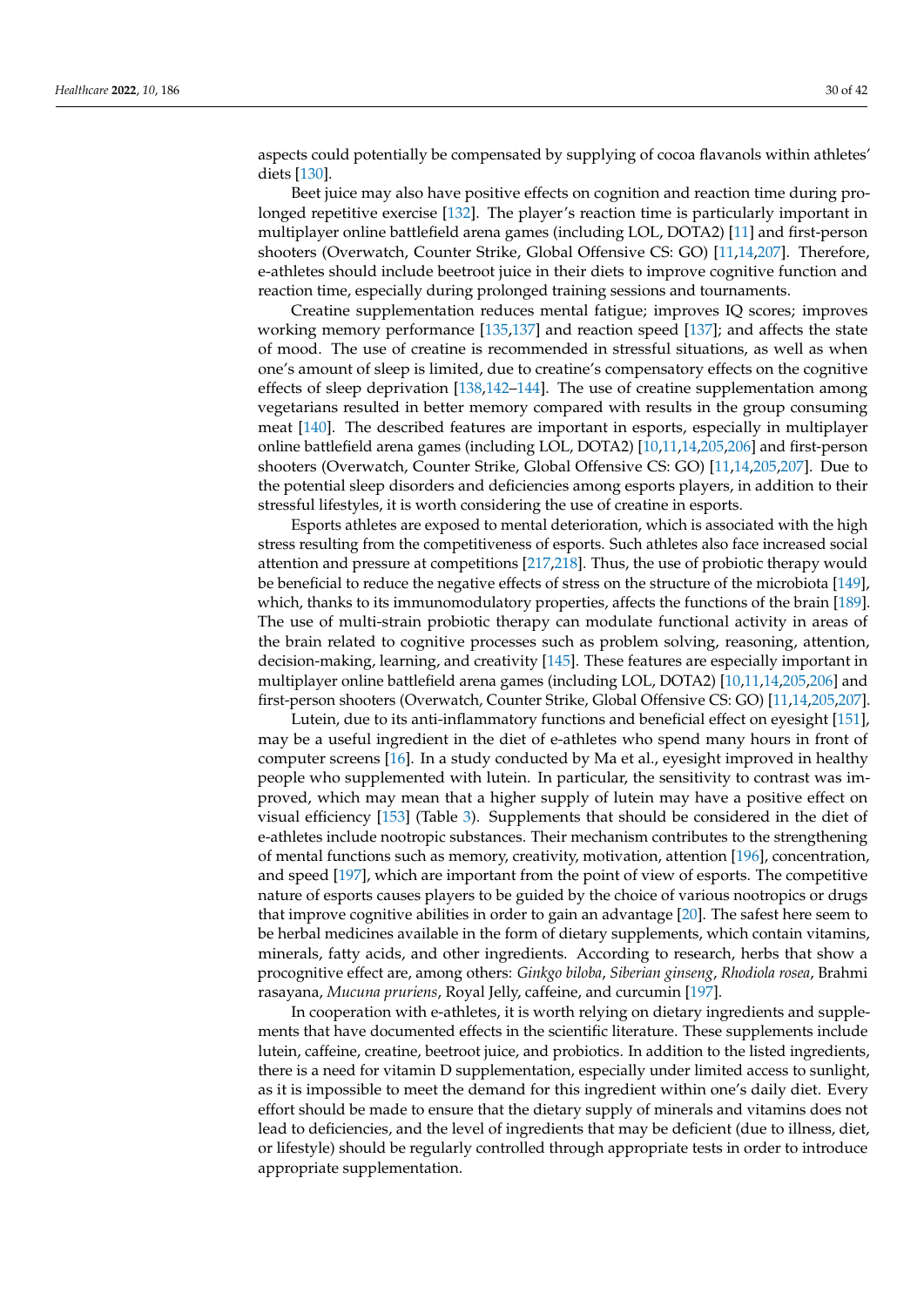# *4.4. Health Behaviors as an Essential Part of Esports Lifestyle*

Spending a long period of time sitting position in front of a TV or computer screen may be associated with weight gain and the development of obesity, especially abdominal obesity [\[219–](#page-40-9)[221\]](#page-40-10). The development of abdominal obesity among those who play video games is particularly worrying due to the associated increased risk of cardiovascular diseases [\[221–](#page-40-10)[223\]](#page-40-11). The results of studies conducted on the participation of e-athletes indicate that the majority of players either have adequate body weight or are overweight [\[4,](#page-32-3)[9\]](#page-32-8). Among the studied esports athletes, there was also a group of people with type 2 and 3 obesity, which suggests that it is necessary to develop appropriate recommendations to facilitate weight reduction, as well as a permanent change in eating habits among this group of players [\[9\]](#page-32-8). To counteract the development of overweight and obesity among esports players, nutritional education should be utilized, thereby promoting healthy eating habits and the consumption of balanced meals.

# *4.5. Diet and Nutritional Habits*

Proper nutrition is a key factor influencing physical performance [\[38\]](#page-33-10) and improving mental health. Inadequate diet can lead to an increased risk of obesity [\[224\]](#page-40-12) and the development of other disorders such as diabetes, cardiovascular diseases, or hypertension [\[225\]](#page-40-13). Scientific reports increasingly suggest that health-promoting behaviors such as physical activity, eating a Mediterranean-style diet, and cognitive training protect cognitive functions [\[226–](#page-40-14)[228\]](#page-40-15). The Mediterranean diet is suggested to have a positive effect on cognitive functions and episodic memory and is associated with a lower risk of cognitive disorders and neurodegenerative diseases [\[38\]](#page-33-10). There is, moreover, a relationship between the consumption of vegetables and fruits and an improvement in cognitive functions, especially memory, resulting from the ingredients with antioxidant properties contained in those foods [\[229\]](#page-40-16). On the other hand, the influence of the Western diet, which is rich in saturated fatty acids, sugar, and proteins, contributes to the development of diet-dependent diseases such as type 2 diabetes, obesity, dementia, and depression. The Western diet also impairs cognitive abilities. Following the guidelines of the Mediterranean diet thus seems to be an important element of care for the health of e-athletes who seek to improve their cognitive functions. A well-rounded diet includes balanced meals that provide essential nutrients such as proteins, fats, and carbohydrates [\[38\]](#page-33-10).

An important practice that should be implemented by e-athletes is eating breakfast. Skipping breakfast may lead to a shortened reaction time and short-term memory, in addition to weakening executive functions due to inadequate blood glucose levels [\[230](#page-40-17)[–232\]](#page-40-18). Every day, e-athletes should also pay attention to adequate hydration, which significantly affects cognitive functions. Dehydration in a situation where water loss exceeds 2% of one's body weight worsens cognitive performance, attention, executive functions, and coordination [\[38](#page-33-10)[,233\]](#page-40-19). Previous studies confirmed that e-athletes eagerly use stimulants such as energy drinks to improve their performance.

The studies conducted so far show that there is no relationship between the consumption of energy drinks and significant improvements in performance [\[20\]](#page-33-2). Alcohol is consumed most often by those with a low level of play [\[234\]](#page-40-20).

## *4.6. Sleep*

The quality and duration of sleep also significantly affect the regeneration of athletes. These factors also have an impact on the brain's performance and ability to cope with immune, emotional, neurological, and psychological factors [\[38\]](#page-33-10). Sleep is thus a significant factor that can affect mental health and performance in esports. Scientific research confirms that sleep deprivation negatively affects various cognitive functions and mood [\[235\]](#page-41-0), thus reducing the chance of victory [\[236\]](#page-41-1). E-athletes are particularly vulnerable to lack of sleep due to their many hours of training, high consumption of caffeinated drinks, travel (and the related changes in time zones), and the competitive nature of the discipline [\[235\]](#page-41-0). As light-emitting devices are the primary tools in esports, there is an increased risk of sleep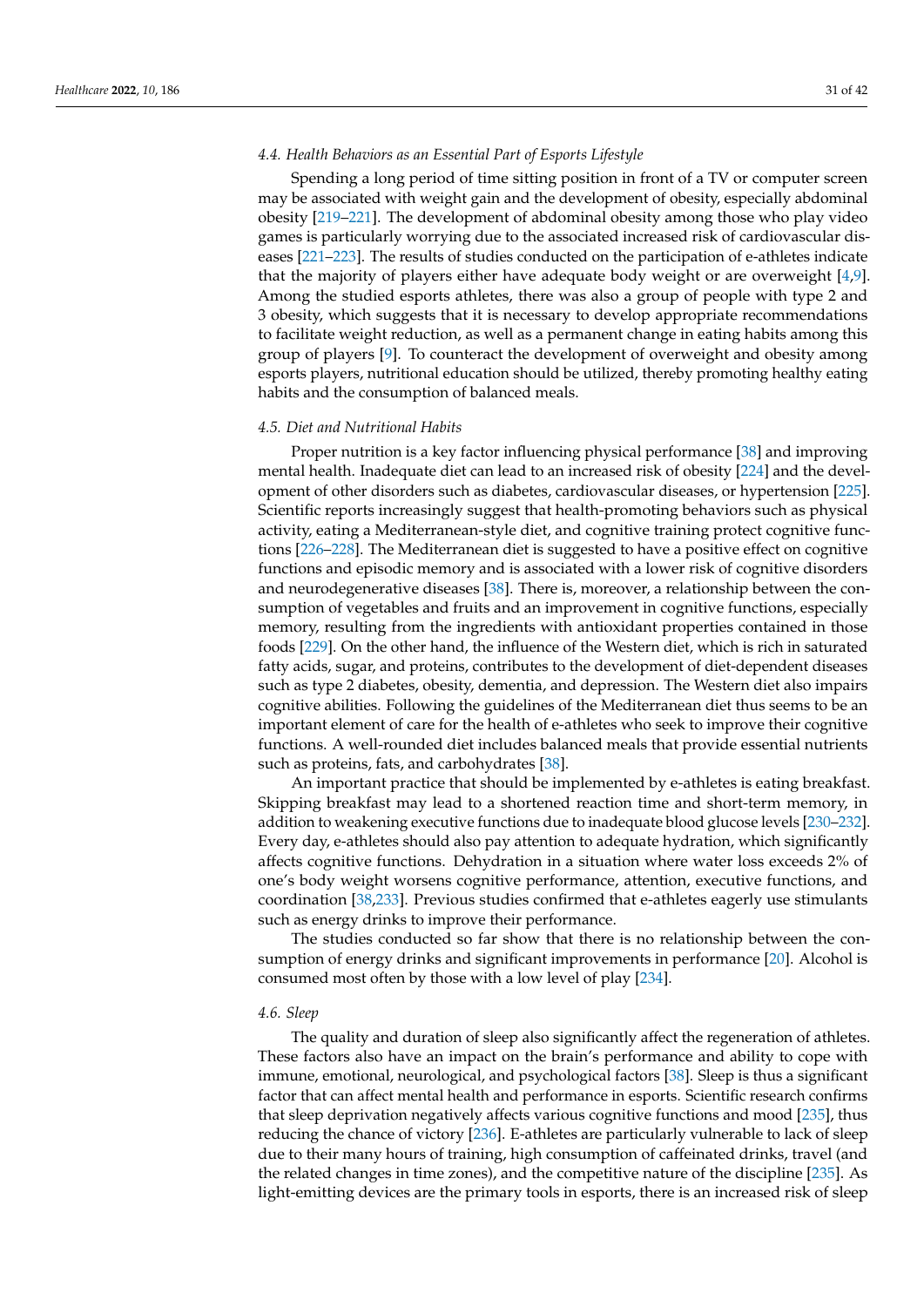disturbances among e-athletes compared with traditional athletes. Existing studies on the general population suggest that the use of electronic devices in the evening hours may cause disturbances in melatonin secretion and thus impair sleep quality and performance during the day [\[237\]](#page-41-2).

# *4.7. Physical Activity*

Physical activity can contribute to meeting the physical requirements of esports. A previous study found that physical exercise can help improve long-term memory, learning, and the ability to acquire motor skills even in the case of extreme effort. Moreover, the effect of exercise is related to an improvement in neural performance in the prefrontal cortex and promotes neurogenesis and plasticity of the brain. The available evidence suggests that physical activity among young people can support cognitive functions and provide such individuals with a competitive advantage, especially in a professional esports career [\[23\]](#page-33-5). A study by Trotter et al. indicates that the highest performing e-athletes are also more physically active, with the top 10% of players being significantly more physically active than the bottom 90% of players [\[9\]](#page-32-8). Additionally, regular physical activity can be an effective remedy in the treatment of symptoms of depression and stress-induced disorders [\[238\]](#page-41-3).

# *4.8. Research Limitations*

One limitation of the study is that this review is not a systematic review. Considering the currently available literature related to nutrition, there is a need for randomized controlled trials with esports players. Along with the development of scientific research in this area, which may lead to studying the effects of dietary ingredients and supplements on the cognitive abilities of e-athletes, it is worth preparing statistical reviews and meta-analyses.

# **5. Conclusions**

- 1. Micronutrients are important to optimize cognitive performance and prevent brain disease. A deficit in micronutrients may impair cognitive functions, which are important at every stage of life.
- 2. Providing vitamin D within one's diet is problematic, and skin synthesis as a result of UV radiation requires one to meet many restrictive conditions. Thus, supplementation is important to prevent deficiencies and take care of the mental health of e-athletes.
- 3. Caffeine is a supplement with potentially beneficial effects in esports due to its documented abilities to reduce fatigue and improve cognitive functions such as alertness, concentration, attention, reaction time, cognitive performance, motor skills, and physical fitness.
- 4. L-Theanine in combination with caffeine can positively impact features such as reaction time, working memory, attention, concentration, and emotional state among e-athletes.
- 5. The dietary intake of polyphenols can improve alertness, accuracy, speed of visual attention, working memory, and executive functions. Thus, supplementation with polyphenols should be considered by e-athletes due to the stressful and competitive lifestyle of esports.
- 6. The possible distraction of an e-athlete related to long-term exposure to blue light from the computer screen and the resulting fatigue, disturbances in circadian rhythm, and sleep could potentially be compensated for by supplying cocoa flavanols and creatine within one's diet. For the sake of players' eyesight, it would be useful to also use lutein, which, in addition to improving vision and protecting against eye diseases, can also affect cognitive functions.
- 7. Drinking beetroot juice can potentially improve cognitive performance when performing tasks.
- 8. Creatine supplementation can affect mood; reduce mental fatigue; and improve intelligence test results, working memory performance, and reaction speed. Thus, creatine could also be potentially used by e-athletes.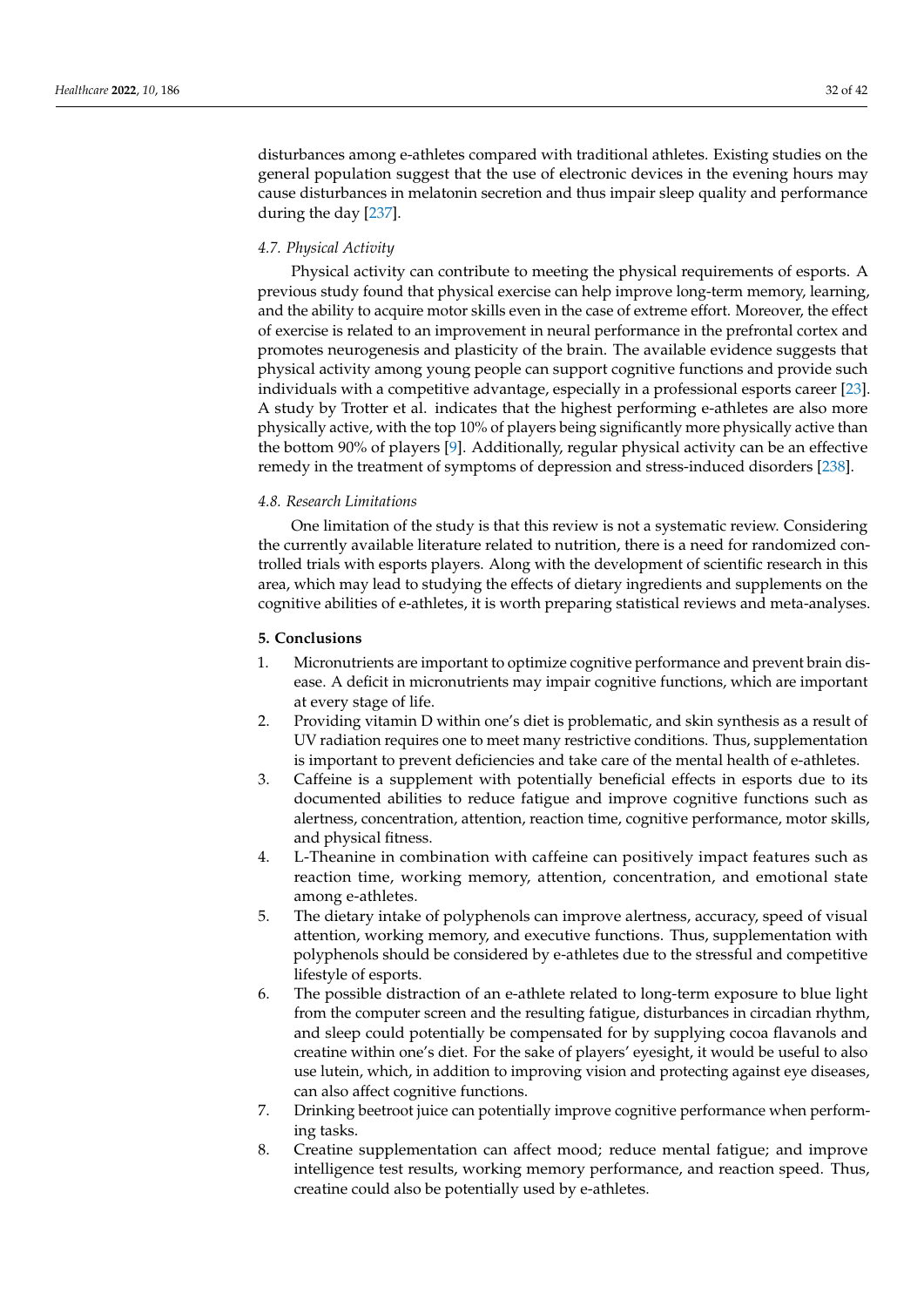- 9. The use of probiotics seems to support cognitive functions due to the reduction in stress, which negatively affects working memory.
- 10. There are many supplements (L-theanine, polyphenols, beetroot juice) and plant ingredients (ginseng, mint, *Ginkgo biloba*, *Bacopa monnieri*, lion's mane, *Rhodiola rosea*, guarana, rosemary, saffron, turmeric, ashwagandha, xanthines) that require further research regarding their effects on cognitive functions.
- 11. There is a lack of well-designed studies that have investigated the relationship between dietary effects and improved performance in esports. The information presented in this review could, in the future, be used to create specific esports nutritional recommendations that are currently lacking. Therefore, there is a need for randomized controlled trials with esports players.
- 12. To be successful, esports players need to be in top form, which requires cognitive, physical, and mental support. The most important factor for supporting the abilities of esports players is a rational and proper diet with adequate hydration.

**Author Contributions:** Conceptualization, B.F.; contributed to the design of the review, B.F. and M.S.; investigation, M.S. and E.K.-G.; performed the literature search, M.S., E.K.-G. and R.D.; contributed to the writing (review and editing), M.S., E.K.-G. and B.F. All authors have read and agreed to the published version of the manuscript.

**Funding:** This research received no external funding.

**Institutional Review Board Statement:** Not applicable.

**Informed Consent Statement:** Not applicable.

**Data Availability Statement:** Not applicable.

**Conflicts of Interest:** The authors declare no conflict of interest.

# **References**

- <span id="page-32-0"></span>1. Munoz, P.; Humeres, A. Iron deficiency on neuronal function. *Biometals* **2012**, *25*, 825–835. [\[CrossRef\]](http://doi.org/10.1007/s10534-012-9550-x) [\[PubMed\]](http://www.ncbi.nlm.nih.gov/pubmed/22639188)
- <span id="page-32-1"></span>2. Lewis, J.E.; Poles, J.; Shaw, D.P.; Karhu, E.; Khan, S.A.; Lyons, A.E.; Sacco, S.B.; McDaniel, H.R. The effects of twenty-one nutrients and phytonutrients on cognitive function: A narrative review. *J. Clin. Transl. Res.* **2021**, *7*, 575–620.
- <span id="page-32-2"></span>3. Huskisson, E.; Maggini, S.; Ruf, M. The role of vitamins and minerals in energy metabolism and well-being. *J. Int. Med. Res.* **2007**, *35*, 277–289. [\[CrossRef\]](http://doi.org/10.1177/147323000703500301)
- <span id="page-32-3"></span>4. Pedraza-Ramirez, I.; Musculus, L.; Raab, M.; Laborde, S. Setting the scientific stage for esports psychology: A systematic review. *Int. Rev. Sport Exerc. Psychol.* **2020**, *13*, 1–34. [\[CrossRef\]](http://doi.org/10.1080/1750984X.2020.1723122)
- <span id="page-32-4"></span>5. Rudolf, K.; Bickmann, P.; Froböse, I.; Tholl, C.; Wechsler, K.; Grieben, C. Demographics and Health Behavior of Video Game and eSports Players in Germany: The eSports Study 2019. *Int. J. Environ. Res. Public Health* **2020**, *17*, 1870. [\[CrossRef\]](http://doi.org/10.3390/ijerph17061870)
- <span id="page-32-5"></span>6. Available online: <https://newzoo.com/key-numbers> (accessed on 25 March 2020).
- <span id="page-32-6"></span>7. Nagorsky, E.; Wiemeyer, J. The structure of performance and training in esports. *PLoS ONE* **2020**, *15*, e0237584. [\[CrossRef\]](http://doi.org/10.1371/journal.pone.0237584)
- <span id="page-32-7"></span>8. Rogstad, E.T. Gender in eSports research: A literature review. *Eur. J. Sport Soc.* **2021**, 1–19. [\[CrossRef\]](http://doi.org/10.1080/16138171.2021.1930941)
- <span id="page-32-8"></span>9. Hallmann, K.; Giel, T. eSports—Competitive sports or recreational activity? *Sport Manag. Rev.* **2018**, *21*, 14–20. [\[CrossRef\]](http://doi.org/10.1016/j.smr.2017.07.011)
- <span id="page-32-9"></span>10. Trotter, M.G.; Coulter, T.J.; Davis, P.A.; Poulus, D.R.; Polman, R. The Association between Esports Participation, Health and Physical Activity Behaviour. *Int. J. Environ. Res. Public Health* **2020**, *17*, 7329. [\[CrossRef\]](http://doi.org/10.3390/ijerph17197329) [\[PubMed\]](http://www.ncbi.nlm.nih.gov/pubmed/33049914)
- <span id="page-32-10"></span>11. Johnson, M.R.; Woodcock, J. Work, play, and precariousness: An overwiev of the labour ecosystem of esports. *Media Cult. Soc.* **2021**, *43*, 1–17. [\[CrossRef\]](http://doi.org/10.1177/01634437211011555)
- <span id="page-32-11"></span>12. Kowal, M.; Toth, A.J.; Exton, C.; Campbell, M.J. Different cognitive abilities displayed by action video gamers and non-gamers. *Comput. Hum. Behav.* **2018**, *88*, 255–262. [\[CrossRef\]](http://doi.org/10.1016/j.chb.2018.07.010)
- <span id="page-32-12"></span>13. Ferrari, S. eSport and the Human Body: Foundations for a popualar aesthetics. In Proceedings of the DiGRA Conference, Atlanta, GA, USA, 26–29 August 2013.
- <span id="page-32-13"></span>14. Hilvoorde, I.V.; Pot, N. Embodiment and fundamental motor skills in eSports. *Sport Ethics Philos.* **2016**, *10*, 14–27. [\[CrossRef\]](http://doi.org/10.1080/17511321.2016.1159246)
- <span id="page-32-14"></span>15. Sousa, A.; Ahmad, S.L.; Hassan, T.; Yuen, K.; Douris, P.; Zwibel, H.; DiFrancisco-Donoghue, J. Physiological and Cognitive Functions Following a Discrete Session of Competitive Esports Gaming. *Front. Psychol.* **2020**, *11*, 1030. [\[CrossRef\]](http://doi.org/10.3389/fpsyg.2020.01030) [\[PubMed\]](http://www.ncbi.nlm.nih.gov/pubmed/32547452)
- <span id="page-32-15"></span>16. Pluss, M.A.; Bennett, K.J.M.; Novak, A.R.; Panchuk, D.; Coutts, A.J.; Fransen, J. Esports: The Chess of the 21st Century. *Front. Psychol.* **2019**, *10*, 156. [\[CrossRef\]](http://doi.org/10.3389/fpsyg.2019.00156) [\[PubMed\]](http://www.ncbi.nlm.nih.gov/pubmed/30761055)
- <span id="page-32-16"></span>17. Martin-Niedecken, A.L.; Schättin, A. Let the Body'n'Brain Games Begin: Toward Innovative Training Approaches in eSports Athletes. *Front. Psychol.* **2020**, *11*, 138. [\[CrossRef\]](http://doi.org/10.3389/fpsyg.2020.00138) [\[PubMed\]](http://www.ncbi.nlm.nih.gov/pubmed/32140125)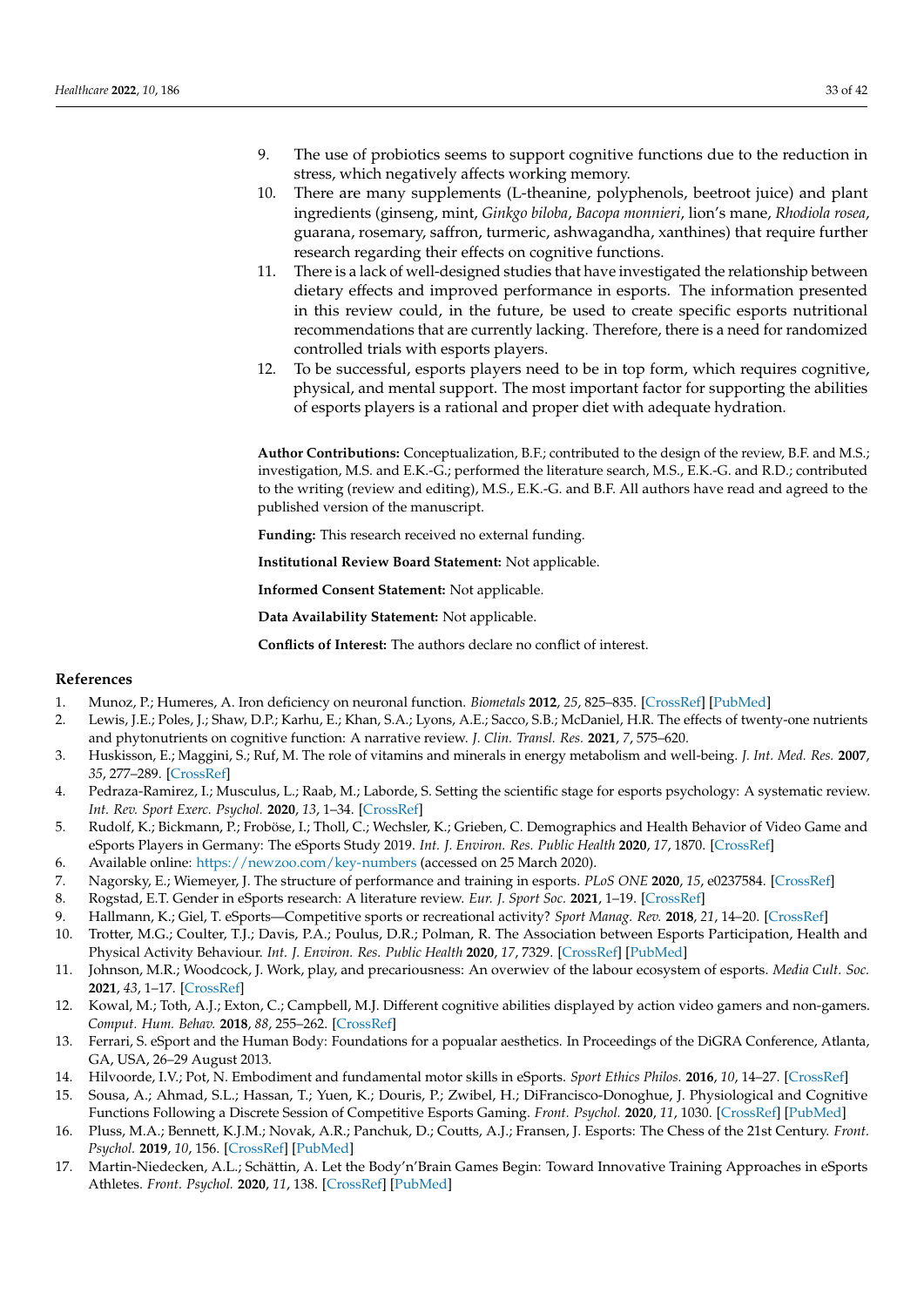- <span id="page-33-19"></span><span id="page-33-0"></span>18. Chung, T.; Sum, S.; Chan, M.; Lai, E.; Cheng, N. Will esports result in a higher prevalence of problematic gaming? A review of the global situation. *J. Behav. Addict.* **2019**, *8*, 384–394. [\[CrossRef\]](http://doi.org/10.1556/2006.8.2019.46) [\[PubMed\]](http://www.ncbi.nlm.nih.gov/pubmed/31553236)
- <span id="page-33-1"></span>19. Yin, K.; Zi, Y.; Zhuang, W.; Gao, Y.; Tong, Y.; Song, L.; Liu, Y. Linking Esports to health risks and benefits: Current knowledge and future research needs. *Sport Health Sci.* **2020**, *9*, 485–488. [\[CrossRef\]](http://doi.org/10.1016/j.jshs.2020.04.006) [\[PubMed\]](http://www.ncbi.nlm.nih.gov/pubmed/32417192)
- <span id="page-33-2"></span>20. García-Lanzo, S.; Bonilla, I.; Chamarro, A. The psychological aspects of electronic sports: Tips for sports psychologists. *Int. J. Sport Psychol.* **2020**, *51*, 613–625.
- <span id="page-33-3"></span>21. Thomas, C.J.; Rothschild, J.; Earnest, C.P.; Blaisdell, A. The Effects of Energy Drink Consumption on Cognitive and Physical Performance in Elite League of Legends Players. *Sports* **2019**, *7*, 196. [\[CrossRef\]](http://doi.org/10.3390/sports7090196)
- <span id="page-33-4"></span>22. Meeusen, R.; Decroix, L. Nutritional Supplements and the Brain. *Int. J. Sport Nutr. Exerc. Metab.* **2018**, *28*, 200–211. [\[CrossRef\]](http://doi.org/10.1123/ijsnem.2017-0314)
- <span id="page-33-16"></span><span id="page-33-5"></span>23. Tartar, J.L.; Kalman, D.; Hewlings, S. A Prospective Study Evaluating the Effects of a Nutritional Supplement Intervention on Cognition, Mood States, andr Mental Performance in Video Gamers. *Nutrients* **2019**, *11*, 2326. [\[CrossRef\]](http://doi.org/10.3390/nu11102326)
- <span id="page-33-6"></span>24. Toth, A.J.; Ramsbottom, N.; Kowal, M.; Campbell, M.J. Converging Evidence Supporting the Cognitive Link between Exercise and Esport Performance: A Dual Systematic Review. *Brain Sci.* **2020**, *10*, 859. [\[CrossRef\]](http://doi.org/10.3390/brainsci10110859) [\[PubMed\]](http://www.ncbi.nlm.nih.gov/pubmed/33203067)
- 25. Chiu, C.C.; Su, K.P.; Cheng, T.C.; Liu, H.C.; Chang, C.J.; Dewey, M.E.; Stewart, R.; Huang, S.Y. The Effects of Omega-3 Fatty Acids Monotherapy in Alzheimer's Disease and Mild Cognitive Impairment: A Preliminary Randomized Double-blind Placebocontrolled Study. *Prog. Neuropsychopharmacol. Biol. Psychiatry* **2008**, *32*, 1538–1544. [\[CrossRef\]](http://doi.org/10.1016/j.pnpbp.2008.05.015) [\[PubMed\]](http://www.ncbi.nlm.nih.gov/pubmed/18573585)
- 26. Morgan, A.; Stevens, J. Does *Bacopa monnieri* Improve Memory Performance in Older Persons? Results of a Randomized, Placebo-controlled, Double-blind Trial. *J. Altern. Complement. Med.* **2010**, *16*, 753–759. [\[CrossRef\]](http://doi.org/10.1089/acm.2009.0342)
- <span id="page-33-17"></span>27. De Jager, C.A.; Oulhaj, A.; Jacoby, R.; Refsum, H.; Smith, A.D. Cognitive and Clinical Outcomes of Homocysteine-lowering B-Vitamin Treatment in Mild Cognitive Impairment: A Randomized Controlled Trial. *Int. J. Geriatr. Psychiatry.* **2012**, *27*, 592–600. [\[CrossRef\]](http://doi.org/10.1002/gps.2758)
- 28. Dysken, M.W.; Sano, M.; Asthana, S.; Vertrees, J.E.; Pallaki, M.; Llorente, M.; Love, S.; Schellenberg, G.D.; McCarten, J.R.; Malphurs, J.; et al. Effect of Vitamin E and Memantine on Functional Decline in Alzheimer Disease: The Team-ad VA Cooperative Randomized Trial. *JAMA* **2014**, *311*, 33–44. [\[CrossRef\]](http://doi.org/10.1001/jama.2013.282834)
- 29. Attia, A.; Rapp, S.R.; Case, L.D.; D'Agostino, R.; Lesser, G.; Naughton, M.; McMullen, K.; Rosdhal, R.; Shaw, E.G. Phase II Study of *Ginkgo biloba* in Irradiated Brain Tumor Patients: Effect on Cognitive Function, Quality of Life, and Mood. *J. Neurooncol.* **2012**, *109*, 357–363. [\[CrossRef\]](http://doi.org/10.1007/s11060-012-0901-9)
- 30. Chen, E.Y.; Hui, C.L. Ht1001, a Proprietary North American Ginseng Extract, Improves Working Memory in Schizophrenia: A Double-blind, Placebo-controlled Study. *Phytother. Res.* **2012**, *26*, 1166–1172. [\[CrossRef\]](http://doi.org/10.1002/ptr.3700)
- <span id="page-33-7"></span>31. Darwish, H.; Haddad, R.; Osman, S.; Ghassan, S.; Yamout, B.; Tamim, H.; Khoury, S. Effect of Vitamin D Replacement on Cognition in Multiple Sclerosis Patients. *Sci. Rep.* **2017**, *7*, 45926. [\[CrossRef\]](http://doi.org/10.1038/srep45926)
- <span id="page-33-8"></span>32. Hu, J.; Jia, J.; Zhang, Y.; Miao, R.; Huo, X.; Ma, F. Effects of Vitamin D3 Supplementation on Cognition and Blood Lipids: A 12-Month Randomised, Double-Blind, Placebo-controlled Trial. *J. Neurol. Neurosurg. Psychiatry* **2018**, *89*, 1341–1347. [\[CrossRef\]](http://doi.org/10.1136/jnnp-2018-318594) [\[PubMed\]](http://www.ncbi.nlm.nih.gov/pubmed/30279212)
- 33. Maylor, E.A.; Simpson, E.E.; Secker, D.L.; Meunier, N.; Andriollo-Sanchez, M.; Polito, A.; Stewart-Knox, B.; McConville, C.; O'Connor, J.M.; Coudray, C. Effects of Zinc Supplementation on Cognitive Function in Healthy Middle-aged and Older Adults: The Zenith Study. *Br. J. Nutr.* **2006**, *96*, 752–760. [\[PubMed\]](http://www.ncbi.nlm.nih.gov/pubmed/17010236)
- 34. Lewis, J.E.; Melillo, A.B.; Tiozzo, E.; Chen, L.; Leonard, S.; Howell, M.; Diaz, J.; Gonzalez, K.; Woolger, J.M.; Konefal, J.; et al. A Double-blind, Randomized Clinical Trial of Dietary Supplementation on Cognitive and Immune Functioning in Healthy Older Adults. *BMC Complement. Altern. Med.* **2014**, *14*, 43. [\[CrossRef\]](http://doi.org/10.1186/1472-6882-14-43)
- <span id="page-33-18"></span>35. Kumar, N.; Abichandani, L.G.; Thawani, V.; Gharpure, K.J.; Naidu, M.U.; Venkat Ramana, G. Efficacy of Standardized Extract of *Bacopa monnieri* (Bacognize(r)) on Cognitive Functions of Medical Students: A Six-week, Randomized Placebo-controlled Trial. *Evid. Based Complement. Alternat. Med.* **2016**, *2016*, 4103423. [\[CrossRef\]](http://doi.org/10.1155/2016/4103423) [\[PubMed\]](http://www.ncbi.nlm.nih.gov/pubmed/27803728)
- 36. Pettersen, J.A. Does high dose vitamin D supplementation enhance cognition?: A randomized trial in healthy adults. *Exp. Gerontol.* **2017**, *90*, 90–97. [\[CrossRef\]](http://doi.org/10.1016/j.exger.2017.01.019) [\[PubMed\]](http://www.ncbi.nlm.nih.gov/pubmed/28167237)
- <span id="page-33-9"></span>37. Mariage, P.A.; Hovhannisyan, A.; Panossian, A.G. Efficacy of *Panax ginseng* Meyer Herbal Preparation hrg80 in Preventing and Mitigating Stress-induced Failure of Cognitive Functions in Healthy Subjects: A Pilot, Randomized, Double-blind, Placebocontrolled Crossover Trial. *Pharmaceuticals* **2020**, *13*, 57. [\[CrossRef\]](http://doi.org/10.3390/ph13040057)
- <span id="page-33-10"></span>38. Aslanyan, G.; Amroyan, E.; Gabrielyan, E.; Nylander, M.; Wikman, G.; Panossian, A. Double-blind, Placebo-controlled, Randomised Study of Single Dose Effects of Adapt-232 on Cognitive Functions. *Phytomedicine* **2010**, *17*, 494–499. [\[CrossRef\]](http://doi.org/10.1016/j.phymed.2010.02.005)
- <span id="page-33-11"></span>39. Karpęcka, E.; Frączek, B. Macronutrients and water—do they matter in the context of cognitive performance in athletes? *Balt.* J. *Health Phys. Act.* **2020**, *12*, 114–124. [\[CrossRef\]](http://doi.org/10.29359/BJHPA.12.3.11)
- <span id="page-33-12"></span>40. Kraemer, K.; Zimmermann, M.B. *Nutritional Anemia*; Sign Life Press: Basel, Switzerland, 2007.
- <span id="page-33-13"></span>41. Anderson, M.; de Benoist, B.; Darnton-Hill, I.; Delange, F. *Iodine Deficiency in Europe: A Continuing Public Health Problem*; WHO Press: Geneva, Switzerland, 2007.
- <span id="page-33-14"></span>42. Chung, H.R. Iodine and thyroid function. *Ann. Pediatr. Endocrinol. Metab.* **2014**, *19*, 8–12. [\[CrossRef\]](http://doi.org/10.6065/apem.2014.19.1.8)
- <span id="page-33-15"></span>43. Smyth, P. Iodine, Seaweed, and the Thyroid. *Eur. Thyroid J.* **2021**, *10*, 101–108. [\[CrossRef\]](http://doi.org/10.1159/000512971)
- 44. Yehuda, S.; Rabinovitz, S.; Mostofsky, D.I. Nutritional deficiencies in learning and cognition. *J. Pediatr. Gastroenterol. Nutr.* **2006**, *43*, 22–25. [\[CrossRef\]](http://doi.org/10.1097/01.mpg.0000255847.77034.a4)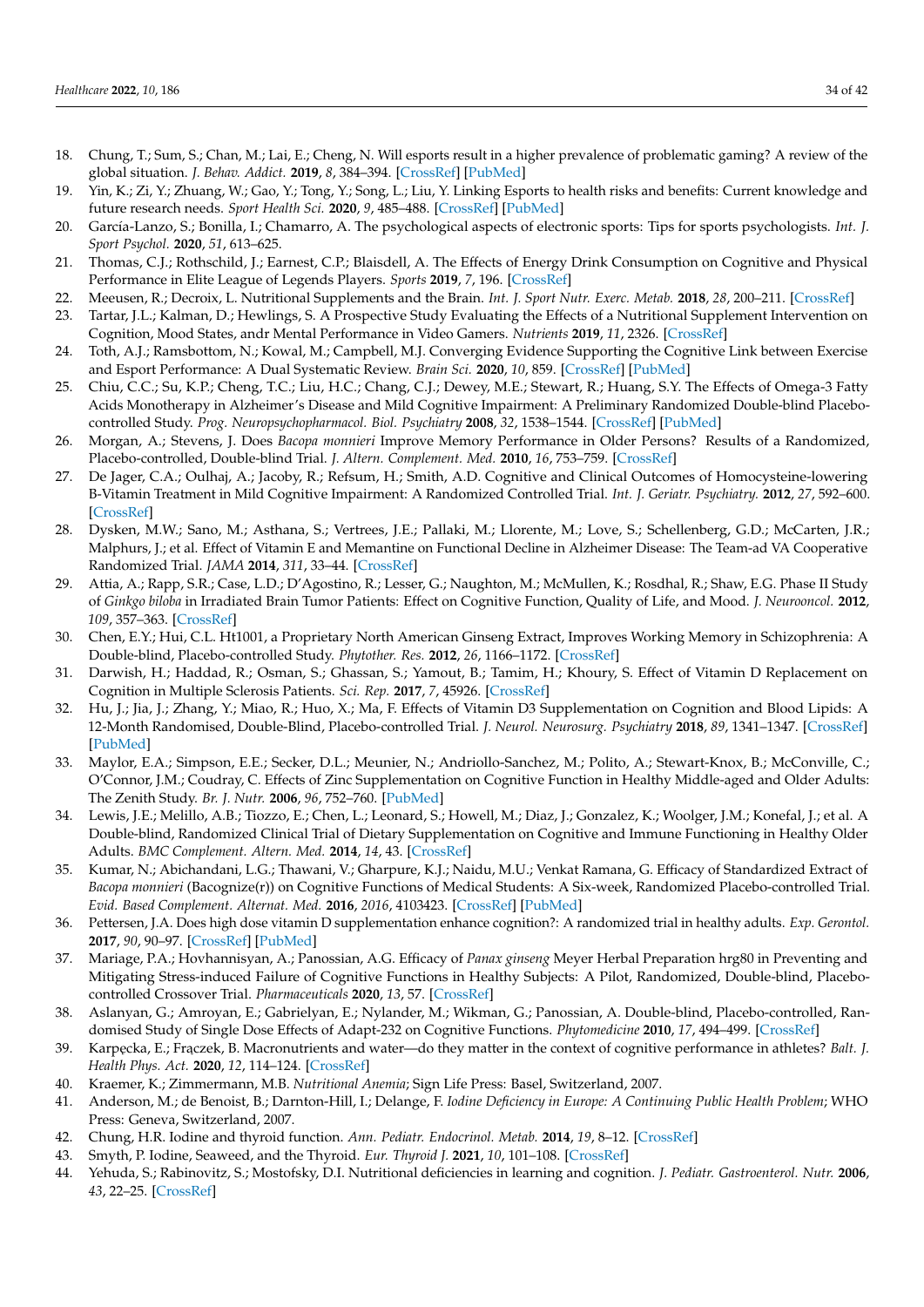- <span id="page-34-38"></span><span id="page-34-14"></span><span id="page-34-13"></span><span id="page-34-10"></span><span id="page-34-9"></span><span id="page-34-8"></span><span id="page-34-6"></span>45. Zimmermann, M.B. The adverse effects of mild-to-moderate iodine deficiency during pregnancy and childhood: A review. *Thyroid* **2007**, *17*, 829–835. [\[CrossRef\]](http://doi.org/10.1089/thy.2007.0108)
- <span id="page-34-15"></span><span id="page-34-11"></span><span id="page-34-0"></span>46. Bryan, J.; Osendarp, S.; Hughes, D.; Calvaresi, E.; Baghurst, K.; van Klinken, J.W. Nutrients for cognitive development in school-aged children. *Nutr. Rev.* **2004**, *62*, 295–306. [\[CrossRef\]](http://doi.org/10.1111/j.1753-4887.2004.tb00055.x) [\[PubMed\]](http://www.ncbi.nlm.nih.gov/pubmed/15478684)
- <span id="page-34-12"></span><span id="page-34-1"></span>47. Black, M.M. The evidence linking zinc deficiency with children's cognitive and motor functioning. *J. Nutr.* **2003**, *133*, 1473–1476. [\[CrossRef\]](http://doi.org/10.1093/jn/133.5.1473S) [\[PubMed\]](http://www.ncbi.nlm.nih.gov/pubmed/12730446)
- <span id="page-34-16"></span><span id="page-34-2"></span>48. Vermiglio, F.; Lo Presti, V.P.; Moleti, M.; Sidoti, M.; Tortorella, G.; Scaffidi, G.; Trimarchi, F. Attention deficit and hyperactivity disorders in the offspring of mothers exposed to mild-moderate iodine deficiency: A possible novel iodine deficiency disorder in developed countries. *J. Clin. Endocrinol. Metab.* **2004**, *89*, 6054–6060. [\[CrossRef\]](http://doi.org/10.1210/jc.2004-0571) [\[PubMed\]](http://www.ncbi.nlm.nih.gov/pubmed/15579758)
- <span id="page-34-17"></span><span id="page-34-3"></span>49. Redman, K.; Ruffman, T.; Fitzgerald, P.; Skeaff, S. Iodine Deficiency and the Brain: Effects and Mechanisms. *Crit. Rev. Food Sci. Nutr.* **2016**, *56*, 2695–2713. [\[CrossRef\]](http://doi.org/10.1080/10408398.2014.922042) [\[PubMed\]](http://www.ncbi.nlm.nih.gov/pubmed/25880137)
- <span id="page-34-18"></span><span id="page-34-4"></span>50. Santiago-Fernandez, P.; Torres-Barahona, R.; Muela-Martínez, A.; Rojo-Martínez, G.; García-Fuentes, E.; Garriga, M.J.; León, G.; Soriguer, F. Intelligence quotient and iodine intake: A cross-sectional study in children. *J. Clin. Endocrinol. Metab.* **2004**, *89*, 3851–3857. [\[CrossRef\]](http://doi.org/10.1210/jc.2003-031652)
- <span id="page-34-7"></span><span id="page-34-5"></span>51. Zimmermann, M.B.; Connolly, K.; Bozo, M.; Bridon, J.; Rohner, F.; Grimci, L. Iodine supplementation improves cognition in iodine-deficient schoolchildren in Albania: A randomized, controlled, double-blind study. *Am. J. Clin. Nutr.* **2006**, *83*, 108–114. [\[CrossRef\]](http://doi.org/10.1093/ajcn/83.1.108) [\[PubMed\]](http://www.ncbi.nlm.nih.gov/pubmed/16400058)
- <span id="page-34-26"></span>52. Gordon, R.C.; Rose, M.C.; Skeaff, S.A.; Gray, A.R.; Morgan, K.; Ruffman, T. Iodine supplementation improves cognition in mildly iodine-deficient children. *Am. J. Clin. Nutr.* **2009**, *90*, 1264–1271. [\[CrossRef\]](http://doi.org/10.3945/ajcn.2009.28145) [\[PubMed\]](http://www.ncbi.nlm.nih.gov/pubmed/19726593)
- <span id="page-34-27"></span>53. Lozoff, B. Early iron deficiency has brain and behavior effects consistent with dopaminergic dysfunction. *J. Nutr.* **2011**, *141*, 740–746. [\[CrossRef\]](http://doi.org/10.3945/jn.110.131169)
- <span id="page-34-30"></span>54. Carpenter, K.L.; Li, W.; Wei, H.; Wu, B.; Xiao, X.; Liu, C.; Worley, G.; Egger, H.L. Magnetic susceptibility of brain iron is associated with childhood spatial IQ. *NeuroImage* **2016**, *132*, 167–174. [\[CrossRef\]](http://doi.org/10.1016/j.neuroimage.2016.02.028) [\[PubMed\]](http://www.ncbi.nlm.nih.gov/pubmed/26899787)
- <span id="page-34-31"></span>55. Jáuregui-Lobera, I. Iron deficiency and cognitive functions. *Neuropsychiatr. Dis. Treat.* **2014**, *10*, 2087–2095. [\[CrossRef\]](http://doi.org/10.2147/NDT.S72491)
- <span id="page-34-32"></span>56. Low, M.; Farrell, A.; Biggs, B.A.; Pasricha, S.R. Effects of daily iron supplementation in primary-school-aged children: Systematic review and meta-analysis of randomized controlled trials. *CMAJ* **2013**, *185*, 791–802. [\[CrossRef\]](http://doi.org/10.1503/cmaj.130628)
- <span id="page-34-33"></span>57. Scott, S.P.; Murray-Kolb, L.E.; Wenger, M.J.; Udipi, S.A.; Ghugre, P.S.; Boy, E.; Haas, J.D. Cognitive Performance in Indian School-Going Adolescents Is Positively Affected by Consumption of Iron-Biofortified Pearl Millet: A 6-Month Randomized Controlled Efficacy Trial. *J. Nutr.* **2018**, *148*, 1462–1471. [\[CrossRef\]](http://doi.org/10.1093/jn/nxy113)
- <span id="page-34-34"></span>58. Lomagno, K.A.; Hu, F.; Riddell, L.J.; Booth, A.O.; Szymlek-Gay, E.A.; Nowson, C.A.; Byrne, L.K. Increasing iron and zinc in pre-menopausal women and its effects on mood and cognition: A systematic review. *Nutrients* **2014**, *6*, 5117–5141. [\[CrossRef\]](http://doi.org/10.3390/nu6115117)
- <span id="page-34-35"></span>59. Ji, X.; Cui, N.; Liu, J. Neurocognitive Function Is Associated With Serum Iron Status in Early Adolescents. *Biol. Res. Nurs.* **2017**, *19*, 269–277. [\[CrossRef\]](http://doi.org/10.1177/1099800417690828)
- <span id="page-34-36"></span>60. Spence, H.; McNeil, C.J.; Waiter, G.D. The impact of brain iron accumulation on cognition: A systematic review. *PLoS ONE* **2020**, *15*, e240697. [\[CrossRef\]](http://doi.org/10.1371/journal.pone.0240697) [\[PubMed\]](http://www.ncbi.nlm.nih.gov/pubmed/33057378)
- <span id="page-34-37"></span>61. Warthon-Medina, M.; Moran, V.H.; Stammers, A.L.; Dillon, S.; Qualter, P.; Nissensohn, M.; Serra-Majem, L.; Lowe, N.M. Zinc intake, status and indices of cognitive function in adults and children: A systematic review and meta-analysis. *Eur. J. Clin. Nutr.* **2015**, *69*, 649–661. [\[CrossRef\]](http://doi.org/10.1038/ejcn.2015.60) [\[PubMed\]](http://www.ncbi.nlm.nih.gov/pubmed/25920424)
- <span id="page-34-19"></span>62. Botturi, A.; Ciappolino, V.; Delvecchio, G.; Boscutti, A.; Viscardi, B.; Brambilla, P. The Role and the Effect of Magnesium in Mental Disorders: A Systematic Review. *Nutrients* **2020**, *12*, 1661. [\[CrossRef\]](http://doi.org/10.3390/nu12061661) [\[PubMed\]](http://www.ncbi.nlm.nih.gov/pubmed/32503201)
- <span id="page-34-20"></span>63. Andersen, G.W. Thyroid hormones and the brain. *Front. Neuroendocr.* **2001**, *22*, 1–17. [\[CrossRef\]](http://doi.org/10.1006/frne.2000.0208) [\[PubMed\]](http://www.ncbi.nlm.nih.gov/pubmed/11141316)
- <span id="page-34-21"></span>64. Bono, G.; Fancellu, R.; Blandini, F.; Santoro, G.; Mauri, M. Cognitive and affective status in mild hypothyroidism and interactions with L-thyroxine treatment. *Acta Neurol. Scand.* **2004**, *110*, 59–66. [\[CrossRef\]](http://doi.org/10.1111/j.1600-0404.2004.00262.x)
- <span id="page-34-22"></span>65. Prinz, P.N.; Scanlan, J.M.; Vitaliano, P.P.; Moe, K.E.; Borson, S.; Toivola, B.; Merriam, G.R.; Larsen, L.H.; Reed, H.L. Thyroid hormones: Positive relationships with cognition in healthy, euthyroid older men. *J. Gerontol. Biol. Sci. Med. Sci.* **1999**, *54*, 111–116. [\[CrossRef\]](http://doi.org/10.1093/gerona/54.3.M111)
- 66. Guidance on the Monitoring of Salt Iodization Programmes and Determination of Population Iodine Status: Russian language version. *Clin. Exp. Thyroidol.* **2018**, *14*, 100–112. [\[CrossRef\]](http://doi.org/10.14341/ket9734)
- <span id="page-34-23"></span>67. Zimmermann, M.B.; Andersson, M. Assessment of iodine nutrition in populations: Past, present, and future. *Nutr. Rev.* **2012**, *70*, 553–570. [\[CrossRef\]](http://doi.org/10.1111/j.1753-4887.2012.00528.x) [\[PubMed\]](http://www.ncbi.nlm.nih.gov/pubmed/23035804)
- <span id="page-34-24"></span>68. Akram, M.; Munir, N.; Daniyal, M.; Egbuna, C.; Găman, M.-A. Vitamins and minerals: Types, sources and their functions. In *Functional Foods and Nutraceuticals*; Springer: Cham, Switzerland, 2020; pp. 149–172.
- <span id="page-34-25"></span>69. Gozzelino, R.; Arosio, P. The importance of iron in pathophysiologic conditions. *Front. Pharmacol.* **2015**, *6*, 26. [\[CrossRef\]](http://doi.org/10.3389/fphar.2015.00026) [\[PubMed\]](http://www.ncbi.nlm.nih.gov/pubmed/25759669)
- <span id="page-34-28"></span>70. Kaczorowska-Ha´c, B.; Łuszczyk, M.; Antosiewcz, J.; Kaczor, J.J. Iron metabolism and hepcidin concentration in teenagers before and after exercise in relation to the HFE gene status. *Balt. J. Health Phys. Act.* **2019**, *1*, 26–35. [\[CrossRef\]](http://doi.org/10.29359/BJHPA.11.2.03)
- <span id="page-34-29"></span>71. Tamura, T.; Goldenberg, R.L.; Hou, J.; Johnston, K.E.; Cliver, S.P.; Ramey, S.L.; Nelson, K.G. Cord serum ferritin concentrations and mental and psychomotor development of children at five years of age. *J. Pediatr.* **2002**, *140*, 165–170. [\[CrossRef\]](http://doi.org/10.1067/mpd.2002.120688) [\[PubMed\]](http://www.ncbi.nlm.nih.gov/pubmed/11865266)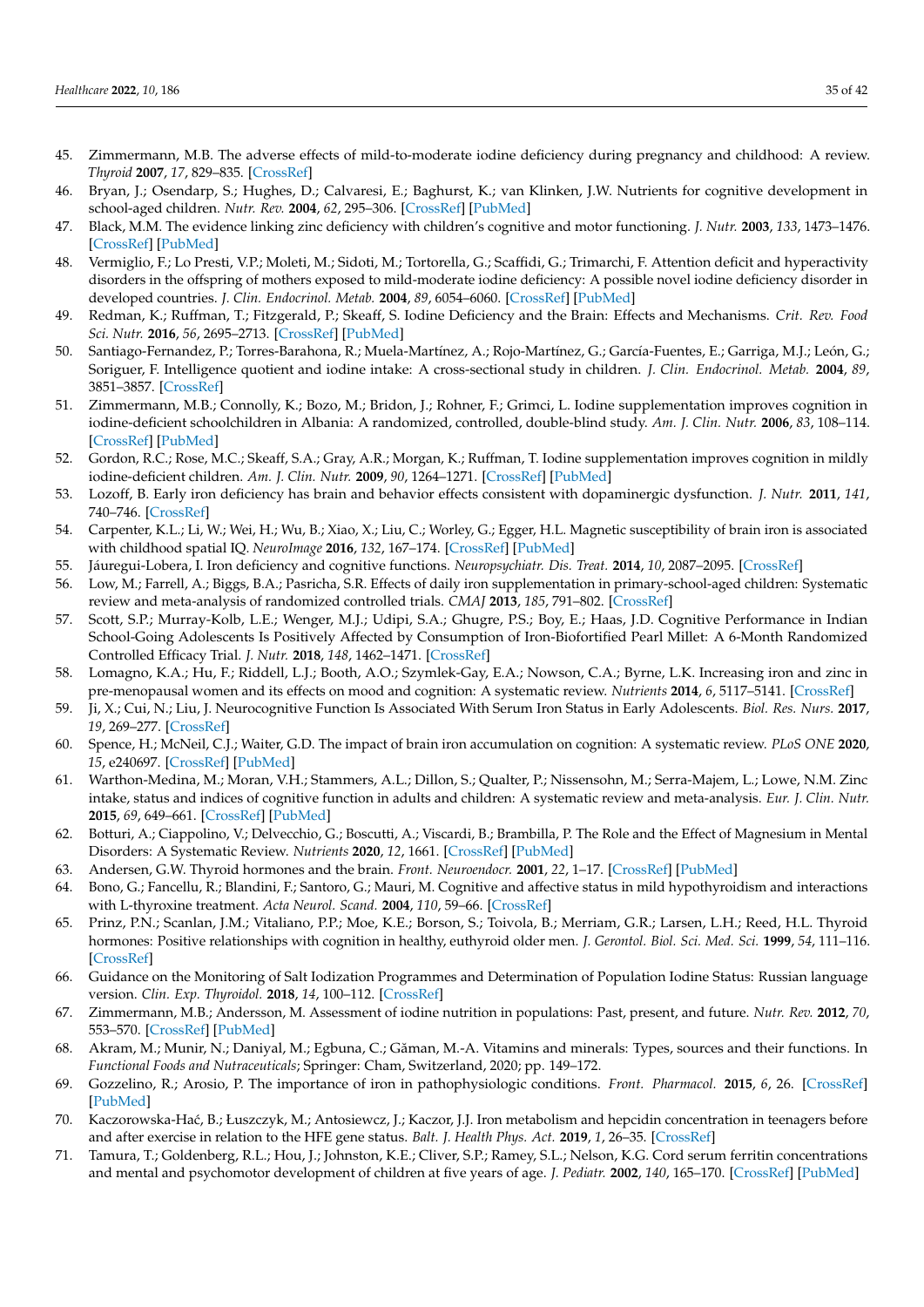- <span id="page-35-0"></span>72. Sandstead, H.H.; Frederickson, C.J.; Penland, J.G. History of zinc as related to brain function. *J. Nutr.* **2000**, *130*, 496–502. [\[CrossRef\]](http://doi.org/10.1093/jn/130.2.496S) [\[PubMed\]](http://www.ncbi.nlm.nih.gov/pubmed/10721938)
- <span id="page-35-1"></span>73. Atamna, H.; Walter, P.B.; Ames, B.N. The role of heme and iron-sulfur clusters in mitochondrial biogenesis, maintenance, and decay with age. *Arch. Biochem. Biophys.* **2002**, *397*, 345–353. [\[CrossRef\]](http://doi.org/10.1006/abbi.2001.2671) [\[PubMed\]](http://www.ncbi.nlm.nih.gov/pubmed/11795893)
- <span id="page-35-2"></span>74. Youdim, M.B.; Yehuda, S. The neurochemical basis of cognitive deficits induced by brain iron deficiency: Involvement of dopamine-opiate system. *Cell. Mol. Biol.* **2000**, *46*, 491–500.
- <span id="page-35-3"></span>75. Chang, T.P.-Y.; Rangan, C. Iron poisoning: A literature-based review of epidemiology, diagnosis, and management. *Pediatr. Emerg. Care* **2011**, *27*, 978–985. [\[CrossRef\]](http://doi.org/10.1097/PEC.0b013e3182302604)
- <span id="page-35-4"></span>76. Gower-Winter, S.D.; Levenson, C.W. Zinc in the central nervous system: From molecules to behavior. *Biofactors* **2012**, *38*, 186–193. [\[CrossRef\]](http://doi.org/10.1002/biof.1012)
- <span id="page-35-5"></span>77. Sensi, S.L.; Paoletti, P.; Bush, A.I.; Sekler, I. Zinc in the physiology and pathology of the CNS. *Nat. Rev. Neurosci.* **2009**, *10*, 780–791. [\[CrossRef\]](http://doi.org/10.1038/nrn2734) [\[PubMed\]](http://www.ncbi.nlm.nih.gov/pubmed/19826435)
- <span id="page-35-6"></span>78. Cowan, J.A. Structural and catalytic chemistry of magnesium-dependent enzymes. *BioMetals* **2002**, *15*, 225–235. [\[CrossRef\]](http://doi.org/10.1023/A:1016022730880) [\[PubMed\]](http://www.ncbi.nlm.nih.gov/pubmed/12206389)
- <span id="page-35-21"></span><span id="page-35-7"></span>79. Stangherlin, A.; O'Neill, J.S. Signal Transduction: Magnesium Manifests as a Second Messenger. *Curr. Biol.* **2018**, *28*, 1403–1405. [\[CrossRef\]](http://doi.org/10.1016/j.cub.2018.11.003) [\[PubMed\]](http://www.ncbi.nlm.nih.gov/pubmed/30562536)
- <span id="page-35-22"></span><span id="page-35-8"></span>80. Seyama, T.; Kamei, Y.; Iriyama, T.; Imada, S.; Ichinose, M.; Toshimitsu, M.; Fujii, T.; Asou, H. Pretreatment with magnesium sulfate attenuates white matter damage by preventing cell death of developing oligodendrocytes. *J. Obstet. Gynaecol. Res.* **2018**, *44*, 601–607. [\[CrossRef\]](http://doi.org/10.1111/jog.13568) [\[PubMed\]](http://www.ncbi.nlm.nih.gov/pubmed/29363221)
- <span id="page-35-23"></span><span id="page-35-9"></span>81. Sun, Q.; Weinger, J.G.; Mao, F.; Liu, G. Regulation of structural and functional synapse density by L-threonate through modulation of intraneuronal magnesium concentration. *Neuropharmacology* **2016**, *108*, 426–439. [\[CrossRef\]](http://doi.org/10.1016/j.neuropharm.2016.05.006)
- <span id="page-35-24"></span><span id="page-35-10"></span>82. Spasov, A.A.; Iezhitsa, I.N.; Kravchenko, M.S.; Kharitonova, M.V. Features of central neurotransmission in animals in conditions of dietary magnesium deficiency and after its correction. *Neurosci. Behav. Physiol.* **2009**, *39*, 645–653. [\[CrossRef\]](http://doi.org/10.1007/s11055-009-9182-y)
- <span id="page-35-11"></span>83. Kirkland, A.E.; Sarlo, G.L.; Holton, K.F. The Role of Magnesium in Neurological Disorders. *Nutrients* **2018**, *10*, 730. [\[CrossRef\]](http://doi.org/10.3390/nu10060730)
- <span id="page-35-25"></span><span id="page-35-12"></span>84. Volpe, S.L. Magnesium. In *Present Knowledge in Nutrition*, 10th ed.; Erdman, J.W., Macdonald, I.A., Zeisel, S.H., Eds.; International Life Sciences Institute: Washington, DC, USA; John Wiley & Sons, Inc.: Hoboken, NJ, USA, 2012; pp. 459–474.
- <span id="page-35-26"></span><span id="page-35-13"></span>85. Johnson, S. The multifaceted and widespread pathology of magnesium deficiency. *Med. Hypotheses* **2001**, *56*, 163–170. [\[CrossRef\]](http://doi.org/10.1054/mehy.2000.1133)
- <span id="page-35-14"></span>86. Kennedy, D.O. B Vitamins and the Brain: Mechanisms, Dose and Efficacy—A Review. *Nutrients* **2016**, *8*, 68. [\[CrossRef\]](http://doi.org/10.3390/nu8020068)
- <span id="page-35-15"></span>87. Raichle, M.E. Two views of brain function. *Trends Cogn. Sci.* **2010**, *14*, 180–190. [\[CrossRef\]](http://doi.org/10.1016/j.tics.2010.01.008) [\[PubMed\]](http://www.ncbi.nlm.nih.gov/pubmed/20206576)
- <span id="page-35-27"></span><span id="page-35-16"></span>88. Bâ, A. Metabolic and structural role of thiamine in nervous tissues. *Cell. Mol. Neurobiol.* **2008**, *28*, 923–931. [\[CrossRef\]](http://doi.org/10.1007/s10571-008-9297-7) [\[PubMed\]](http://www.ncbi.nlm.nih.gov/pubmed/18642074)
- <span id="page-35-17"></span>89. Hirsch, J.A.; Parrott, J. New considerations on the neuromodulatory role of thiamine. *Pharmacology* **2012**, *89*, 111–116. [\[CrossRef\]](http://doi.org/10.1159/000336339) [\[PubMed\]](http://www.ncbi.nlm.nih.gov/pubmed/22398704)
- <span id="page-35-28"></span><span id="page-35-18"></span>90. Bottiglieri, T.; Laundy, M.; Crellin, R.; Toone, B.K.; Carney, M.W.; Reynolds, E.H. Homocysteine, folate, methylation, and monoamine metabolism in depression. *J. Neurol. Neurosurg. Psychiatry* **2000**, *69*, 228–232. [\[CrossRef\]](http://doi.org/10.1136/jnnp.69.2.228)
- <span id="page-35-29"></span><span id="page-35-19"></span>91. Selhub, J.; Bagley, L.C.; Miller, J.; Rosenberg, I.H. B vitamins, homocysteine, and neurocognitive function in the elderly. *Am. J. Clin. Nutr.* **2000**, *71*, 614–620. [\[CrossRef\]](http://doi.org/10.1093/ajcn/71.2.614s)
- <span id="page-35-20"></span>92. Morris, M.S. The Role of B Vitamins in Preventing and Treating Cognitive Impairment and Decline. *Adv. Nutr.* **2012**, *3*, 801–812. [\[CrossRef\]](http://doi.org/10.3945/an.112.002535)
- <span id="page-35-30"></span>93. Durga, J.; van Boxtel, M.P.; Schouten, E.G.; Kok, F.J.; Jolles, J.; Katan, M.B.; Verhoef, P. Effect of 3-year folic acid supplementation on cognitive function in older adults in the FACIT trial: A randomized, double blind, controlled trial. *Lancet* **2007**, *369*, 208–216. [\[CrossRef\]](http://doi.org/10.1016/S0140-6736(07)60109-3)
- <span id="page-35-31"></span>94. Ford, A.H.; Almeida, O.P. Effect of Vitamin B Supplementation on Cognitive Function in the Elderly: A Systematic Review and Meta-Analysis. *Drugs Aging* **2019**, *36*, 419–434. [\[CrossRef\]](http://doi.org/10.1007/s40266-019-00649-w)
- <span id="page-35-32"></span>95. Qin, B.; Xun, P.; Jacobs, D.R., Jr.; Zhu, N.; Daviglus, M.L.; Reis, J.P.; Steen, L.M.; Van Horn, L.; Sidney, S.; He, K. Intake of niacin, folate, vitamin B-6, and vitamin B-12 through young adulthood and cognitive function in midlife: The Coronary Artery Risk Development in Young Adults (CARDIA) study. *Am. J. Clin. Nutr.* **2017**, *106*, 1032–1040. [\[CrossRef\]](http://doi.org/10.3945/ajcn.117.157834)
- <span id="page-35-33"></span>96. Kim, J.Y.; Kang, S.W. Relationships between Dietary Intake and Cognitive Function in Healthy Korean Children and Adolescents. *J. Lifestyle Med.* **2017**, *7*, 10–17. [\[CrossRef\]](http://doi.org/10.15280/jlm.2017.7.1.10)
- <span id="page-35-34"></span>97. Louwman, M.W.; van Dusseldorp, M.; van de Vijver, F.J.; Thomas, C.M.; Schneede, J.; Ueland, P.M.; Refsum, H.; van Staveren, W.A. Signs of impaired cognitive function in adolescents with marginal cobalamin status. *Am. J. Clin. Nutr.* **2000**, *72*, 762–769. [\[CrossRef\]](http://doi.org/10.1093/ajcn/72.3.762)
- <span id="page-35-35"></span>98. Venkatramanan, S.; Armata, I.E.; Strupp, B.J.; Finkelstein, J.L. Vitamin B-12 and Cognition in Children. *Adv. Nutr.* **2016**, *7*, 879–888. [\[CrossRef\]](http://doi.org/10.3945/an.115.012021) [\[PubMed\]](http://www.ncbi.nlm.nih.gov/pubmed/27633104)
- <span id="page-35-36"></span>99. Markun, S.; Gravestock, I.; Jäger, L.; Rosemann, T.; Pichierri, G.; Burgstaller, J.M. Effects of Vitamin B12 Supplementation on Cognitive Function, Depressive Symptoms, and Fatigue: A Systematic Review, Meta-Analysis, and Meta-Regression. *Nutrients* **2021**, *13*, 923. [\[CrossRef\]](http://doi.org/10.3390/nu13030923) [\[PubMed\]](http://www.ncbi.nlm.nih.gov/pubmed/33809274)
- <span id="page-35-37"></span>100. Forbes, S.C.; Holroyd-Leduc, J.M.; Poulin, M.J.; Hogan, D.B. Effect of Nutrients, Dietary Supplements and Vitamins on Cognition: A Systematic Review and Meta-Analysis of Randomized Controlled Trials. *Can. Geriatr. J.* **2015**, *18*, 231–245. [\[CrossRef\]](http://doi.org/10.5770/cgj.18.189) [\[PubMed\]](http://www.ncbi.nlm.nih.gov/pubmed/26740832)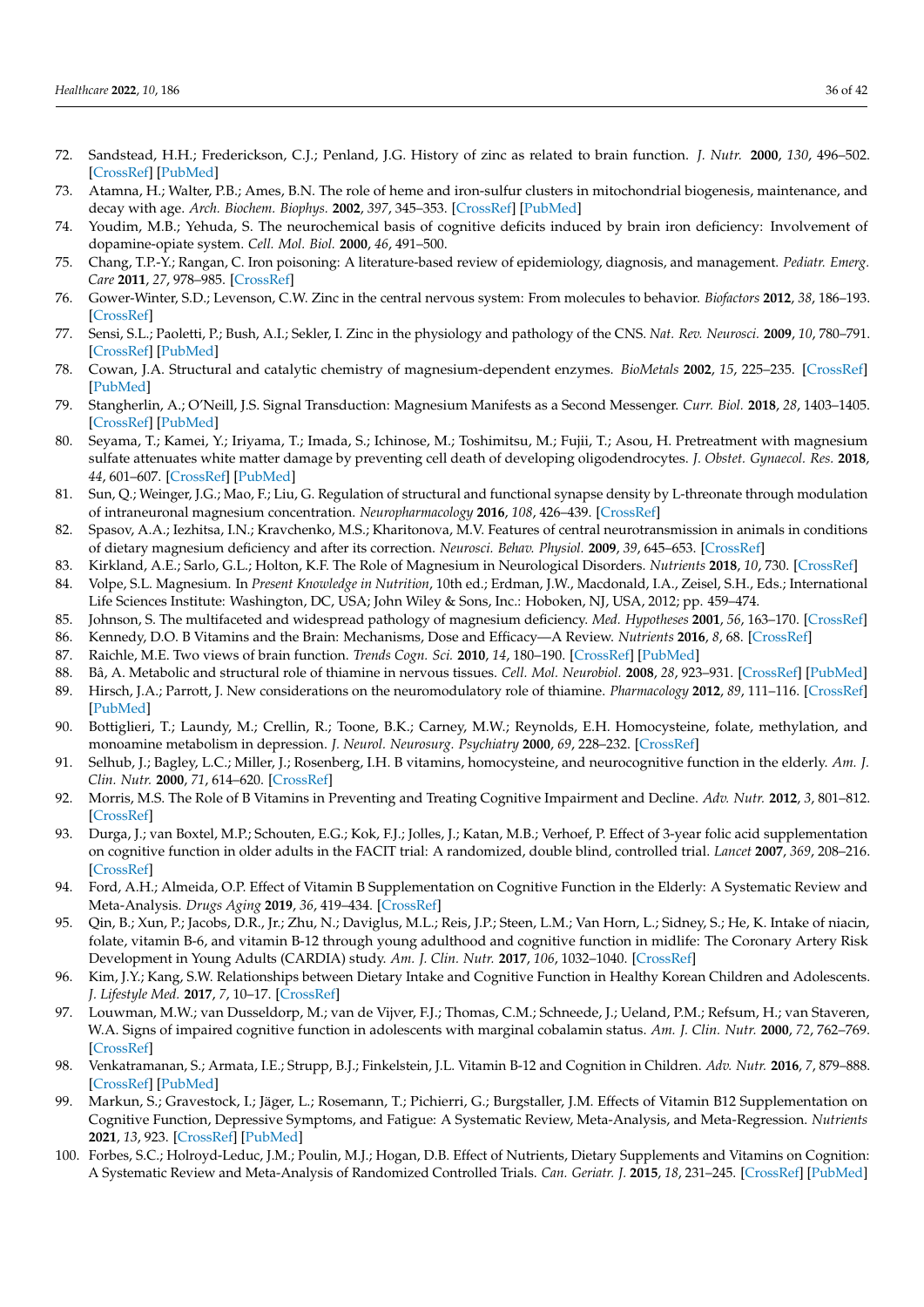- <span id="page-36-13"></span><span id="page-36-4"></span><span id="page-36-3"></span><span id="page-36-2"></span><span id="page-36-1"></span><span id="page-36-0"></span>101. McCleery, J.; Abraham, R.P.; Denton, D.A.; Rutjes, A.W.; Chong, L.Y.; Al-Assaf, A.S.; Griffith, D.J.; Rafeeq, S.; Yaman, H.; Malik, M.A.; et al. Vitamin and mineral supplementation for preventing dementia or delaying cognitive decline in people with mild cognitive impairment. *Cochrane Database Syst. Rev.* **2018**, *11*, CD011905. [\[CrossRef\]](http://doi.org/10.1002/14651858.CD011905.pub2)
- <span id="page-36-14"></span>102. Maddock, J.; Zhou, A.; Cavadino, A.; Kuźma, E.; Bao, Y.; Smart, M.C.; Saum, K.U.; Schöttker, B.; Engmann, J.; Kjærgaard, M.; et al. Vitamin D and cognitive function: A Mendelian randomization study. *Sci. Rep.* **2017**, *7*, 1–8. [\[CrossRef\]](http://doi.org/10.1038/s41598-017-13189-3)
- <span id="page-36-15"></span>103. Sommer, I.; Griebler, U.; Kien, C.; Auer, S.; Klerings, I.; Hammer, R.; Holzer, P.; Gartlehner, G. Vitamin D deficiency as a risk factor for dementia: A systematic review and meta-analysis. *BMC Geriatr.* **2017**, *17*, 16. [\[CrossRef\]](http://doi.org/10.1186/s12877-016-0405-0)
- <span id="page-36-16"></span>104. Goodwill, A.M.; Szoeke, C. A Systematic Review and Meta-Analysis of The Effect of Low Vitamin D on Cognition. *J. Am. Geriatr. Soc.* **2017**, *65*, 2161–2168. [\[CrossRef\]](http://doi.org/10.1111/jgs.15012)
- <span id="page-36-19"></span>105. Dean, A.J.; Bellgrove, M.A.; Hall, T.; Phan, W.M.; Eyles, D.W.; Kvaskoff, D.; McGrath, J.J. Effects of vitamin D supplementation on cognitive and emotional functioning in young adults—A randomized controlled trial. *PLoS ONE* **2011**, *6*, e25966. [\[CrossRef\]](http://doi.org/10.1371/journal.pone.0025966)
- <span id="page-36-5"></span>106. Travica, N.; Ried, K.; Sali, A.; Scholey, A.; Hudson, I.; Pipingas, A. Vitamin C Status and Cognitive Function: A Systematic Review. *Nutrients* **2017**, *9*, 960. [\[CrossRef\]](http://doi.org/10.3390/nu9090960)
- <span id="page-36-25"></span><span id="page-36-6"></span>107. Sensi, S.; Paoletti, P.; Koh, J.; Aizenman, E.; Bush, A.; Hershfinkel, M. The Neurophysiology and Pathology of Brain Zinc. *J. Neurosci.* **2011**, *31*, 16076–16085. [\[CrossRef\]](http://doi.org/10.1523/JNEUROSCI.3454-11.2011) [\[PubMed\]](http://www.ncbi.nlm.nih.gov/pubmed/22072659)
- <span id="page-36-26"></span><span id="page-36-7"></span>108. Skarupski, K.; Tangney, C.; Li, H.; Ouyang, B.; Evans, D.; Morris, M. Longitudinal association of vitamin B-6, folate, and vitamin B-12 with depressive symptoms among older adults over time. *Am. J. Clin. Nutr.* **2010**, *92*, 330–335. [\[CrossRef\]](http://doi.org/10.3945/ajcn.2010.29413) [\[PubMed\]](http://www.ncbi.nlm.nih.gov/pubmed/20519557)
- <span id="page-36-8"></span>109. Traber, M.G.; Vitamin, E. *Present Knowledge in Nutrition*, 10th ed.; Erdman, J.W., Macdonald, I.A., Zeisel, S.H., Eds.; Wiley-Blackwell: Washington, DC, USA, 2012; pp. 214–229.
- <span id="page-36-28"></span><span id="page-36-27"></span><span id="page-36-9"></span>110. Perkins, A.J.; Hendrie, H.C.; Callahan, C.M.; Gao, S.; Unverzagt, F.W.; Xu, Y.; Hall, K.S.; Hui, S.L. Association of antioxidants with memory in a multiethnic elderly sample using the Third National Health and Nutrition Examination Survey. *Am. J. Epidemiol.* **1999**, *150*, 37–44. [\[CrossRef\]](http://doi.org/10.1093/oxfordjournals.aje.a009915) [\[PubMed\]](http://www.ncbi.nlm.nih.gov/pubmed/10400551)
- <span id="page-36-29"></span><span id="page-36-10"></span>111. Lee, D.H.; Chon, J.; Kim, Y.; Seo, Y.K.; Park, E.J.; Won, C.W.; Soh, Y. Association between vitamin D deficiency and cognitive function in the elderly Korean population: A Korean frailty and aging cohort study. *Medicine* **2020**, *99*, e19293. [\[CrossRef\]](http://doi.org/10.1097/MD.0000000000019293) [\[PubMed\]](http://www.ncbi.nlm.nih.gov/pubmed/32080146)
- <span id="page-36-30"></span><span id="page-36-11"></span>112. Buell, J.S.; Dawson-Hughes, B. Vitamin D and neurocognitive dysfunction: Preventing Decline? *Mol. Asp. Med.* **2008**, *29*, 415–422. [\[CrossRef\]](http://doi.org/10.1016/j.mam.2008.05.001)
- <span id="page-36-31"></span><span id="page-36-12"></span>113. Dickens, A.P.; Lang, I.A.; Langa, K.M.; Kos, K.; Llewellyn, D.J. Vitamin D, cognitive dysfunction and dementia in older adults. *CNS Drugs* **2011**, *25*, 629–639. [\[CrossRef\]](http://doi.org/10.2165/11593080-000000000-00000) [\[PubMed\]](http://www.ncbi.nlm.nih.gov/pubmed/21790207)
- <span id="page-36-32"></span><span id="page-36-17"></span>114. Whiteman, H. Vitamin D deficiency linked to poor brain function, death after cardiac arrest. *Med. News Today*. 2014. Available online: <https://www.medicalnewstoday.com/articles/283971> (accessed on 4 July 2018).
- <span id="page-36-33"></span><span id="page-36-18"></span>115. Ballaz, S.J.; Rebec, G.V. Neurobiology of vitamin C: Expanding the focus from antioxidant to endogenous neuromodulator. *Pharmacol. Res.* **2019**, *146*, 104321. [\[CrossRef\]](http://doi.org/10.1016/j.phrs.2019.104321)
- <span id="page-36-34"></span><span id="page-36-20"></span>116. Harrison, F.E.; May, J.M. Vitamin C function in the brain: Vital role of the ascorbate transporter SVCT2. *Free Radic. Biol. Med.* **2009**, *46*, 719–730. [\[CrossRef\]](http://doi.org/10.1016/j.freeradbiomed.2008.12.018)
- <span id="page-36-21"></span>117. Cappelletti, S.; Piacentino, D.; Sani, G.; Aromatario, M. Caffeine: Cognitive and physical performance enhancer or psychoactive drug? *Curr. Neuropharmacol.* **2015**, *13*, 71–88. [\[CrossRef\]](http://doi.org/10.2174/1570159X13666141210215655)
- <span id="page-36-22"></span>118. Maughan, R.J.; Burke, L.M.; Dvorak, J.; Larson-Meyer, D.E.; Peeling, P.; Phillips, S.M.; Rawson, E.S.; Walsh, N.P.; Garthe, I.; Geyer, H.; et al. IOC consensus statement: Dietary supplements and the high-performance athlete. *Br. J. Sports Med.* **2018**, *52*, 439–455. [\[CrossRef\]](http://doi.org/10.1136/bjsports-2018-099027)
- <span id="page-36-23"></span>119. McLellan, T.M.; Caldwell, J.A.; Lieberman, H.R. A review of caffeine's effects on cognitive, physical and occupational performance. *Neurosci. Biobehav. Rev.* **2016**, *71*, 294–312. [\[CrossRef\]](http://doi.org/10.1016/j.neubiorev.2016.09.001)
- <span id="page-36-24"></span>120. Zhang, B.; Liu, Y.; Wang, X.; Deng, Y.; Zheng, X. Cognition and Brain Activation in Response to Various Doses of Caffeine: A Near-Infrared Spectroscopy Study. *Front. Psychol.* **2020**, *11*, 1393. [\[CrossRef\]](http://doi.org/10.3389/fpsyg.2020.01393)
- <span id="page-36-35"></span>121. Lorenzo Calvo, J.; Fei, X.; Domínguez, R.; Pareja-Galeano, H. Caffeine and Cognitive Functions in Sports: A Systematic Review and Meta-Analysis. *Nutrients* **2021**, *13*, 868. [\[CrossRef\]](http://doi.org/10.3390/nu13030868)
- <span id="page-36-36"></span>122. Haskell, C.F.; Kennedy, D.O.; Milne, A.L.; Wesnes, K.A.; Scholey, A.B. The effects of L-theanine, caffeine and their combination on cognition and mood. *Biol. Psychol.* **2008**, *77*, 113–122. [\[CrossRef\]](http://doi.org/10.1016/j.biopsycho.2007.09.008)
- <span id="page-36-37"></span>123. Camfield, D.A.; Stough, C.; Farrimond, J.; Scholey, A.B. Acute effects of tea constituents L-theanine, caffeine, and epigallocatechin gallate on cognitive function and mood: A systematic review and meta-analysis. *Nutr. Rev.* **2014**, *72*, 507–522. [\[CrossRef\]](http://doi.org/10.1111/nure.12120) [\[PubMed\]](http://www.ncbi.nlm.nih.gov/pubmed/24946991)
- <span id="page-36-38"></span>124. Dietz, C.; Dekker, M. Effect of Green Tea Phytochemicals on Mood and Cognition. *Curr. Pharm. Des.* **2017**, *23*, 2876–2905. [\[CrossRef\]](http://doi.org/10.2174/1381612823666170105151800)
- <span id="page-36-39"></span>125. Mancini, E.; Beglinger, C.; Drewe, J.; Zanchi, D.; Lang, U.E.; Borgwardt, S. Green tea effects on cognition, mood and human brain function: A systematic review. *Phytomedicine* **2017**, *34*, 26–37. [\[CrossRef\]](http://doi.org/10.1016/j.phymed.2017.07.008) [\[PubMed\]](http://www.ncbi.nlm.nih.gov/pubmed/28899506)
- <span id="page-36-40"></span>126. Zaragoza, J.; Tinsley, G.; Urbina, S.; Villa, K.; Santos, E.; Juaneza, A.; Tinnin, M.; Davidson, C.; Mitmesser, S.; Zhang, Z.; et al. Effects of acute caffeine, theanine and tyrosine supplementation on mental and physical performance in athletes. *J. Int. Soc. Sports Nutr.* **2019**, *16*, 1–8. [\[CrossRef\]](http://doi.org/10.1186/s12970-019-0326-3) [\[PubMed\]](http://www.ncbi.nlm.nih.gov/pubmed/31771598)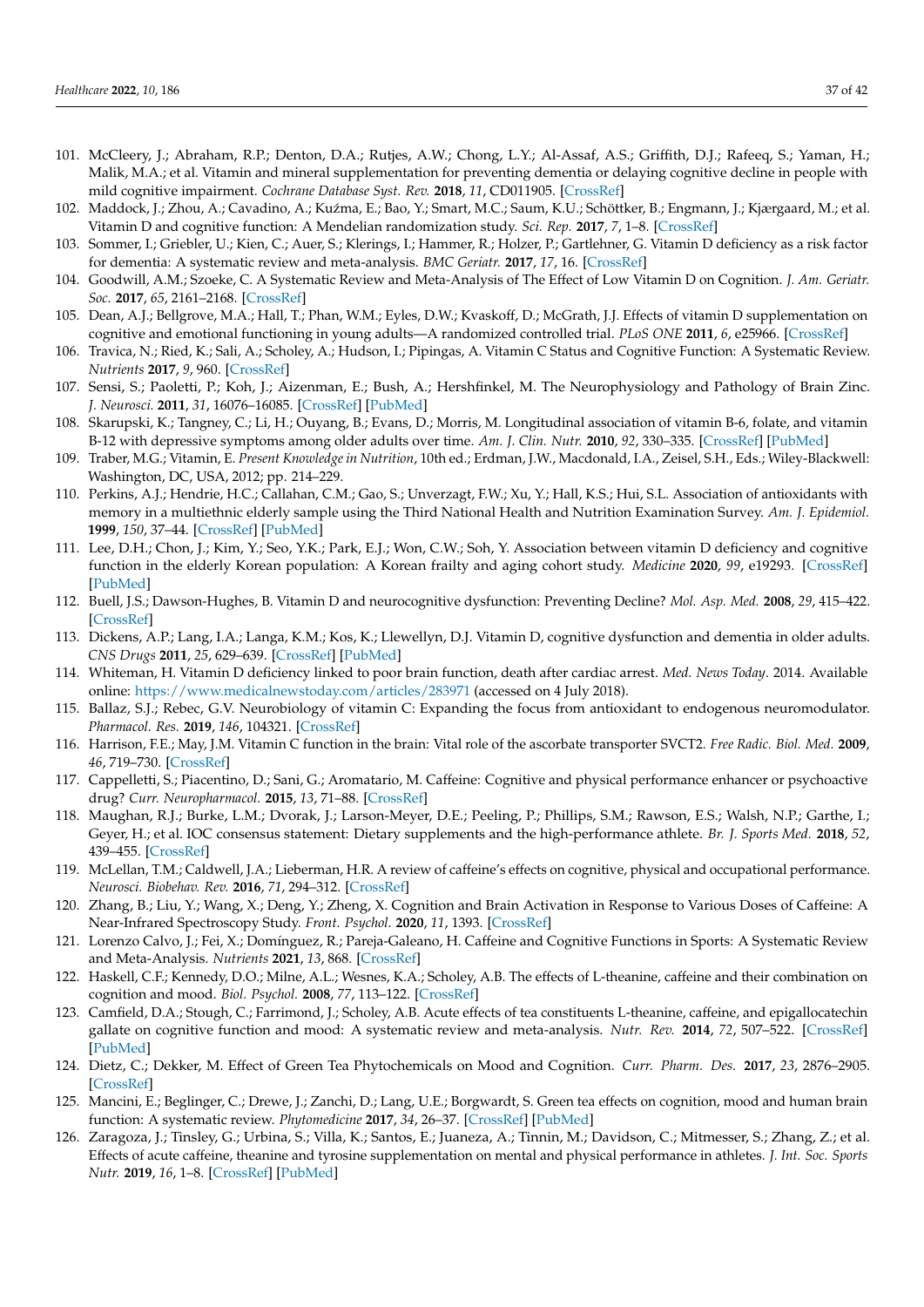- <span id="page-37-25"></span><span id="page-37-13"></span><span id="page-37-8"></span><span id="page-37-7"></span><span id="page-37-6"></span><span id="page-37-5"></span><span id="page-37-4"></span><span id="page-37-3"></span><span id="page-37-2"></span><span id="page-37-1"></span><span id="page-37-0"></span>127. Decroix, L.; Tonoli, C.; Soares, D.; Tagougui, S.; Heyman, E.; Meeusen, R. Acute cocoa flavanol improves cerebral oxygenation without enhancing executive function at rest or after exercise. *J. Appl. Physiol. Nutr. Metab.* **2016**, *41*, 1225–1232. [\[CrossRef\]](http://doi.org/10.1139/apnm-2016-0245)
- <span id="page-37-26"></span><span id="page-37-9"></span>128. Lamport, D.; Pal, D.; Moutsiana, C.; Field, D.; Williams, C.; Spencer, J.; Butler, L.T. The effect of flavanol-rich cocoa on cerebral perfusion in healthy older adults during conscious resting state: A placebo controlled, crossover, acute trial. *Psychopharmacology* **2015**, *232*, 3227–3234. [\[CrossRef\]](http://doi.org/10.1007/s00213-015-3972-4)
- <span id="page-37-27"></span><span id="page-37-10"></span>129. Hepsomali, P.; Greyling, A.; Scholey, A.; Vauzour, D. Acute Effects of Polyphenols on Human Attentional Processes: A Systematic Review and Meta-Analysis. *Front. Neurosci.* **2021**, *15*, 678769. [\[CrossRef\]](http://doi.org/10.3389/fnins.2021.678769)
- <span id="page-37-28"></span><span id="page-37-11"></span>130. Martín, M.A.; Goya, L.; de Pascual-Teresa, S. Effect of Cocoa and Cocoa Products on Cognitive Performance in Young Adults. *Nutrients* **2020**, *12*, 3691. [\[CrossRef\]](http://doi.org/10.3390/nu12123691)
- <span id="page-37-29"></span><span id="page-37-12"></span>131. Socci, V.; Tempesta, D.; Desideri, G.; De Gennaro, L.; Ferrara, M. Enhancing Human Cognition with Cocoa Flavonoids. *Front. Nutr.* **2017**, *4*, 19. [\[CrossRef\]](http://doi.org/10.3389/fnut.2017.00019)
- <span id="page-37-30"></span><span id="page-37-14"></span>132. Tan, T.; Lim, X.Y.; Yeo, J.; Lee, S.; Lai, N.M. The Health Effects of Chocolate and Cocoa: A Systematic Review. *Nutrients* **2021**, *13*, 2909. [\[CrossRef\]](http://doi.org/10.3390/nu13092909)
- <span id="page-37-31"></span><span id="page-37-15"></span>133. Thompson, C.; Wylie, L.J.; Fulford, J.; Kelly, J.; Black, M.I.; McDonagh, S.T.; Jones, A.M. Dietary nitrate improves sprint performance and cognitive function during prolonged intermittent exercise. *Eur. J. Appl. Physiol.* **2015**, *115*, 1825–1834. [\[CrossRef\]](http://doi.org/10.1007/s00421-015-3166-0) [\[PubMed\]](http://www.ncbi.nlm.nih.gov/pubmed/25846114)
- <span id="page-37-32"></span><span id="page-37-17"></span><span id="page-37-16"></span>134. Wightman, E.L.; Haskell-Ramsay, C.F.; Thompson, K.G.; Blackwell, J.R.; Winyard, P.G.; Forster, J.; Jones, A.M.; Kennedy, D.O. Dietary nitrate modulates cerebral blood flow parameters and cognitive performance in humans: A double-blind, placebocontrolled, crossover investigation. *Physiol. Behav.* **2015**, *149*, 149–158. [\[CrossRef\]](http://doi.org/10.1016/j.physbeh.2015.05.035)
- <span id="page-37-33"></span><span id="page-37-22"></span>135. Stanaway, L.; Rutherfurd-Markwick, K.; Page, R.; Wong, M.; Jirangrat, W.; Teh, K.H.; Ali, A. Acute Supplementation with Nitrate-Rich Beetroot Juice Causes a Greater Increase in Plasma Nitrite and Reduction in Blood Pressure of Older Compared to Younger Adults. *Nutrients* **2019**, *11*, 1683. [\[CrossRef\]](http://doi.org/10.3390/nu11071683) [\[PubMed\]](http://www.ncbi.nlm.nih.gov/pubmed/31336633)
- <span id="page-37-34"></span><span id="page-37-19"></span>136. Avgerinos, K.I.; Spyrou, N.; Bougioukas, K.I.; Kapogiannis, D. Effects of creatine supplementation on cognitive function of healthy individuals: A systematic review of randomized controlled trials. *Exp. Gerontol.* **2018**, *108*, 166–173. [\[CrossRef\]](http://doi.org/10.1016/j.exger.2018.04.013) [\[PubMed\]](http://www.ncbi.nlm.nih.gov/pubmed/29704637)
- <span id="page-37-35"></span><span id="page-37-18"></span>137. Watanabe, A.; Kato, N.; Kato, T. Effects of creatine on mental fatigue and cerebral hemoglobin oxygenation. *Neurosci. Res.* **2002**, *42*, 279–285. [\[CrossRef\]](http://doi.org/10.1016/S0168-0102(02)00007-X)
- <span id="page-37-36"></span><span id="page-37-20"></span>138. Rae, C.; Digney, A.L.; McEwan, S.R.; Bates, T.C. Oral creatine monohydrate supplementation improves brain performance: A double-blind, placebo-controlled, cross-over trial. *Proc. Biol. Sci.* **2003**, *270*, 2147–2150. [\[CrossRef\]](http://doi.org/10.1098/rspb.2003.2492)
- <span id="page-37-37"></span><span id="page-37-21"></span>139. McMorris, T.; Harris, R.C.; Swain, J.; Corbett, J.; Collard, K.; Dyson, R.J.; Dye, L.; Hodgson, C.; Draper, N. Effect of creatine supplementation and sleep deprivation, with mild exercise, on cognitive and psychomotor performance, mood state, and plasma concentrations of catecholamines and cortisol. *Psychopharmacology* **2006**, *185*, 93–103. [\[CrossRef\]](http://doi.org/10.1007/s00213-005-0269-z)
- <span id="page-37-38"></span>140. Ling, J.; Kritikos, M.; Tiplady, B. Cognitive effects of creatine ethyl ester supplementation. *Behav. Pharmacol.* **2009**, *20*, 673–679. [\[CrossRef\]](http://doi.org/10.1097/FBP.0b013e3283323c2a)
- <span id="page-37-39"></span><span id="page-37-23"></span>141. Benton, D.; Donohoe, R. The influence of creatine supplementation on the cognitive functioning of vegetarians and omnivores. *Br. J. Nutr.* **2011**, *105*, 1100–1105. [\[CrossRef\]](http://doi.org/10.1017/S0007114510004733)
- <span id="page-37-40"></span><span id="page-37-24"></span>142. Ostojic, S.M.; Ostojic, J.; Drid, P.; Vranes, M. Guanidinoacetic acid versus creatine for improved brain and muscle creatine levels: A superiority pilot trial in healthy men. *Appl. Physiol. Nutr. Metab.* **2016**, *41*, 1005–1007. [\[CrossRef\]](http://doi.org/10.1139/apnm-2016-0178) [\[PubMed\]](http://www.ncbi.nlm.nih.gov/pubmed/27560540)
- <span id="page-37-41"></span>143. Cook, C.J.; Crewther, B.T.; Kilduff, L.P.; Drawer, S.; Gaviglio, C.M. Skill execution and sleep deprivation: Effects of acute caffeine or creatine supplementation—a randomized placebo-controlled trial. *J. Int. Soc. Sports Nutr.* **2011**, *8*, 2. [\[CrossRef\]](http://doi.org/10.1186/1550-2783-8-2)
- <span id="page-37-42"></span>144. Dolan, E.; Gualano, B.; Rawson, E.S. Beyond muscle: The effects of creatine supplementation on brain creatine, cognitive processing, and traumatic brain injury. *Eur. J. Sport Sci.* **2019**, *19*, 1–14. [\[CrossRef\]](http://doi.org/10.1080/17461391.2018.1500644) [\[PubMed\]](http://www.ncbi.nlm.nih.gov/pubmed/30086660)
- <span id="page-37-43"></span>145. Roschel, H.; Gualano, B.; Ostojic, S.M.; Rawson, E.S. Creatine Supplementation and Brain Health. *Nutrients* **2021**, *13*, 586. [\[CrossRef\]](http://doi.org/10.3390/nu13020586)
- <span id="page-37-44"></span>146. Bagga, D.; Aigner, C.S.; Reichert, J.L.; Cecchetto, C.; Fischmeister, F.P.S.; Holzer, P.; Moissl-Eichinger, C.; Schöpf, V. Influence of 4-week multi-strain probiotic administration on resting-state functional connectivity in healthy volunteers. *Eur. J. Nutr.* **2019**, *58*, 1821–1827. [\[CrossRef\]](http://doi.org/10.1007/s00394-018-1732-z) [\[PubMed\]](http://www.ncbi.nlm.nih.gov/pubmed/29850990)
- <span id="page-37-45"></span>147. Desmedt, O.; Broers, V.; Zamariola, G.; Pachikian, B.; Delzenne, N.; Luminet, O. Effects of prebiotics on affect and cognition in human intervention studies. *Nutr. Rev.* **2020**, *77*, 81–95. [\[CrossRef\]](http://doi.org/10.1093/nutrit/nuy052) [\[PubMed\]](http://www.ncbi.nlm.nih.gov/pubmed/30535275)
- <span id="page-37-46"></span>148. Marx, W.; Scholey, A.; Firth, J.; D'Cunha, N.M.; Lane, M.; Hockey, M.; Ashton, M.M.; Cryan, J.F.; O'Neil, A.; Naumovski, N.; et al. Prebiotics, probiotics, fermented foods and cognitive outcomes: A meta-analysis of randomized controlled trials. *Neurosci. Biobehav. Rev.* **2020**, *118*, 472–484. [\[CrossRef\]](http://doi.org/10.1016/j.neubiorev.2020.07.036)
- <span id="page-37-47"></span>149. Berding, K.; Long-Smith, C.M.; Carbia, C.; Bastiaanssen, T.; van de Wouw, M.; Wiley, N.; Strain, C.R.; Fouhy, F.; Stanton, C.; Cryan, J.F.; et al. A specific dietary fibre supplementation improves cognitive performance-an exploratory randomised, placebocontrolled, crossover study. *Psychopharmacology* **2021**, *238*, 149–163. [\[CrossRef\]](http://doi.org/10.1007/s00213-020-05665-y) [\[PubMed\]](http://www.ncbi.nlm.nih.gov/pubmed/32951067)
- <span id="page-37-48"></span>150. Bloemendaal, M.; Szopinska-Tokov, J.; Belzer, C.; Boverhoff, D.; Papalini, S.; Michels, F.; van Hemert, S.; Arias Vasquez, A.; Aarts, E. Probiotics-induced changes in gut microbial composition and its effects on cognitive performance after stress: Exploratory analyses. *Transl. Psychiatry* **2021**, *11*, 300. [\[CrossRef\]](http://doi.org/10.1038/s41398-021-01404-9)
- <span id="page-37-49"></span>151. Johnson, E.J. Role of lutein and zeaxanthin in visual and cognitive function throughout the lifespan. *Nutr. Rev.* **2014**, *72*, 605–612. [\[CrossRef\]](http://doi.org/10.1111/nure.12133)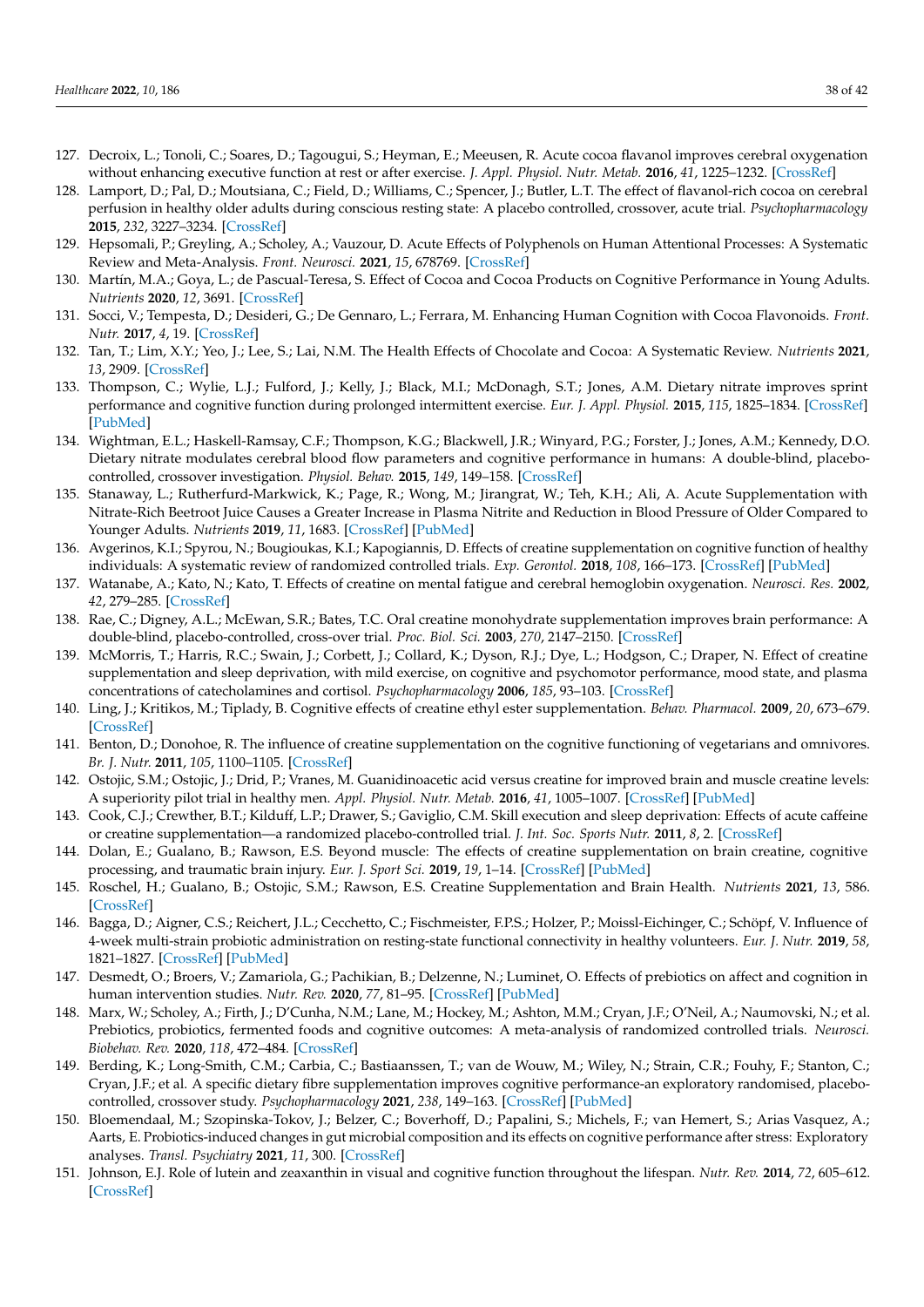- <span id="page-38-25"></span><span id="page-38-1"></span><span id="page-38-0"></span>152. Scott, T.M.; Rasmussen, H.M.; Chen, O.; Johnson, E.J. Avocado Consumption Increases Macular Pigment Density in Older Adults: A Randomized, Controlled Trial. *Nutrients* **2017**, *9*, 919. [\[CrossRef\]](http://doi.org/10.3390/nu9090919)
- <span id="page-38-26"></span>153. Sainz, I.; Collado-Mateo, D.; Coso, J.D. Effect of acute caffeine intake on hit accuracy and reaction time in professional e-sports players. *Physiol. Behav.* **2020**, *224*, 113031. [\[CrossRef\]](http://doi.org/10.1016/j.physbeh.2020.113031)
- <span id="page-38-2"></span>154. Ma, L.; Lin, X.M.; Zou, Z.Y.; Xu, X.R.; Li, Y.; Xu, R. A 12-week lutein supplementation improves visual function in Chinese people with long-term computer display light exposure. *Br. J. Nutr.* **2009**, *102*, 186–190. [\[CrossRef\]](http://doi.org/10.1017/S0007114508163000)
- <span id="page-38-3"></span>155. Arab, L.; Biggs, M.L.; O'Meara, E.S.; Longstreth, W.T.; Crane, P.K.; Fitzpatrick, A.L. Gender differences in tea, coffee, and cognitive decline in the elderly: The cardiovascular health study. *J. Alzheimers Dis.* **2011**, *27*, 553–566. [\[CrossRef\]](http://doi.org/10.3233/JAD-2011-110431)
- <span id="page-38-4"></span>156. Rothenberg, D.O.; Zhang, L. Mechanisms Underlying the Anti-Depressive Effects of Regular Tea Consumption. *Nutrients* **2019**, *11*, 1361. [\[CrossRef\]](http://doi.org/10.3390/nu11061361)
- <span id="page-38-5"></span>157. Nathan, P.J.; Lu, K.; Gray, M.; Oliver, C. The neuropharmacology of L-theanine(N-ethyl-L-glutamine): A possible neuroprotective and cognitive enhancing agent. *J. Herb. Pharmacother.* **2006**, *6*, 21–30. [\[CrossRef\]](http://doi.org/10.1080/J157v06n02_02) [\[PubMed\]](http://www.ncbi.nlm.nih.gov/pubmed/17182482)
- <span id="page-38-6"></span>158. Del Rio, D.; Rodriguez-Mateos, A.; Spencer, J.P.; Tognolini, M.; Borges, G.; Crozier, A. Dietary (poly)phenolics in human health: Structures, bioavailability, and evidence of protective effects against chronic diseases. *Antioxid. Redox Signal.* **2013**, *18*, 1818–1892. [\[CrossRef\]](http://doi.org/10.1089/ars.2012.4581) [\[PubMed\]](http://www.ncbi.nlm.nih.gov/pubmed/22794138)
- <span id="page-38-7"></span>159. Shukitt-Hale, B.; Lau, F.C.; Joseph, J.A. Berry fruit supplementation and the aging brain. *J. Agric. Food Chem.* **2008**, *56*, 636–641. [\[CrossRef\]](http://doi.org/10.1021/jf072505f)
- 160. Williams, R.J.; Spencer, J.P.; Rice-Evans, C. Flavonoids: Antioxidants or signalling molecules? *Free Radic. Biol. Med.* **2004**, *36*, 838–849. [\[CrossRef\]](http://doi.org/10.1016/j.freeradbiomed.2004.01.001) [\[PubMed\]](http://www.ncbi.nlm.nih.gov/pubmed/15019969)
- <span id="page-38-8"></span>161. Spencer, J.P. The impact of flavonoids on memory: Physiological and molecular considerations. *Chem. Soc. Rev.* **2009**, *38*, 1152–1161. [\[CrossRef\]](http://doi.org/10.1039/b800422f) [\[PubMed\]](http://www.ncbi.nlm.nih.gov/pubmed/19421586)
- <span id="page-38-9"></span>162. Nagahama, Y.; Nabatame, H.; Okina, T.; Yamauchi, H.; Narita, M.; Fujimoto, N.; Murakami, M.; Fukuyama, H.; Matsuda, M. Cerebral correlates of the progression rate of the cognitive decline in probable Alzheimer's disease. *Eur. Neurol.* **2003**, *50*, 1–9. [\[CrossRef\]](http://doi.org/10.1159/000070851) [\[PubMed\]](http://www.ncbi.nlm.nih.gov/pubmed/12824705)
- 163. Wang, Q.; Ge, X.; Tian, X.; Zhang, Y.; Zhang, J.; Zhang, P. Soy isoflavone: The multipurpose phytochemical. (Review). *Biomed. Rep.* **2013**, *1*, 697–701. [\[CrossRef\]](http://doi.org/10.3892/br.2013.129) [\[PubMed\]](http://www.ncbi.nlm.nih.gov/pubmed/24649012)
- <span id="page-38-10"></span>164. Ding, J.; Xi, Y.D.; Zhang, D.D.; Zhao, X.; Liu, J.M.; Li, C.Q.; Han, J.; Xiao, R. Soybean isoflavone ameliorates b-amyloid 1-42-induced learning and memory deficit in rats by protecting synaptic structure and function. *Synapse* **2013**, *67*, 856–864. [\[CrossRef\]](http://doi.org/10.1002/syn.21692)
- <span id="page-38-11"></span>165. Henderson, V.W.; St John, J.A.; Hodis, H.N.; Kono, N.; McCleary, C.A.; Franke, A.A.; Mack, W.J. Long-term soy isoflavone supplementation and cognition in women: A randomized, controlled trial. *Neurology* **2012**, *78*, 1841–1848. [\[CrossRef\]](http://doi.org/10.1212/WNL.0b013e318258f822)
- <span id="page-38-12"></span>166. Spencer, J.P. Food for thought: The role of dietary flavonoids in enhancing human memory, learning and neuro-cognitive performance. *Proc. Nutr. Soc.* **2008**, *67*, 238–252. [\[CrossRef\]](http://doi.org/10.1017/S0029665108007088) [\[PubMed\]](http://www.ncbi.nlm.nih.gov/pubmed/18412998)
- <span id="page-38-13"></span>167. Harikumar, K.B.; Aggarwal, B.B. Resveratrol: A multitargeted agent for age-associated chronic diseases. *Cell Cycle* **2008**, *7*, 1020–1035. [\[CrossRef\]](http://doi.org/10.4161/cc.7.8.5740)
- <span id="page-38-14"></span>168. Vauzour, D. Dietary polyphenols as modulators of brain functions: Biological actions and molecular mechanisms underpinning their beneficial effects. *Oxid. Med. Cell. Longev.* **2012**, *2012*, 914273. [\[CrossRef\]](http://doi.org/10.1155/2012/914273)
- <span id="page-38-15"></span>169. Miller, M.G.; Thangthaeng, N.; Poulose, S.M.; Shukitt-Hale, B. Role of fruits, nuts, and vegetables in maintaining cognitive health. *Exp. Gerontol.* **2016**, *94*, 24–28. [\[CrossRef\]](http://doi.org/10.1016/j.exger.2016.12.014)
- <span id="page-38-16"></span>170. Andres-Lacueva, C.; Shukitt-Hale, B.; Galli, R.L.; Jauregui, O.; Lamuela-Raventos, R.M.; Joseph, J.A. Anthocyanins in aged blueberry-fed rats are found centrally and may enhance memory. *Nutr. Neurosci.* **2005**, *8*, 111–120. [\[CrossRef\]](http://doi.org/10.1080/10284150500078117)
- <span id="page-38-17"></span>171. Martín, M.A.; Ramos, S. Cocoa polyphenols in oxidative stress: Potential health implications. *J. Funct. Foods.* **2016**, *27*, 570–588. [\[CrossRef\]](http://doi.org/10.1016/j.jff.2016.10.008)
- <span id="page-38-18"></span>172. Lamport, D.J.; Christodoulou, E.; Achilleos, C. Beneficial Effects of Dark Chocolate for Episodic Memory in Healthy Young Adults: A Parallel-Groups Acute Intervention with a White Chocolate Control. *Nutrients* **2020**, *12*, 483. [\[CrossRef\]](http://doi.org/10.3390/nu12020483)
- <span id="page-38-19"></span>173. Bailey, S.J.; Winyard, P.; Vanhatalo, A.; Blackwell, J.R.; Dimenna, F.J.; Wilkerson, D.P.; Tarr, J.; Benjamin, N.; Jones, A.M. Dietary nitrate supplementation reduces the  $O_2$  cost of low-intensity exercise and enhances tolerance to high-intensity exercise in humans. *J. Appl. Physiol.* **2009**, *107*, 1144–1155. [\[CrossRef\]](http://doi.org/10.1152/japplphysiol.00722.2009)
- <span id="page-38-20"></span>174. Wylie, L.J.; Bailey, S.J.; Kelly, J.; Blackwell, J.R.; Vanhatalo, A.; Jones, A.M. Influence of beetroot juice supplementation on intermittent exercise performance. *Eur. J. Appl. Physiol.* **2016**, *116*, 415–425. [\[CrossRef\]](http://doi.org/10.1007/s00421-015-3296-4) [\[PubMed\]](http://www.ncbi.nlm.nih.gov/pubmed/26614506)
- <span id="page-38-21"></span>175. Jones, A.M. Dietary nitrate supplementation and exercise performance. *Sports Med.* **2014**, *44*, 35–45. [\[CrossRef\]](http://doi.org/10.1007/s40279-014-0149-y) [\[PubMed\]](http://www.ncbi.nlm.nih.gov/pubmed/24791915)
- <span id="page-38-22"></span>176. Bailey, S.J.; Varnham, R.L.; DiMenna, F.J.; Breese, B.C.; Wylie, L.J.; Jones, A.M. Inorganic nitrate supplementation improves muscle oxygenation, O<sup>2</sup> uptake kinetics, and exercise tolerance at high but not low pedal rates. *J. Appl. Physiol.* **2015**, *118*, 1396–1405. [\[CrossRef\]](http://doi.org/10.1152/japplphysiol.01141.2014) [\[PubMed\]](http://www.ncbi.nlm.nih.gov/pubmed/25858494)
- <span id="page-38-23"></span>177. Bailey, S.J.; Fulford, J.; Vanhatalo, A.; Winyard, P.G.; Blackwell, J.R.; DiMenna, F.J.; Wilkerson, D.P.; Benjamin, N.; Jones, A.M. Dietary nitrate supplementation enhances muscle contractile efficiency during knee-extensor exercise in humans. *J. Appl. Physiol.* **2010**, *109*, 135–148. [\[CrossRef\]](http://doi.org/10.1152/japplphysiol.00046.2010) [\[PubMed\]](http://www.ncbi.nlm.nih.gov/pubmed/20466802)
- <span id="page-38-24"></span>178. Saks, V.A.; Kongas, O.; Vendelin, M.; Kay, L. Role of the creatine/phosphocreatine system in the regulation of mitochondrial respiration. *Acta Physiol. Scand.* **2000**, *168*, 635–641. [\[CrossRef\]](http://doi.org/10.1046/j.1365-201x.2000.00715.x)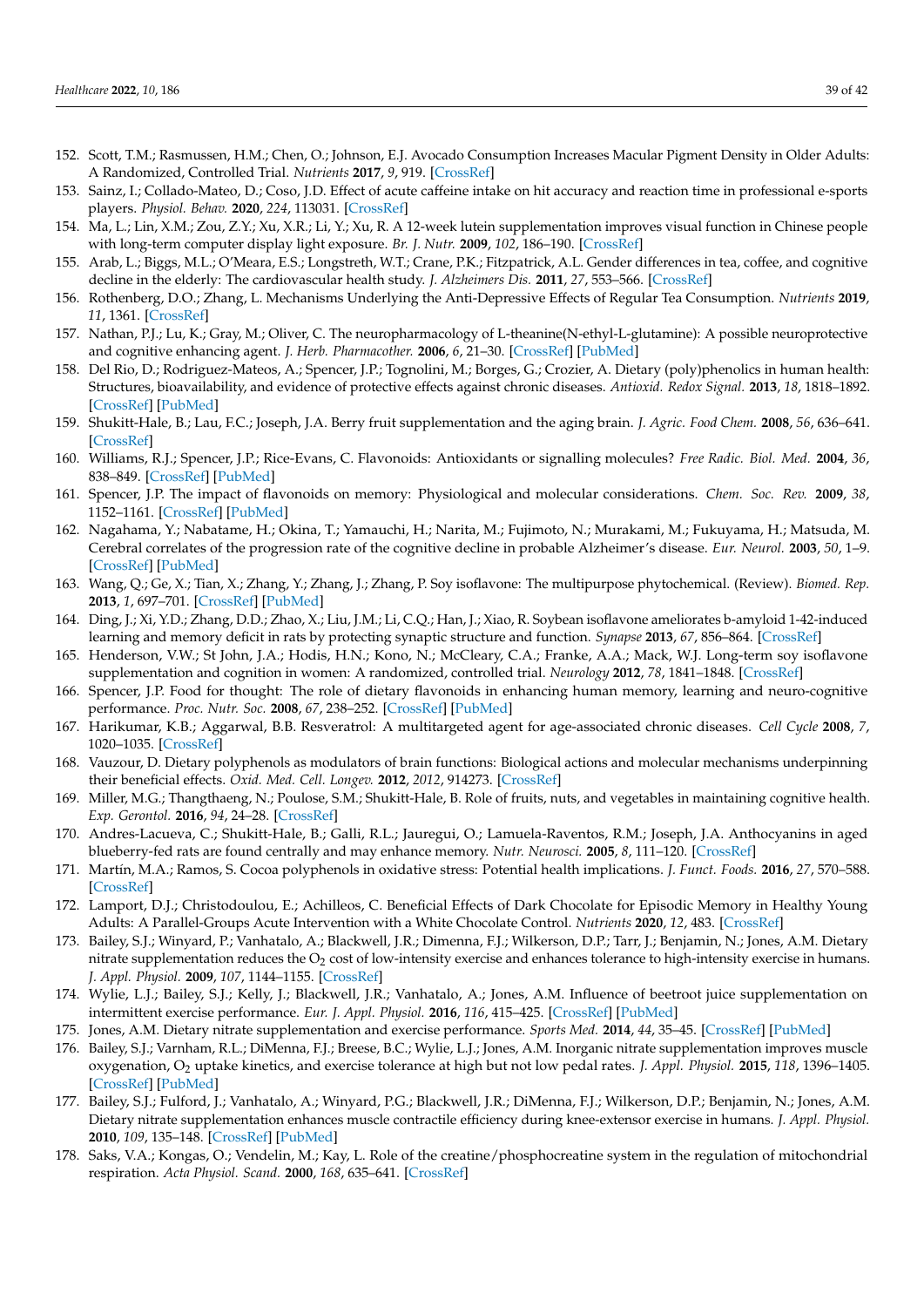- <span id="page-39-0"></span>179. Wallimann, T.; Wyss, M.; Brdiczka, D.; Nicolay, K.; Eppenberger, H.M. Intracellular compartmentation, structure and function of creatine kinase isoenzymes in tissues with high and fluctuating energy demands: The "phosphocreatine circuit" for cellular energy homeostasis. *Biochem. J.* **1992**, *281*, 21–40. [\[CrossRef\]](http://doi.org/10.1042/bj2810021) [\[PubMed\]](http://www.ncbi.nlm.nih.gov/pubmed/1731757)
- <span id="page-39-1"></span>180. Balestrino, M.; Adriano, E. Beyond sports: Efficacy and safety of creatine supplementation in pathological or paraphysiological conditions of brain and muscle. *Med. Res. Rev.* **2019**, *39*, 2427–2459. [\[CrossRef\]](http://doi.org/10.1002/med.21590) [\[PubMed\]](http://www.ncbi.nlm.nih.gov/pubmed/31012130)
- <span id="page-39-2"></span>181. Bermúdez-Humarán, L.G.; Salinas, E.; Ortiz, G.G.; Ramirez-Jirano, L.J.; Morales, J.A.; Bitzer-Quintero, O.K. From Probiotics to Psychobiotics: Live Beneficial Bacteria Which Act on the Brain-Gut Axis. *Nutrients* **2019**, *11*, 890. [\[CrossRef\]](http://doi.org/10.3390/nu11040890)
- 182. Cryan, J.; Dinan, T. Mind-altering microorganisms: The impact of the gut microbiota on brain and behaviour. *Nat. Rev. Neurosci.* **2012**, *13*, 701–712. [\[CrossRef\]](http://doi.org/10.1038/nrn3346) [\[PubMed\]](http://www.ncbi.nlm.nih.gov/pubmed/22968153)
- <span id="page-39-3"></span>183. Long-Smith, C.; O'Riordan, K.J.; Clarke, G.; Stanton, K.; Dinan, T.G.; Cryan, J.F. Microbiota-Gut-Brain Axis: New Therapeutic Opportunities. *Annu. Rev. Pharmacol. Toxicol.* **2020**, *60*, 477–502. [\[CrossRef\]](http://doi.org/10.1146/annurev-pharmtox-010919-023628) [\[PubMed\]](http://www.ncbi.nlm.nih.gov/pubmed/31506009)
- <span id="page-39-4"></span>184. Gareau, M.G. Cognitive Function and the Microbiome. *Int. Rev. Neurobiol.* **2016**, *131*, 227–246. [\[CrossRef\]](http://doi.org/10.1016/bs.irn.2016.08.001) [\[PubMed\]](http://www.ncbi.nlm.nih.gov/pubmed/27793221)
- 185. Leung, K.; Thuret, S. Gut Microbiota: A Modulator of Brain Plasticity and Cognitive Function in Ageing. *Healthcare* **2015**, *3*, 898–916. [\[CrossRef\]](http://doi.org/10.3390/healthcare3040898)
- <span id="page-39-5"></span>186. Bercik, P.; Collins, S.M.; Verdu, E.F. Microbes and the gut-brain axis. *Neurogastroenterol. Motil.* **2012**, *24*, 405–413. [\[CrossRef\]](http://doi.org/10.1111/j.1365-2982.2012.01906.x)
- <span id="page-39-6"></span>187. Kamada, N.; Seo, S.U.; Chen, G.Y.; Nunez, G. Role of the gut microbiota in immunity and inflammatory disease. *Nat. Rev. Immunol.* **2013**, *13*, 321–335. [\[CrossRef\]](http://doi.org/10.1038/nri3430)
- <span id="page-39-7"></span>188. Collins, S.M.; Bercik, P. The relationship between intestinal microbiota and the central nervous system in normal gastrointestinal function and disease. *Gastroenterology* **2009**, *136*, 2003–2014. [\[CrossRef\]](http://doi.org/10.1053/j.gastro.2009.01.075)
- <span id="page-39-8"></span>189. Moustafa, A.; Li, W.; Anderson, E.L.; Wong, E.H.M.; Dulai, P.S.; Sandborn, W.J.; Biggs, W.; Yooseph, S.; Jones, M.B.; Venter, J.C.; et al. Genetic risk, dysbiosis, and treatment stratification using host genome and Gut microbiome in inflammatory bowel disease. *Clin. Transl. Gastroenterol.* **2018**, *9*, 132. [\[CrossRef\]](http://doi.org/10.1038/ctg.2017.58)
- <span id="page-39-9"></span>190. Fung, T.C.; Olson, C.A.; Hsiao, E.Y. Interactions between the microbiota, immune and nervous systems in health and disease. *Nat. Neurosci.* **2017**, *20*, 145–155. [\[CrossRef\]](http://doi.org/10.1038/nn.4476)
- <span id="page-39-10"></span>191. Collins, S.M.; Surette, M.; Bercik, P. The interplay between the intestinal microbiota and the brain. *Nat. Rev. Microbiol.* **2012**, *10*, 735–742. [\[CrossRef\]](http://doi.org/10.1038/nrmicro2876)
- <span id="page-39-11"></span>192. Gibson, G.; Hutkins, R.; Sanders, M.E.; Prescott, S.L.; Reimer, R.A.; Salminen, S.J.; Scott, K.; Stanton, C.; Swanson, K.S.; Cani, P.D.; et al. Expert consensus document: The International Scientific Association for Probiotics and Prebiotics (ISAPP) consensus statement on the definition and scope of prebiotics. *Nat. Rev. Gastroenterol. Hepatol.* **2017**, *14*, 491–502. [\[CrossRef\]](http://doi.org/10.1038/nrgastro.2017.75)
- <span id="page-39-12"></span>193. Sanders, M.E.; Merenstein, D.J.; Reid, G.; Gibson, G.R.; Rastall, R.A. Probiotics and prebiotics in intestinal health and disease: From biology to the clinic. *Nat. Rev. Gastroenterol. Hepatol.* **2019**, *16*, 605–616. [\[CrossRef\]](http://doi.org/10.1038/s41575-019-0173-3)
- <span id="page-39-13"></span>194. Aslam, H.; Green, J.; Jacka, F.N.; Collier, F.; Berk, M.; Pasco, J.; Dawson, S.L. Fermented foods, the gut and mental health: A mechanistic overview with implications for depression and anxiety. *Nutr. Neurosci.* **2020**, *23*, 659–671. [\[CrossRef\]](http://doi.org/10.1080/1028415X.2018.1544332) [\[PubMed\]](http://www.ncbi.nlm.nih.gov/pubmed/30415609)
- <span id="page-39-14"></span>195. Bailey, M.T.; Dowd, S.E.; Galley, J.D.; Hufnagle, A.R.; Allen, R.G.; Lyte, M. Exposure to a social stressor alters the structure of the intestinal microbiota: Implications for stressor-induced immunomodulation. *Brain Behav. Immun.* **2011**, *25*, 397–407. [\[CrossRef\]](http://doi.org/10.1016/j.bbi.2010.10.023) [\[PubMed\]](http://www.ncbi.nlm.nih.gov/pubmed/21040780)
- <span id="page-39-15"></span>196. Abdel-Aal, E.-S.M.; Akhtar, H.; Zaheer, K.; Ali, R. Dietary Sources of Lutein and Zeaxanthin Carotenoids and Their Role in Eye Health. *Nutrients* **2013**, *5*, 1169–1185. [\[CrossRef\]](http://doi.org/10.3390/nu5041169)
- <span id="page-39-16"></span>197. Suliman, N.A.; Mat Taib, C.N.; Mohd Moklas, M.A.; Adenan, M.I.; Hidayat Baharuldin, M.T.; Basir, R. Establishing Natural Nootropics: Recent Molecular Enhancement Influenced by Natural Nootropic. *Evid. Based Complement. Altern. Med.* **2016**, *11*, 2326. [\[CrossRef\]](http://doi.org/10.1155/2016/4391375) [\[PubMed\]](http://www.ncbi.nlm.nih.gov/pubmed/27656235)
- <span id="page-39-17"></span>198. Joshi Pranav, C. A review on natural memory enhancers (Nootropics). *Unique J. Eng. Adv. Sci.* **2013**, *1*, 8–18.
- <span id="page-39-18"></span>199. DiFrancisco-Donoghue, J.; Balentine, J.; Schmidt, G.; Zwibel, H. Managing the health of the eSport athlete: An integrated health management model. *BMJ Open Sport Exerc. Med.* **2019**, *5*, e000467. [\[CrossRef\]](http://doi.org/10.1136/bmjsem-2018-000467) [\[PubMed\]](http://www.ncbi.nlm.nih.gov/pubmed/30792883)
- <span id="page-39-19"></span>200. Pérez-Rubio, C.; González, J.; de los Fayos, E.G. Personalidad y burnout en jugadores profesionales de e-sports. *Cuad. Psicol. Deporte* **2017**, *17*, 41–50.
- <span id="page-39-20"></span>201. Reeves, S.; Brown, B.; Laurier, E. Experts at Play: Understanding Skilled Expertise. Games Cult. *Games Cult.* **2009**, *4*, 205–227. [\[CrossRef\]](http://doi.org/10.1177/1555412009339730)
- <span id="page-39-21"></span>202. Huang, J.; Yan, E.; Cheung, G.; Nagappan, N.; Zimmermann, T. Master Maker: Understanding Gaming Skill Through Practice and Habit From Gameplay Behavior. *Top. Cogn. Sci.* **2017**, *9*, 437–466. [\[CrossRef\]](http://doi.org/10.1111/tops.12251) [\[PubMed\]](http://www.ncbi.nlm.nih.gov/pubmed/28198102)
- <span id="page-39-22"></span>203. Kokkinakis, A.V.; Cowling, P.I.; Drachen, A.; Wade, A.R. Exploring the relationship between video game expertise and fluid intelligence. *PLoS ONE* **2017**, *12*, e0186621. [\[CrossRef\]](http://doi.org/10.1371/journal.pone.0186621)
- <span id="page-39-23"></span>204. Cottrell, C.; McMillen, N.; Harris, B.S. Sport psychology in a virtual world: Considerations for practitioners working in eSports. *J. Sport Psychol. Action* **2019**, *10*, 73–81. [\[CrossRef\]](http://doi.org/10.1080/21520704.2018.1518280)
- <span id="page-39-24"></span>205. Han, D.H.; Lyoo, I.K.; Renshaw, P.F. Differential regional gray matter volumes in patients with on-line game addiction and professional gamers. *J. Psychiatr. Res.* **2012**, *46*, 507–515. [\[CrossRef\]](http://doi.org/10.1016/j.jpsychires.2012.01.004)
- <span id="page-39-25"></span>206. Rosell Llorens, M. Sport Gaming: The Rise of a New Sports Practice. *Sport Ethics Philos.* **2017**, *11*, 464–476. [\[CrossRef\]](http://doi.org/10.1080/17511321.2017.1318947)
- <span id="page-39-26"></span>207. Brock, T.; Fraser, E. Is computer gaming a craft? Prehension, practice, and puzzle-solving in gaming labour. *Inf. Commun. Soc.* **2018**, *21*, 1219–1233. [\[CrossRef\]](http://doi.org/10.1080/1369118X.2018.1468920)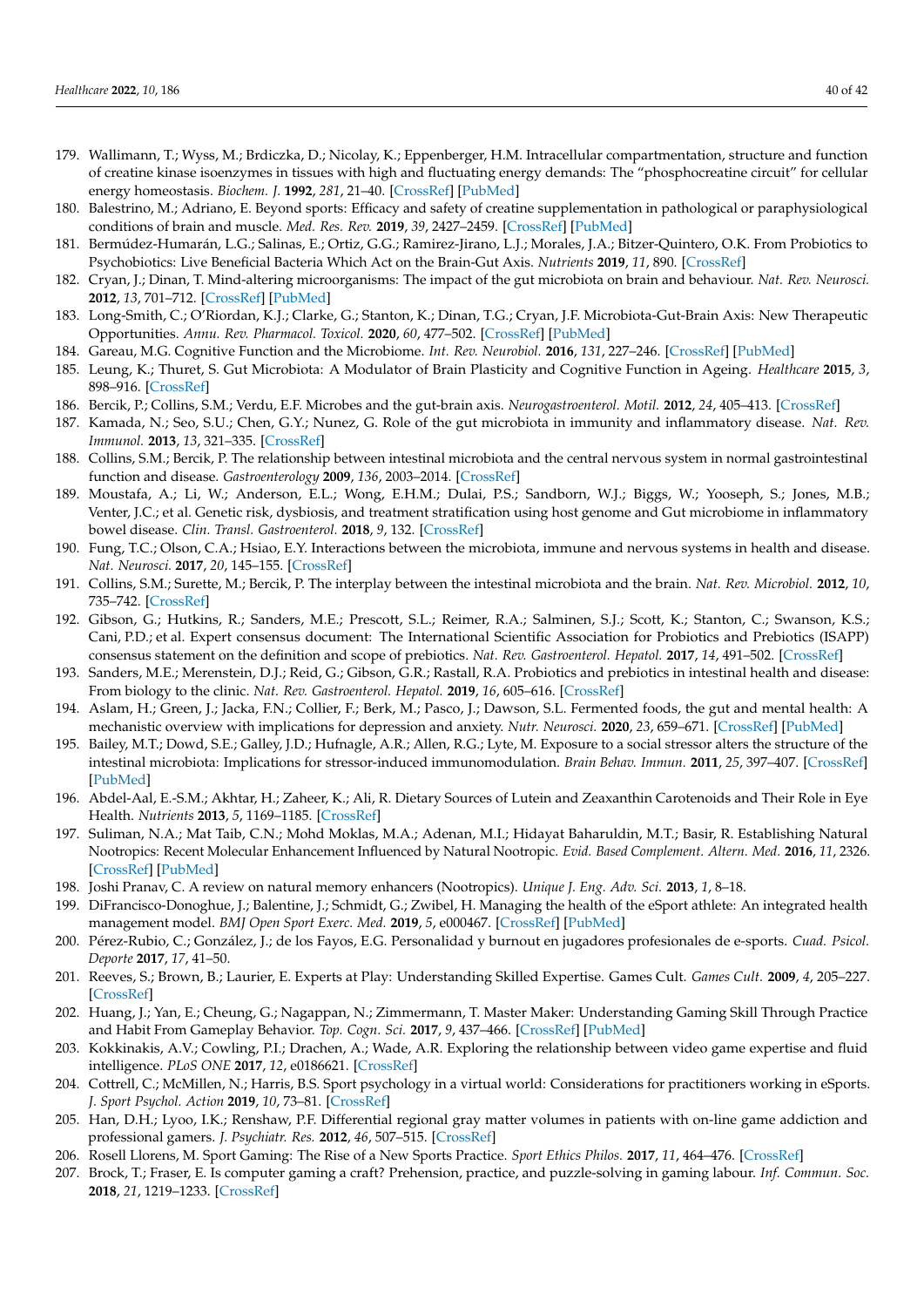- <span id="page-40-0"></span>208. Witkowski, E. On the Digital Playing Field: How We "Do Sport" With Networked Computer Games. *Games Cult.* **2012**, *7*, 349–374. [\[CrossRef\]](http://doi.org/10.1177/1555412012454222)
- <span id="page-40-1"></span>209. Kou, Y.; Gui, X. Emotion Regulation in eSports Gaming: A Qualitative Study of League of Legends. *ACM Hum. Comput. Interact.* **2020**, *4*, 1–25. [\[CrossRef\]](http://doi.org/10.1145/3415229)
- <span id="page-40-2"></span>210. Jiang, Q. Natural forms of vitamin E: Metabolism, antioxidant, and anti-inflammatory activities and their role in disease prevention and therapy. *Free Radic. Biol. Med.* **2014**, *72*, 76–90. [\[CrossRef\]](http://doi.org/10.1016/j.freeradbiomed.2014.03.035)
- <span id="page-40-3"></span>211. Lloret, A.; Esteve, D.; Monllor, P.; Cervera-Ferri, A.; Lloret, A. The Effectiveness of Vitamin E Treatment in Alzheimer's Disease. *J. Mol. Sci.* **2019**, *20*, 879. [\[CrossRef\]](http://doi.org/10.3390/ijms20040879)
- 212. Pludowski, P.; Holick, M.F.; Grant, W.B.; Konstantynowicz, J.; Mascarenhas, M.R.; Haq, A.; Povoroznyuk, V.; Balatska, N.; Koronova, T.; Rudenka, E.; et al. Vitamin D supplementation guidelines. *J. Steroid Biochem. Mol. Biol.* **2018**, *175*, 125–135. [\[CrossRef\]](http://doi.org/10.1016/j.jsbmb.2017.01.021)
- 213. Vellekkatt, F.; Menon, V. Efficacy of vitamin D supplementation in major depression: A meta-analysis of randomized controlled trials. *J. Postgrad. Med.* **2019**, *65*, 74–80. [\[CrossRef\]](http://doi.org/10.4103/jpgm.JPGM_571_17)
- <span id="page-40-4"></span>214. Shaffer, J.A.; Edmondson, D.; Taggart Wasson, L.; Falzon, L.; Homma, K.; Ezeokoli, N.; Li, P.; Davidson, K.W. Vitamin D supplementation for depressive symptoms: A systematic review and meta-analysis of randomized controlled trials. *Psychosom. Med.* **2014**, *76*, 190–196. [\[CrossRef\]](http://doi.org/10.1097/PSY.0000000000000044) [\[PubMed\]](http://www.ncbi.nlm.nih.gov/pubmed/24632894)
- <span id="page-40-5"></span>215. Spedding, S. Vitamin D and depression: A systematic review and meta-analysis comparing studies with and without biological flaws. *Nutrients* **2014**, *6*, 1501–1518. [\[CrossRef\]](http://doi.org/10.3390/nu6041501) [\[PubMed\]](http://www.ncbi.nlm.nih.gov/pubmed/24732019)
- <span id="page-40-6"></span>216. Cheng, Y.C.; Huang, Y.C.; Huang, W.L. The effect of vitamin D supplement on negative emotions: A systematic review and meta-analysis. *Depress. Anxiety* **2020**, *37*, 549–564. [\[CrossRef\]](http://doi.org/10.1002/da.23025) [\[PubMed\]](http://www.ncbi.nlm.nih.gov/pubmed/32365423)
- <span id="page-40-7"></span>217. Tosini, G.; Ferguson, I.; Tsubota, K. Effects of blue light on the circadian system and eye physiology. *Mol. Vis.* **2016**, *22*, 61–72. [\[PubMed\]](http://www.ncbi.nlm.nih.gov/pubmed/26900325)
- <span id="page-40-8"></span>218. Pereira, A.M.; Brito, J.; Figueiredo, P.; Verhagen, E. Virtual sports deserve real sports medical attention. *BMJ Open Sport Exerc. Med.* **2019**, *5*, 1–4. [\[CrossRef\]](http://doi.org/10.1136/bmjsem-2019-000606)
- <span id="page-40-9"></span>219. Smith, M.J.; Birch, P.D.; Bright, D. Identifying stressors and coping strategies of elite esports competitors. *Int. J. Gaming Comput. Mediat. Simul.* **2019**, *11*, 22–39. [\[CrossRef\]](http://doi.org/10.4018/IJGCMS.2019040102)
- 220. Marker, C.; Gnambs, T.; Appel, M. Exploring the Myth of the Chubby Gamer: A Meta-Analysis on Sedentary Video Gaming and Body Mass. *Soc. Sci. Med.* **2019**, 112325. [\[CrossRef\]](http://doi.org/10.1016/j.socscimed.2019.05.030)
- <span id="page-40-10"></span>221. Arnaez, J.M.; Frey, G.; Cothran, D.; Lion, M.; Chomistek, A.K.; Hwang, J.; Bervoets, J.; Carrion, C.; Kretschmann, R. Physical Wellness Among Gaming Adults: Cross-Sectional Study. *JMIR Serious Games* **2018**, *6*, e12. [\[CrossRef\]](http://doi.org/10.2196/games.9571) [\[PubMed\]](http://www.ncbi.nlm.nih.gov/pubmed/29895516)
- 222. Turel, O.; Romashkin, A.; Morrison, K.M. Health Outcomes of Information System Use Lifestyles among Adolescents: Videogame Addiction, Sleep Curtailment and Cardio-Metabolic Deficiencies. *PLoS ONE* **2016**, *11*, e0154764. [\[CrossRef\]](http://doi.org/10.1371/journal.pone.0154764) [\[PubMed\]](http://www.ncbi.nlm.nih.gov/pubmed/27149512)
- <span id="page-40-11"></span>223. Bastien, M.; Poirier, P.; Lemieux, I.; Després, J.P. Overview of Epidemiology and Contribution of Obesity to Cardiovascular Disease. *Prog. Cardiovasc. Dis.* **2014**, *56*, 369–381. [\[CrossRef\]](http://doi.org/10.1016/j.pcad.2013.10.016)
- <span id="page-40-12"></span>224. Cameron, A.J.; Magliano, D.J.; Shaw, J.E.; Zimmet, P.Z.; Carstensen, B.; Alberti, K.G.M.; Tuomilehto, J.; Barr, E.L.M.; Pauvaday, V.K.; Kowlessur, S.; et al. The Influence of Hip Circumference on the Relationship Between Abdominal Obesity and Mortality. *Int. J. Epidemiol.* **2012**, *41*, 484–494. [\[CrossRef\]](http://doi.org/10.1093/ije/dyr198) [\[PubMed\]](http://www.ncbi.nlm.nih.gov/pubmed/22266094)
- <span id="page-40-13"></span>225. Grzywacz, E.; Jaron, A. Well-being and mental health—diet, supplements, exercise or sleep? A review of reports from the last five years. *Balt. J. Health Phys. Act.* **2020**, *12*, 73–82. [\[CrossRef\]](http://doi.org/10.29359/BJHPA.12.2.08)
- <span id="page-40-14"></span>226. Ari, Y.; Cakir, E. Correlation between participation in physical activity and healthy nutrition: An example of a sports science faculty. *Balt. J. Health Phys. Act.* **2021**, *13*, 37–45. [\[CrossRef\]](http://doi.org/10.29359/BJHPA.13.3.05)
- 227. Lehert, P.; Villaseca, P.; Hogervorst, E.; Maki, P.M.; Henderson, V.W. Individually modifiable risk factors to ameliorate cognitive aging: A systematic review and meta-analysis. *Climacteric.* **2015**, *18*, 678–689. [\[CrossRef\]](http://doi.org/10.3109/13697137.2015.1078106) [\[PubMed\]](http://www.ncbi.nlm.nih.gov/pubmed/26361790)
- <span id="page-40-15"></span>228. Singh, B.; Parsaik, A.K.; Mielke, M.M.; Ewrin, P.J.; Knopman, D.S.; Petersen, R.C.; Roberts, R.O. Association of mediterranean diet with mild cognitive impairment and Alzheimer's disease: A systematic review and meta-analysis. *J. Alzheimers Dis.* **2014**, *39*, 271–282. [\[CrossRef\]](http://doi.org/10.3233/JAD-130830)
- <span id="page-40-16"></span>229. Van den Brink, A.C.; Brouwer-Brolsma, E.M.; Berendsen, A.A.M.; van de Rest, O. The Mediterranean, Dietary Approaches to Stop Hypertension (DASH), and Mediterranean-DASH Intervention for Neurodegenerative Delay (MIND) Diets Are Associated with Less Cognitive Decline and a Lower Risk of Alzheimer's Disease-A Review. *Adv. Nutr.* **2019**, *10*, 1040–1065. [\[CrossRef\]](http://doi.org/10.1093/advances/nmz054)
- <span id="page-40-17"></span>230. Carrillo, J.Á.; Zafrilla, M.P.; Marhuenda, J. Cognitive Function and Consumption of Fruit and Vegetable Polyphenols in a Young Population: Is There a Relationship? *Foods* **2019**, *8*, 507. [\[CrossRef\]](http://doi.org/10.3390/foods8100507)
- 231. Dye, L.; Lluch, A.; Blundell, J.E. Macronutrients and mental performance. *Nutrition* **2000**, *16*, 1021–1034. [\[CrossRef\]](http://doi.org/10.1016/S0899-9007(00)00450-0)
- <span id="page-40-18"></span>232. Hoyland, A.; Dye, L.; Lawton, C.L. A systematic review of the effect of breakfast on the cognitive performance of children and adolescents. *Nutr. Res. Rev.* **2009**, *22*, 220–243. [\[CrossRef\]](http://doi.org/10.1017/S0954422409990175)
- <span id="page-40-19"></span>233. Nilsson, A.; Radeborg, K.; Björck, I. Effects of differences in postprandial glycaemia on cognitive functions in healthy middle-aged subjects. *Eur. J. Clin. Nutr.* **2009**, *63*, 113–120. [\[CrossRef\]](http://doi.org/10.1038/sj.ejcn.1602900)
- <span id="page-40-20"></span>234. Wittbrodt, M.T.; Millard-Stafford, M. Dehydration Impairs Cognitive Performance: A Meta-analysis. *Med. Sci. Sports Exerc.* **2018**, *50*, 2360–2368. [\[CrossRef\]](http://doi.org/10.1249/MSS.0000000000001682) [\[PubMed\]](http://www.ncbi.nlm.nih.gov/pubmed/29933347)